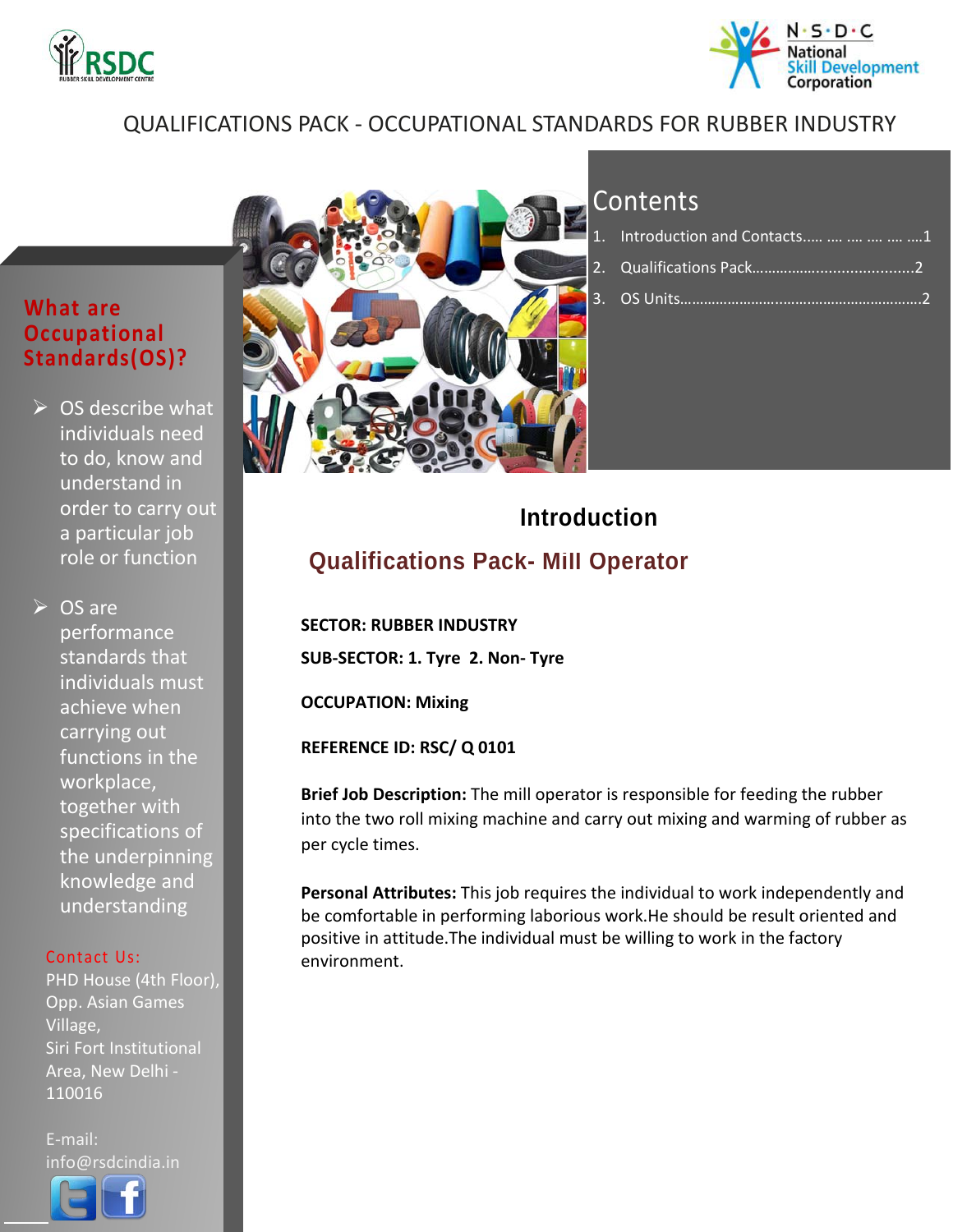

Job Details

Job Details



<span id="page-1-0"></span>

| <b>Qualifications Pack Code</b>        | <b>RSC/Q0101</b>            |                         |          |
|----------------------------------------|-----------------------------|-------------------------|----------|
| <b>Job Role</b>                        | <b>Operator</b><br>Mill     |                         |          |
| Credits(NVEQF/NVQF/NSQF)<br>[OPTIONAL] |                             | <b>Version number</b>   | 1        |
| <b>Sector</b>                          | <b>Rubber Manufacturing</b> | <b>Drafted on</b>       | 20/03/13 |
| Sub-sector                             | <b>Tyre and Non-tyre</b>    | Last reviewed on        | 05/05/13 |
| <b>Occupation</b>                      | <b>Mixing</b>               | <b>Next review date</b> | 05/05/14 |

| <b>Job Role</b>                                  | <b>Mill operator</b>                                                                                                                                          |  |
|--------------------------------------------------|---------------------------------------------------------------------------------------------------------------------------------------------------------------|--|
|                                                  |                                                                                                                                                               |  |
| <b>Role Description</b>                          | The mill operator is responsible for feeding the rubber into the<br>two roll mixing machine and carry out mixing and warming of<br>rubber as per cycle times. |  |
|                                                  |                                                                                                                                                               |  |
| <b>NVEQF/NVQF level</b>                          | 4                                                                                                                                                             |  |
| <b>Minimum Educational Qualifications*</b>       | Class X                                                                                                                                                       |  |
| <b>Maximum Educational Qualifications*</b>       | ITI/Graduate in Science                                                                                                                                       |  |
| <b>Training</b><br>(Suggested but not mandatory) | Training on operation of machinery                                                                                                                            |  |
| <b>Experience</b>                                | In lieu of minimum qualification the employee has worked as                                                                                                   |  |
|                                                  | a semi-skilled helper for minimum 6 months in the same role.                                                                                                  |  |
|                                                  | <b>Compulsory:</b>                                                                                                                                            |  |
|                                                  | 1.<br>RSC/N0101 (Prepare mixing mill and accessories)                                                                                                         |  |
|                                                  | 2.<br>RSC/N0102 (Mix raw material in mixing mill to prepare                                                                                                   |  |
|                                                  | rubber compound)                                                                                                                                              |  |
|                                                  | 3.<br>RSC/N0103 (Undertake post mixing activities)                                                                                                            |  |
| <b>Applicable National Occupational</b>          | RSC/ N5001 (To carry out housekeeping)<br>4.                                                                                                                  |  |
| <b>Standards (NOS)</b>                           | 5.<br>RSC/N5002 (To carry out reporting and documentation)                                                                                                    |  |
|                                                  | 6.<br>RSC/ N5003 (To carry out quality checks)                                                                                                                |  |
|                                                  | 7.<br>RSC/N5004 (To carry out problem identification and                                                                                                      |  |
|                                                  | escalation)                                                                                                                                                   |  |
|                                                  | Optional:                                                                                                                                                     |  |
|                                                  | 8.<br><b>NA</b>                                                                                                                                               |  |
|                                                  |                                                                                                                                                               |  |
| <b>Performance Criteria</b>                      | As described in the relevant OS units                                                                                                                         |  |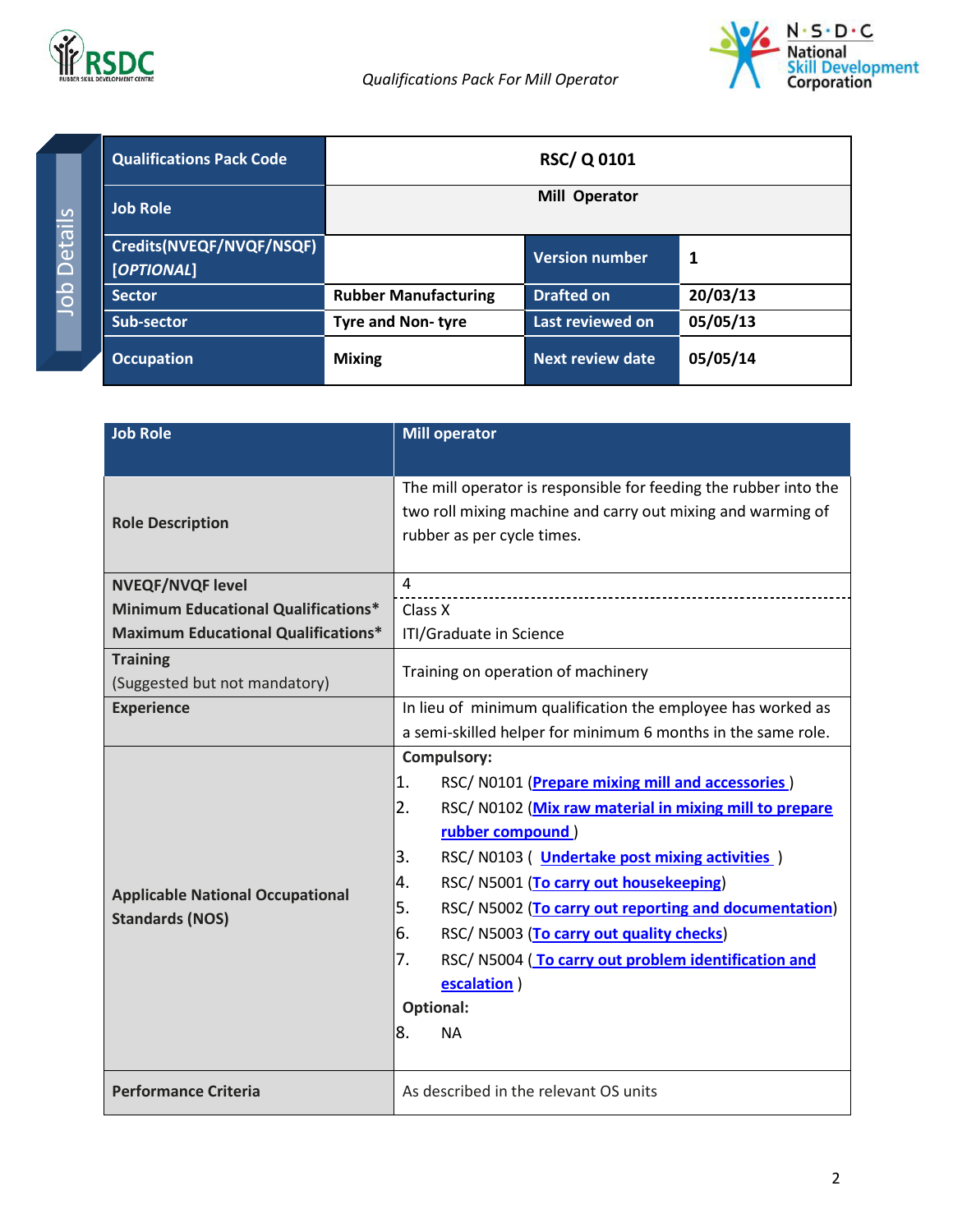



| <b>Keywords /Terms</b>                  | <b>Description</b>                                                                                                                                                                                                                                                                                   |  |
|-----------------------------------------|------------------------------------------------------------------------------------------------------------------------------------------------------------------------------------------------------------------------------------------------------------------------------------------------------|--|
| Sector                                  | Sector is a conglomeration of different business operations having similar<br>businesses and interests. It may also be defined as a distinct subset of the<br>economy whose components share similar characteristics and interests.                                                                  |  |
| Sub-sector                              | Sub-sector is derived from a further breakdown based on the characteristics<br>and interests of its components.                                                                                                                                                                                      |  |
| Occupation                              | Occupation is a set of job roles, which perform similar/related set of<br>functions in an industry.                                                                                                                                                                                                  |  |
| Function                                | Function is an activity necessary for achieving the key purpose of the sector,<br>occupation, or area of work, which can be carried out by a person or a group<br>of persons. Functions are identified through functional analysis and form the<br>basis of OS.                                      |  |
| Job Role                                | Job role defines a unique set of functions that together form a unique<br>employment opportunity in an organization.                                                                                                                                                                                 |  |
| OS                                      | OS specify the standards of performance an individual must achieve when<br>carrying out a function in the workplace, together with the knowledge and<br>understanding they need to meet that standard consistently. Occupational<br>Standards are applicable both in the Indian and global contexts. |  |
| Performance Criteria                    | Performance Criteria are statements that together specify the standard of<br>performance required when carrying out a task.                                                                                                                                                                          |  |
| <b>NOS</b>                              | NOS are Occupational Standards which apply uniquely in the Indian context.                                                                                                                                                                                                                           |  |
| <b>Qualifications Pack</b>              | Qualifications Pack Code is a unique reference code that identifies a                                                                                                                                                                                                                                |  |
| Code                                    | qualifications pack.                                                                                                                                                                                                                                                                                 |  |
| <b>Qualifications Pack</b>              | Qualifications Pack comprises the set of OS, together with the educational,<br>training and other criteria required to perform a job role. A Qualifications<br>Pack is assigned a unique qualification pack code.                                                                                    |  |
| Unit Code                               | Unit Code is a unique identifier for an Occupational Standard, which is<br>denoted by an 'N'.                                                                                                                                                                                                        |  |
| Unit Title                              | Unit Title gives a clear overall statement about what the incumbent should be<br>able to do.                                                                                                                                                                                                         |  |
| Description                             | Description gives a short summary of the unit content. This would be helpful<br>to anyone searching on a database to verify that this is the appropriate OS<br>they are looking for.                                                                                                                 |  |
| Knowledge and<br>Understanding          | Knowledge and Understanding are statements which together specify the<br>technical, generic, professional and organizational specific knowledge that an<br>individual needs in order to perform to the required standard.                                                                            |  |
| <b>Organizational Context</b>           | Organizational Context includes the way the organization is structured and<br>how it operates, including the extent of operative knowledge managers have<br>of their relevant areas of responsibility.                                                                                               |  |
| <b>Technical Knowledge</b>              | Technical Knowledge is the specific knowledge needed to accomplish specific<br>designated responsibilities.                                                                                                                                                                                          |  |
| Core Skills or Generic<br><b>Skills</b> | Core Skills or Generic Skills are a group of skills that are key to learning and<br>working in today's world. These skills are typically needed in any work<br>environment. In the context of the OS, these include communication related<br>skills that are applicable to most job roles.           |  |

Definitions **Definitions**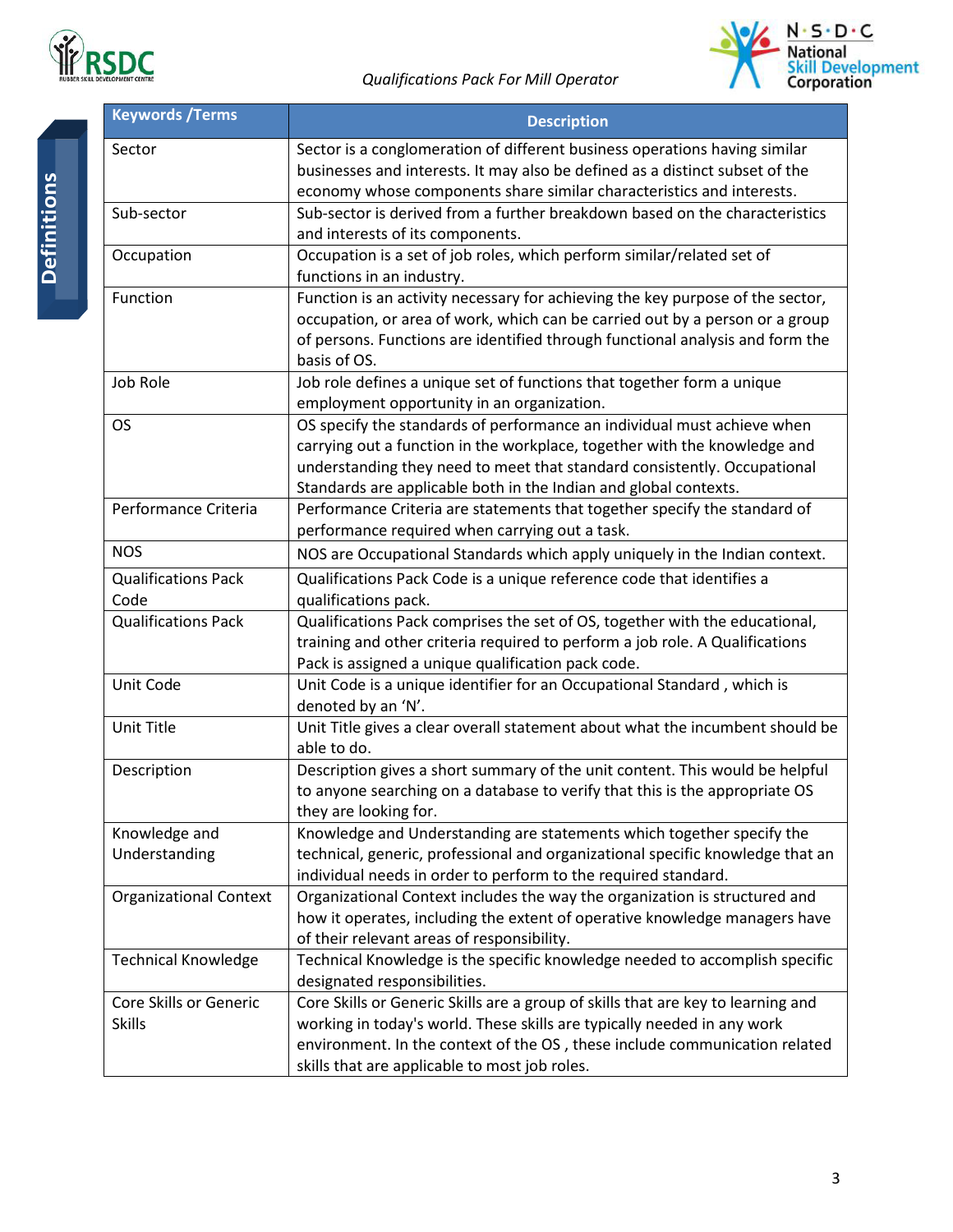<span id="page-3-0"></span>

---------------------------------------------------------------------------------------------------------------------------------------



## **National Occupational Standard**



#### ---------------------------------------------------------------------------------------------------------------------------------------

#### **Overview**

**This unit is about preparing mixing mill and other accessories for mixing raw material to make rubber compound**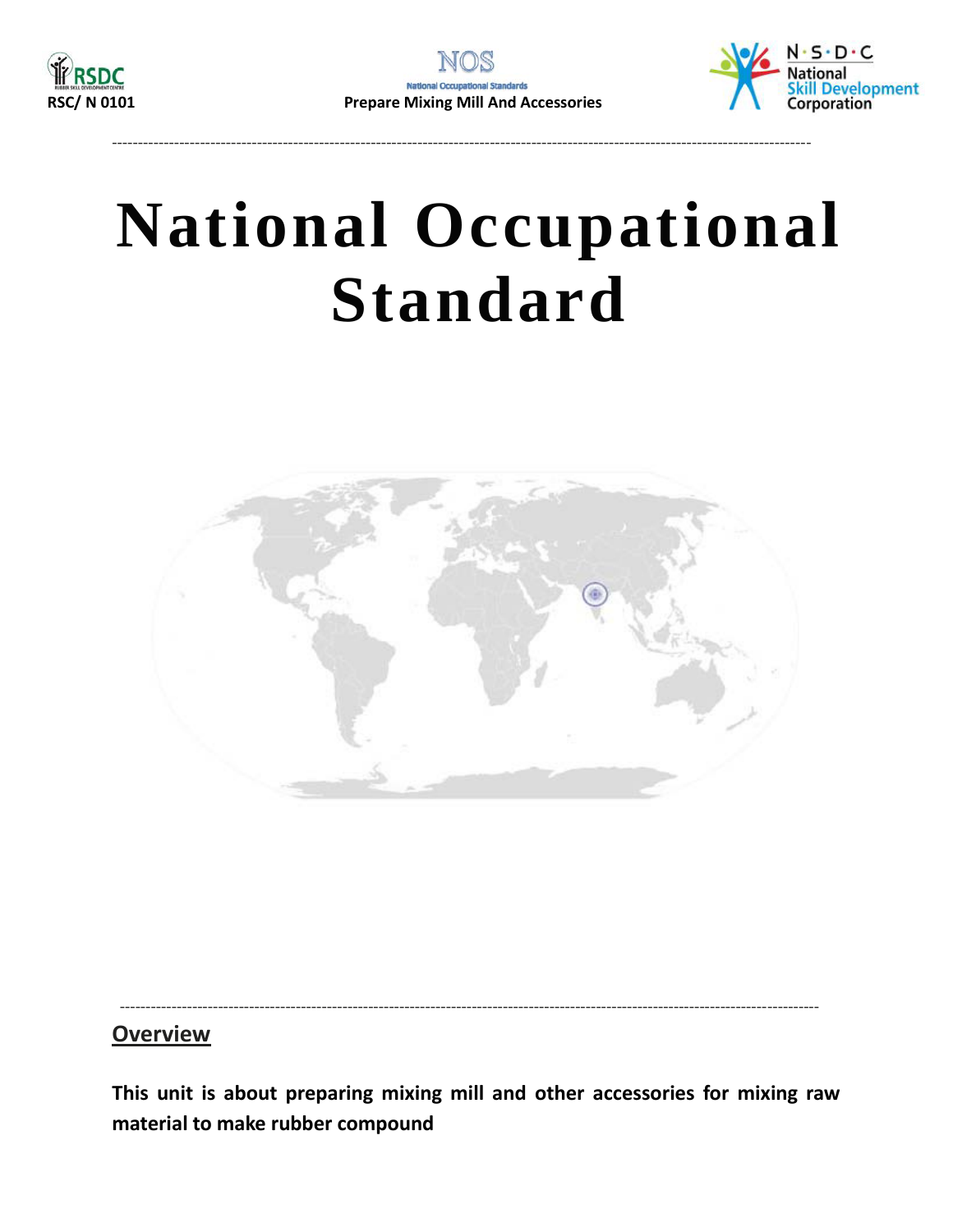

### NOS **RSDC**<br>RSC/ N 0101 Prepare Mixing Mill And Accessories



<span id="page-4-0"></span>

|  | <b>Unit Code</b>                           | <b>RSC / N 0101</b>                                                                                                                                           |  |  |
|--|--------------------------------------------|---------------------------------------------------------------------------------------------------------------------------------------------------------------|--|--|
|  | <b>Unit Title</b>                          |                                                                                                                                                               |  |  |
|  | (Task)                                     | <b>Prepare mixing mill and accessories</b>                                                                                                                    |  |  |
|  | <b>Description</b>                         | This unit is about preparing mixing mill and other accessories for the mixing operation                                                                       |  |  |
|  | <b>Scope</b>                               | This unit/task covers the following:                                                                                                                          |  |  |
|  |                                            | Ensuring housekeeping and safety in the mixing area                                                                                                           |  |  |
|  |                                            | Preparing other accessories required (like cooling water, hydraulic system,                                                                                   |  |  |
|  |                                            | temperature control unit (TCU), lubrication system)                                                                                                           |  |  |
|  |                                            | Setting the parameters of the mixing mill and accessories to carry out                                                                                        |  |  |
|  |                                            | operations                                                                                                                                                    |  |  |
|  | Performance Criteria (PC) w.r.t. the Scope |                                                                                                                                                               |  |  |
|  | <b>Element</b>                             | <b>Performance Criteria</b>                                                                                                                                   |  |  |
|  |                                            | To be competent, the user/individual on the job must be able to                                                                                               |  |  |
|  |                                            | PC1. Ensure functioning of safety features of -mixing mill (e.g. safety pad, safety bar)                                                                      |  |  |
|  |                                            | and other accessories                                                                                                                                         |  |  |
|  |                                            | PC2. Ensure that the mixing mill is clean                                                                                                                     |  |  |
|  | <b>Equipment readiness</b>                 | PC3. Set parameters for the equipment (mixing cycle time, roll temperature and nip                                                                            |  |  |
|  |                                            | gap), as per company's SOP<br>PC4. Keep all accessories (like cooling water, hydraulic system, temperature control                                            |  |  |
|  |                                            | unit (TCU), lubrication system) and stock blender (if available) ready                                                                                        |  |  |
|  |                                            | PC5. Keep all hand tools like mixing knife, cooling rack etc. ready                                                                                           |  |  |
|  |                                            |                                                                                                                                                               |  |  |
|  |                                            | PC6. Ensure availability of pre-weighed, approved rubber and other ingredients to                                                                             |  |  |
|  | <b>Raw material</b><br>appropriateness     | be fed as per recipe and batch size                                                                                                                           |  |  |
|  |                                            | PC7. Ensure that raw material to be fed is approved by laboratory as per SOP<br>PC8. Match the batch code of each raw material with the batch code on the job |  |  |
|  |                                            | schedule given by the planning department                                                                                                                     |  |  |
|  |                                            | PC9. Ensure that all raw materials have been assembled/organized (in correct                                                                                  |  |  |
|  |                                            | sequence, as per SOP) to be fed into mixing mill                                                                                                              |  |  |
|  |                                            |                                                                                                                                                               |  |  |
|  |                                            | PC10. Ensure housekeeping and safety in the Mixing mill area                                                                                                  |  |  |
|  |                                            | PC11. Ensure that electrical devices that may be exposed to carbon black dust are<br>sealed.                                                                  |  |  |
|  |                                            | PC12. Periodically blow the electrical devices with clean/dry compressed air.                                                                                 |  |  |
|  |                                            | PC13. Ensure that the exhaust systems are used to maintain the concentration levels                                                                           |  |  |
|  | <b>Health and Safety</b>                   | of various particulate matters within limits as per SOP                                                                                                       |  |  |
|  |                                            | PC14. Adhere to all safety norms (like wearing protective gloves, shoes, safety                                                                               |  |  |
|  |                                            | glasses etc)                                                                                                                                                  |  |  |
|  |                                            | PC15. Comply with health, safety, environment guidelines, regulations etc in                                                                                  |  |  |
|  |                                            | accordance with international/national standards or organizational SOP                                                                                        |  |  |
|  |                                            |                                                                                                                                                               |  |  |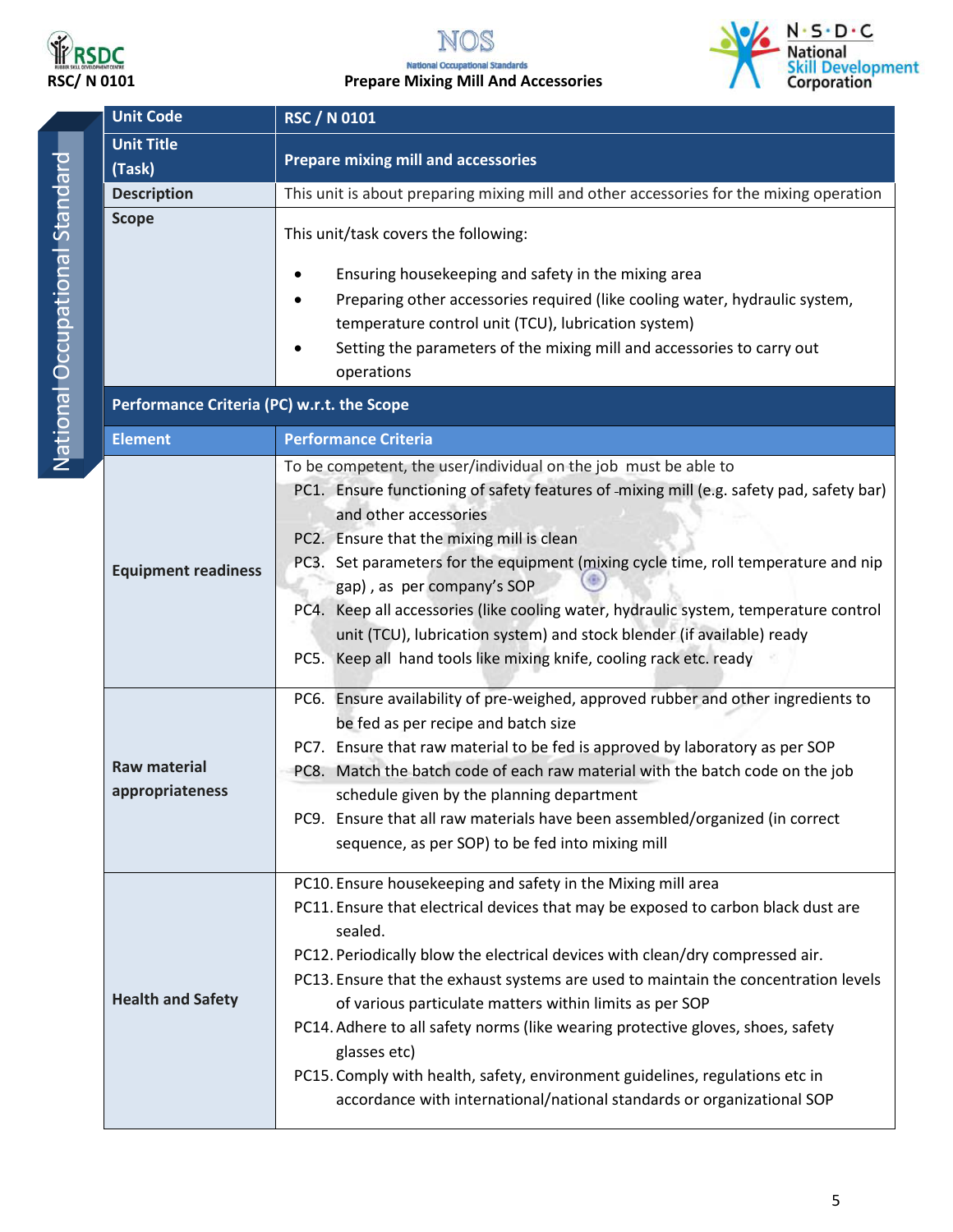

### NOS **RSDC**<br>RSC/ N 0101 Prepare Mixing Mill And Accessories



| <b>Knowledge and Understanding (K)</b>                                                                                                          |                                                                                                                                                                                                                                                                                                                                                                                                                                                                                                                                                                                                                                                                                                                                                                                                                                                                                                                                                                                                                                                                                                                                                                                                                                                                                                                                                                                                                                                                                                                                                                                                                                                                                                                                                                                                                                                                                                                                                                                                                                                                                                                                        |  |
|-------------------------------------------------------------------------------------------------------------------------------------------------|----------------------------------------------------------------------------------------------------------------------------------------------------------------------------------------------------------------------------------------------------------------------------------------------------------------------------------------------------------------------------------------------------------------------------------------------------------------------------------------------------------------------------------------------------------------------------------------------------------------------------------------------------------------------------------------------------------------------------------------------------------------------------------------------------------------------------------------------------------------------------------------------------------------------------------------------------------------------------------------------------------------------------------------------------------------------------------------------------------------------------------------------------------------------------------------------------------------------------------------------------------------------------------------------------------------------------------------------------------------------------------------------------------------------------------------------------------------------------------------------------------------------------------------------------------------------------------------------------------------------------------------------------------------------------------------------------------------------------------------------------------------------------------------------------------------------------------------------------------------------------------------------------------------------------------------------------------------------------------------------------------------------------------------------------------------------------------------------------------------------------------------|--|
| A. Organizational<br><b>Context</b><br>(Knowledge of the<br>company /<br>organization and<br>its processes)<br><b>B.</b> Technical<br>Knowledge | The user/individual on the job needs to know and understand:<br>KA1. Manufacturing process, including master batch and final batch process<br>KA2. Implications of poorly prepared equipment, power failure etc<br>KA3. Importance of identifying non-conforming material and storage of the same<br>KA4. Risk and impact of not following defined procedures/work instructions<br>KA5. Escalation matrix for reporting identified problems<br>KA6. Types of documentation in organization and importance of the same<br>KA7. Records to be maintained and implications of non-maintenance of the same<br>KA8. Importance of housekeeping & good shop floor practices (eg 3S/5S)<br>KA9. Health, Safety and Environment guidelines, legislation and regulations as<br>applicable<br>KA10. Personal protection(Which protective equipment to be used when and how)<br>KA11. Impact of poor practices on health, safety and environment<br>KA12. Potential hazards and actions to minimize the same<br>KA13. Escalation matrix and escalation procedure for reporting hazards<br>KA14. Importance of FIFO<br>KA15. The usage of different fire extinguisher<br>KA16. Impact of various practices on cost, quality, productivity, delivery and safety<br>KA17. Handover/ Takeover the equipment/ work area as per company's SOP<br>The user/individual on the job needs to know and understand:<br>KB1. Different types of mixing mill & their operation and function of different<br>components of the mill (Equipment working, possible setting levels, friction<br>ratio, typical process followed for different batches)<br>KB2. Possible causes of common mixing problems & their remedies<br>KB3. Tolerance levels for various parameters (temperature, nip gap, rpm of the roll,<br>and weight)<br>KB4. Health hazards of process and compounding ingredients<br>KB5. Implications of delays in preparation process<br>KB6. Types of defects leading to rejections, indicators, reasons and possible<br>solutions<br>KB7. Cleanliness and safety requirements for commencing a mixing batch operation<br>KB8. Units of measurement |  |
|                                                                                                                                                 | KB9. Responding to emergencies e.g. Power failures , fire and system failures and<br>manual intervention to avoid disaster<br>KB10. Appropriate batch size with respect to appropriate machinery                                                                                                                                                                                                                                                                                                                                                                                                                                                                                                                                                                                                                                                                                                                                                                                                                                                                                                                                                                                                                                                                                                                                                                                                                                                                                                                                                                                                                                                                                                                                                                                                                                                                                                                                                                                                                                                                                                                                       |  |
|                                                                                                                                                 | KB11. Simple mathematics for specific gravity and batch weight calculation                                                                                                                                                                                                                                                                                                                                                                                                                                                                                                                                                                                                                                                                                                                                                                                                                                                                                                                                                                                                                                                                                                                                                                                                                                                                                                                                                                                                                                                                                                                                                                                                                                                                                                                                                                                                                                                                                                                                                                                                                                                             |  |
| Skills (S)                                                                                                                                      | <b>Writing Skills</b>                                                                                                                                                                                                                                                                                                                                                                                                                                                                                                                                                                                                                                                                                                                                                                                                                                                                                                                                                                                                                                                                                                                                                                                                                                                                                                                                                                                                                                                                                                                                                                                                                                                                                                                                                                                                                                                                                                                                                                                                                                                                                                                  |  |
| A. Core Skills/<br><b>Generic Skills</b>                                                                                                        | The user/ individual on the job needs to know and understand how to:<br>SA1. Construct simple sentences and express ideas clearly through written                                                                                                                                                                                                                                                                                                                                                                                                                                                                                                                                                                                                                                                                                                                                                                                                                                                                                                                                                                                                                                                                                                                                                                                                                                                                                                                                                                                                                                                                                                                                                                                                                                                                                                                                                                                                                                                                                                                                                                                      |  |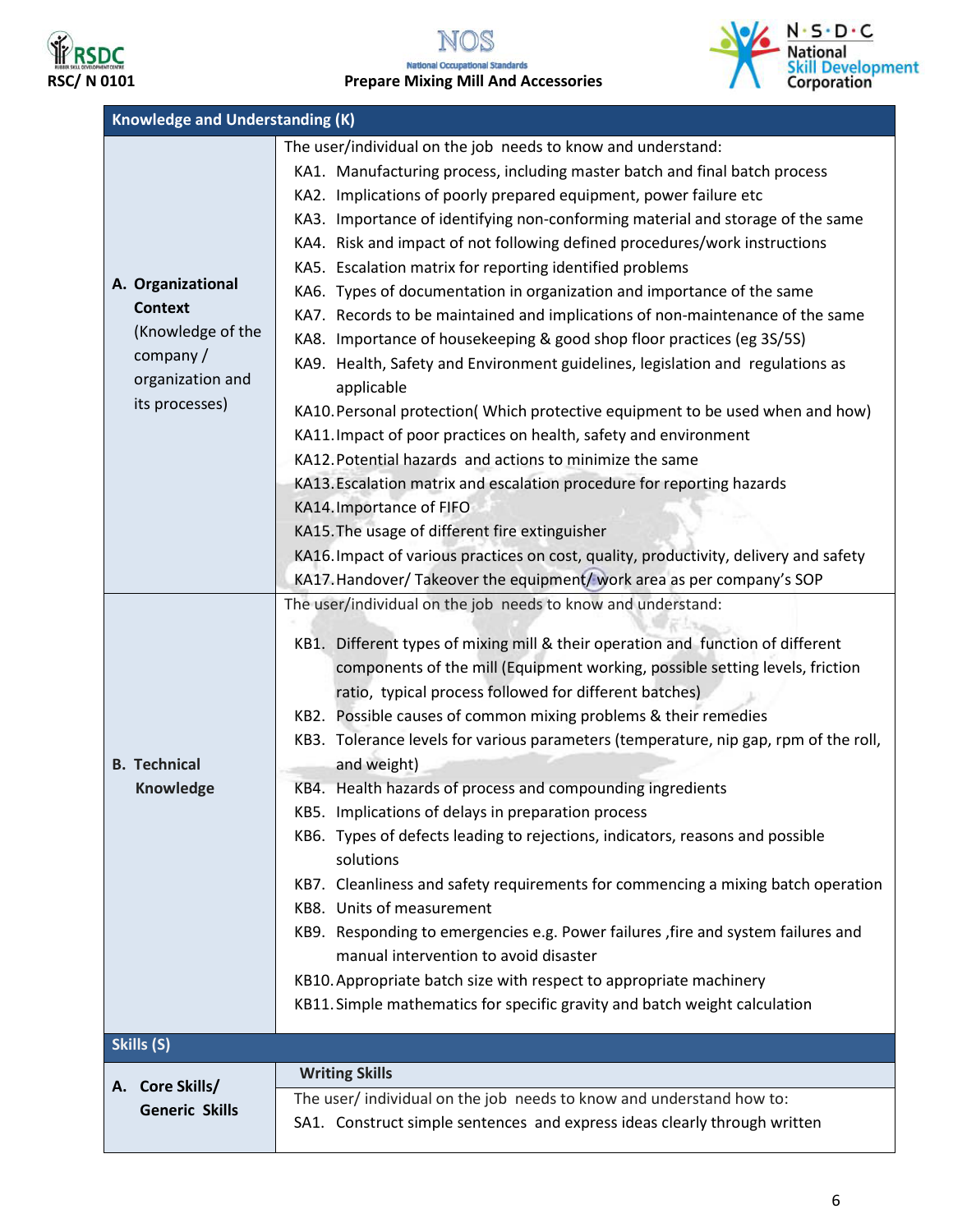

N DS **RSDC**<br>RSC/ N 0101 Prepare Mixing Mill And Accessories



| communication                                                                        |
|--------------------------------------------------------------------------------------|
| SA2. Fill up appropriate technical forms, process charts, activity logs in required  |
| format of the company                                                                |
| SA3. Write simple letters, mails, etc                                                |
| SA4. Perform functional mathematical operations, including apply basic               |
| mathematical principles, such as numbers and space, and techniques such as           |
| estimation and approximation, for practical purposes                                 |
| <b>Reading and Understanding Skills</b>                                              |
| The user/individual on the job needs to know and understand how to:                  |
| SA5. Read and understand manuals, health and safety instructions, memos, reports,    |
| job cards etc                                                                        |
| SA6. Read images, graphs, diagrams                                                   |
| SA7. Understand the various coding systems as per company norms                      |
| <b>Oral Communication (Listening and Speaking skills)</b>                            |
|                                                                                      |
| The user/individual on the job needs to know and understand how to:                  |
| SA8. Express statements, opinions or information clearly so that others can hear     |
| and understand                                                                       |
| SA9. Respond appropriately to any queries                                            |
| SA10. Communicate with supervisor                                                    |
| SA11. Communicate with upstream and downstream teams                                 |
| SA12. Work in a team and other behavioral skills required to support the small group |
| activities (Quality Circle, Cross Functional Team, Suggestion Scheme)                |
| Integrity                                                                            |
| The user/individual on the job needs to know and understand how to:                  |
| SA13. Practice honesty with respect to company property and time                     |
| SA14. Communicate with people in a form and manner and using language that is        |
| open and respectful                                                                  |
| SA15. Resolve any difficulties in relationships with colleagues, or get help from an |
| appropriate person, in a way that preserves goodwill and trust                       |
| <b>Motivation</b>                                                                    |
| The user/individual on the job needs to know and understand how to:                  |
| SA16. Take responsibility for completing one's own work assignment                   |
| SA17. Take initiative to enhance/learn skills in ones's area of work                 |
| SA18. The capacity to learn from experience in a range of settings and scenarios and |
| the capacity to reflect on and analyse one's learning.                               |
| SA19. Is open to new ways of doing things                                            |
| SA20. The capacity to envisage and articulate personal goals; to develop strategies  |
| and take action to achieve them.                                                     |
|                                                                                      |
| <b>Reliability</b>                                                                   |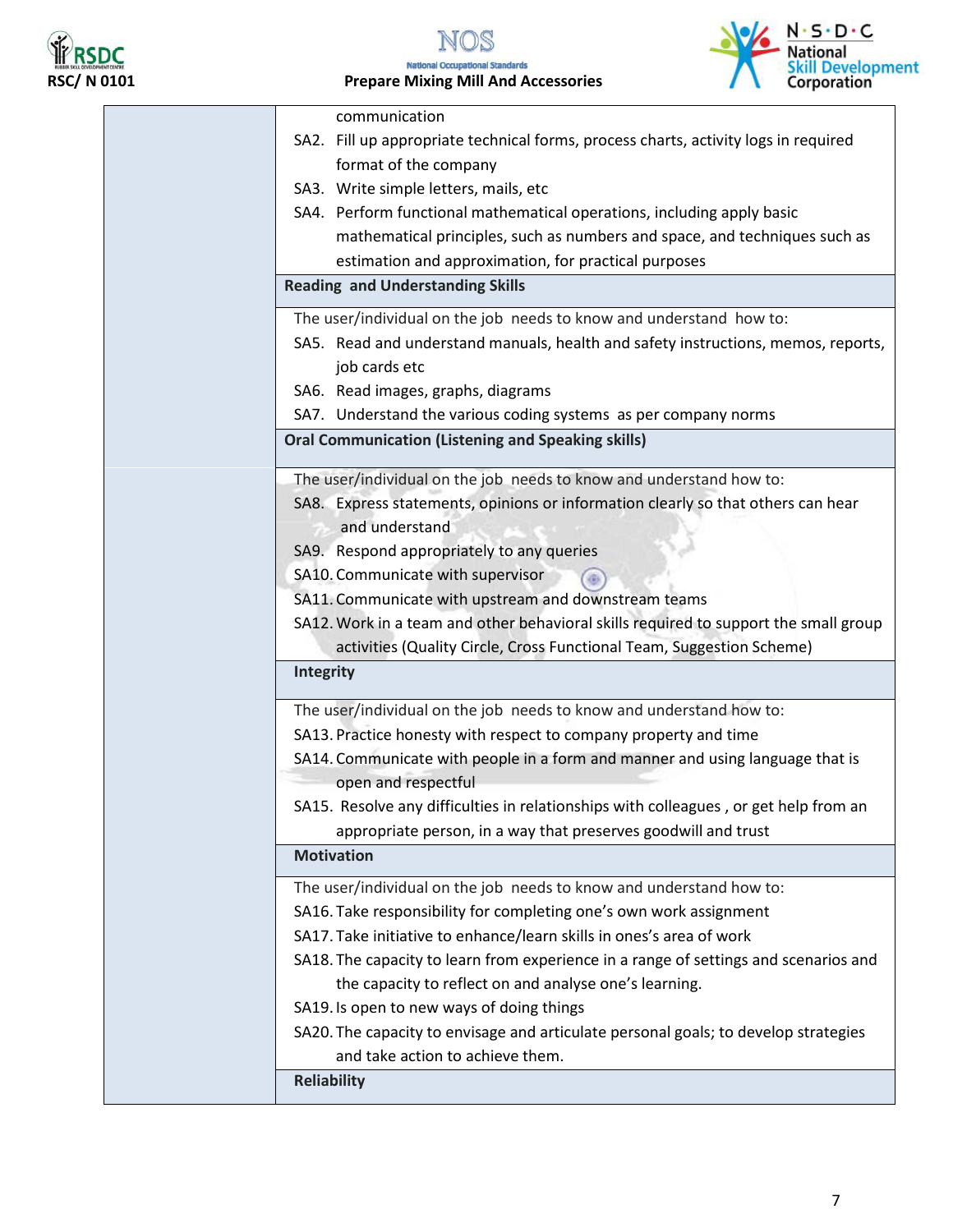





|                                  | The user/individual on the job needs to know and understand how to:                    |
|----------------------------------|----------------------------------------------------------------------------------------|
|                                  | SA21. Avoid absenteeism                                                                |
|                                  | SA22. Act objectively, rather than impulsively or emotionally when faced with          |
|                                  | difficult/stressful or emotional situations                                            |
|                                  | SA23. Work in disciplined factory environment                                          |
|                                  | SA24. Be punctual                                                                      |
|                                  | <b>Material and Equipment Handling</b>                                                 |
|                                  | The user/individual on the job needs to know and understand how to:                    |
|                                  | SB1. Handling of various types of mixing mills                                         |
|                                  | SB2. Handle tools like mixing knife                                                    |
|                                  | SB3. Handle rubber compound                                                            |
|                                  | SB4. Handle chemicals                                                                  |
| <b>Professional Skills</b><br>В. | SB5. Handling of various types of material handling equipment like forklifts, trolleys |
|                                  | SB6. The capacity to apply technology, combining the physical and sensory skills       |
|                                  | needed to operate equipment with the understanding of scientific and                   |
|                                  | technological principles needed to explore and adapt systems.                          |
|                                  | <b>Analytical Thinking</b>                                                             |
|                                  | The user/individual on the job needs to know and understand how to:                    |
|                                  | SB7. Diagnose common problems in the machine based on visual inspection, sound         |
|                                  | , temperature etc                                                                      |
|                                  | SB8. Suggest improvements(if any) in process based on experience                       |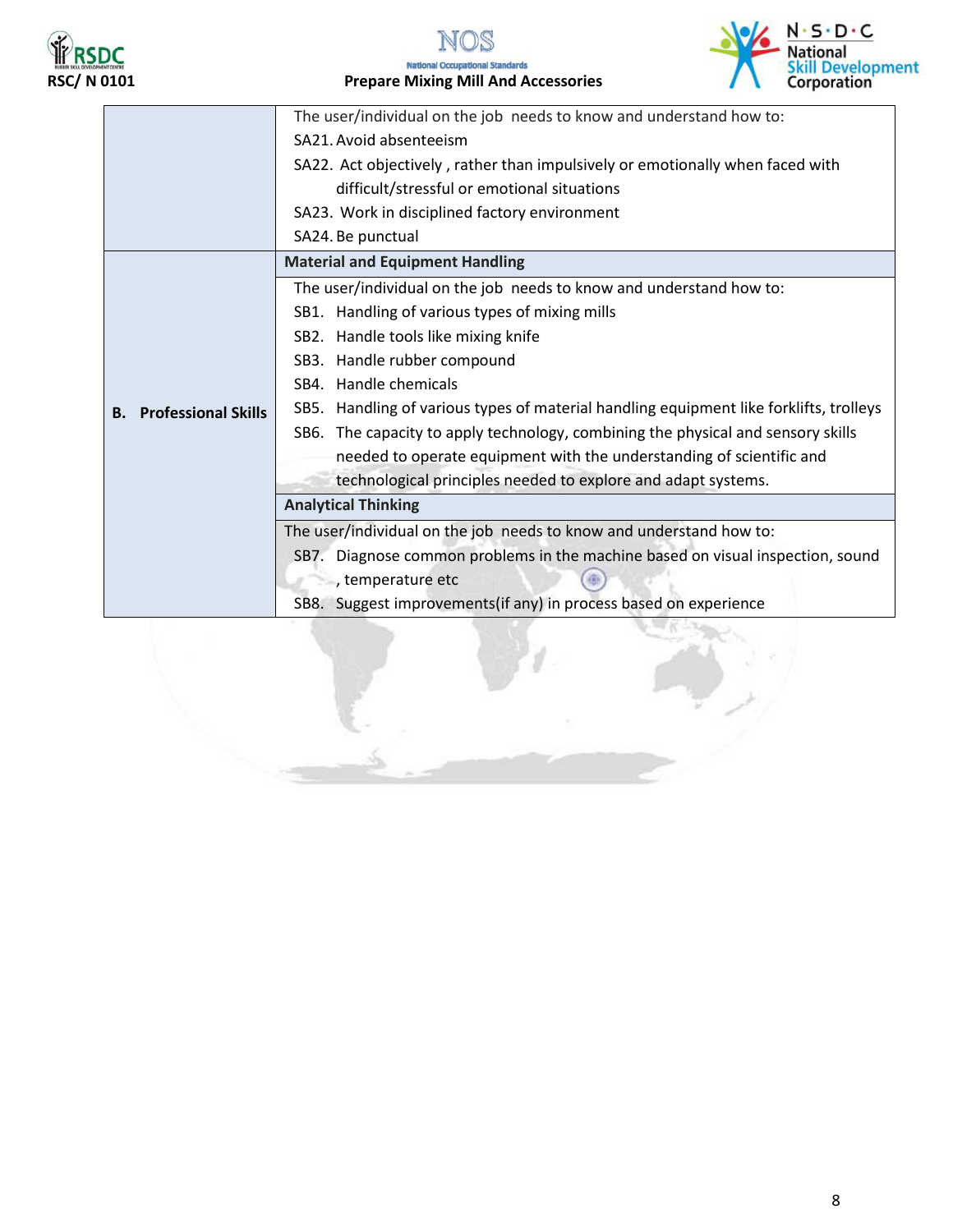



#### **NOS Version Control**

| <b>NOS Code</b>                        | <b>RSC / N 0101</b>         |                         |          |
|----------------------------------------|-----------------------------|-------------------------|----------|
| Credits(NVEQF/NVQF/NSQF)<br>[OPTIONAL] |                             | <b>Version number</b>   | 1        |
| Industry                               | <b>Rubber Manufacturing</b> | <b>Drafted on</b>       | 20/03/13 |
| Industry Sub-sector                    | <b>Tyre and Non-tyre</b>    | Last reviewed on        | 05/05/13 |
|                                        |                             | <b>Next review date</b> | 05/05/14 |



[Back to QP](#page-1-0)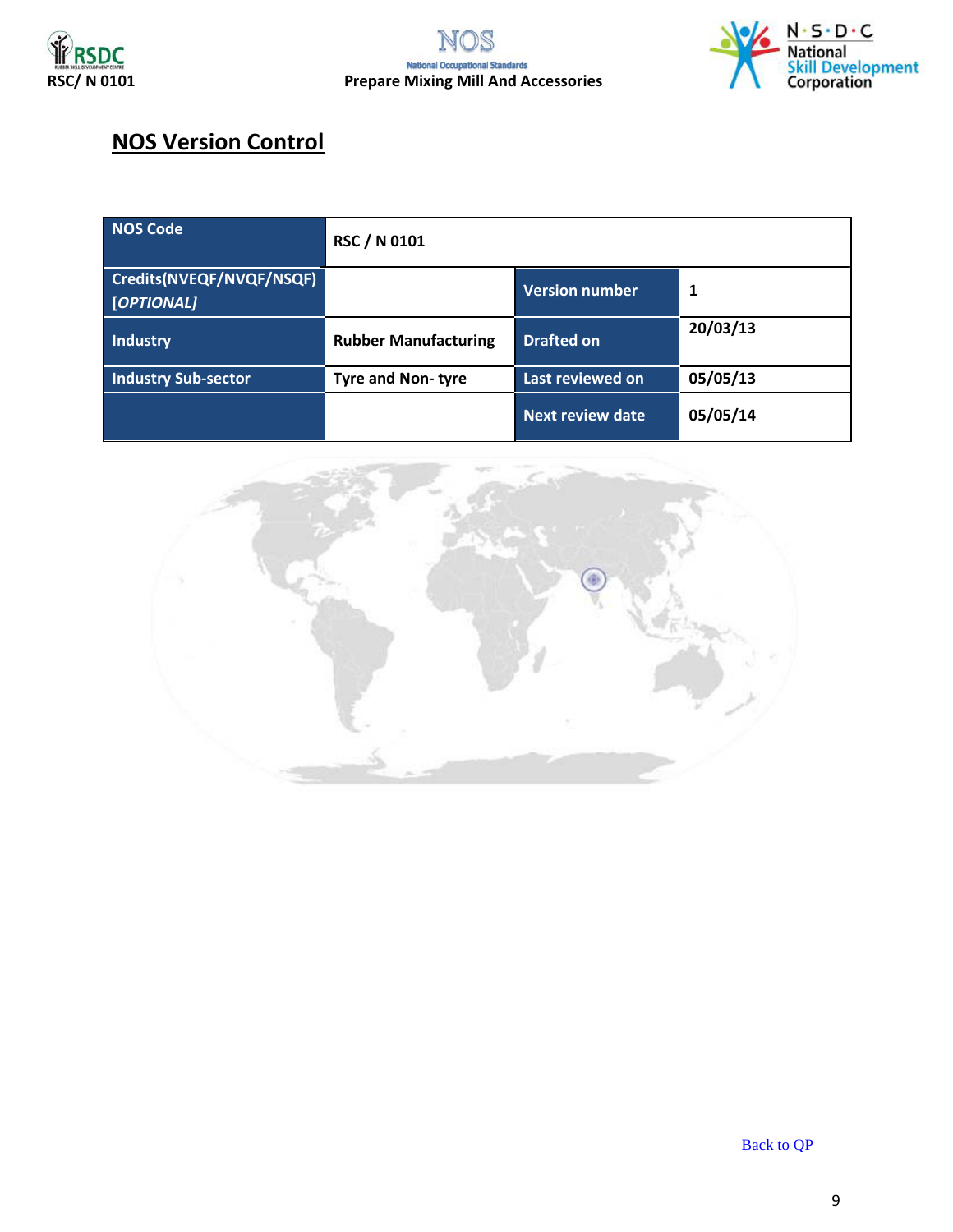<span id="page-9-0"></span>

---------------------------------------------------------------------------------------------------------------------------------------



# **National Occupational Standard**



---------------------------------------------------------------------------------------------------------------------------------------

#### **Overview**

**This unit is about mixing raw material in mixing mill to prepare rubber compound**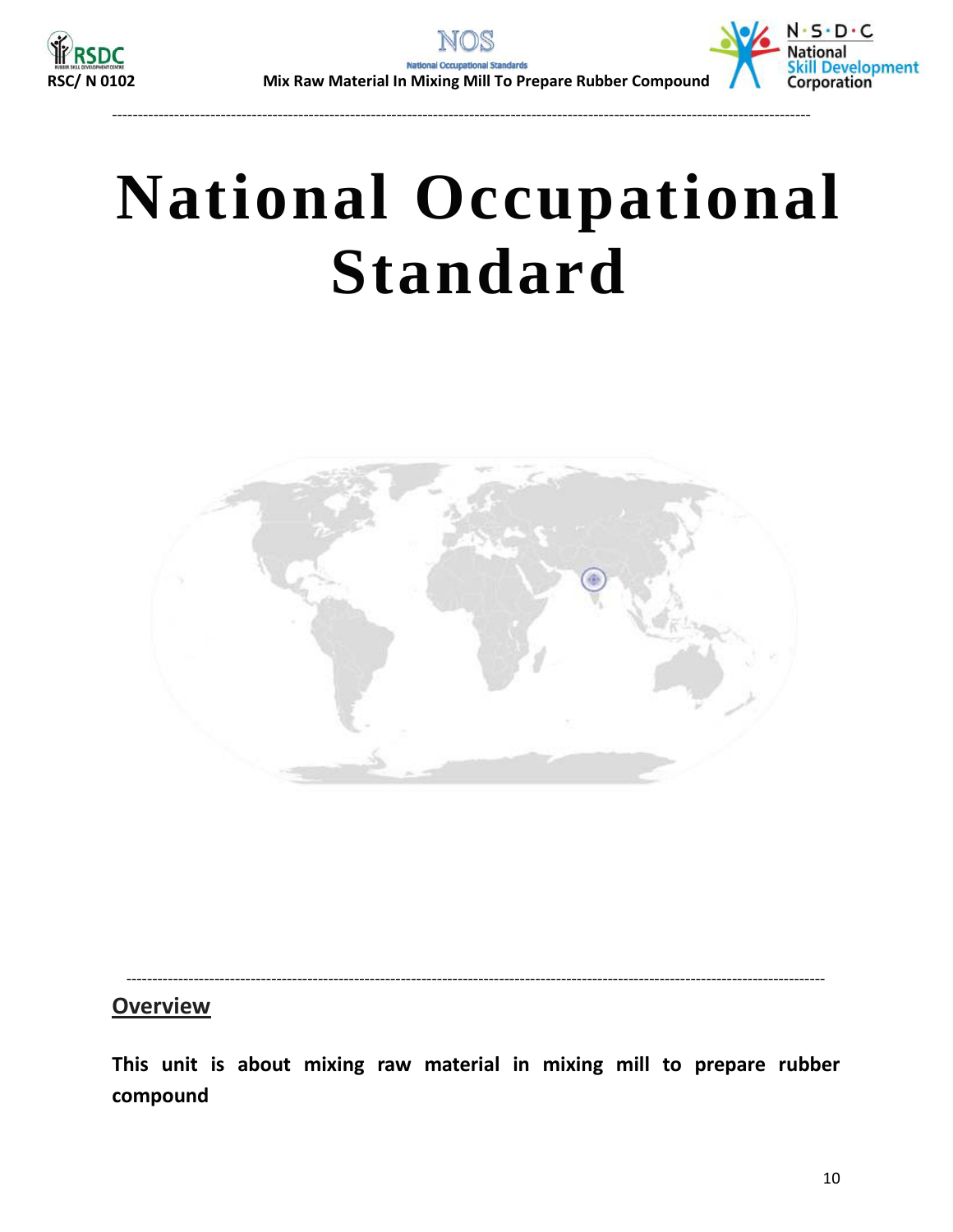

NOS





**RSCC MIX RAW MATER ISSUES**<br>RSC/ N 0102 Mix Raw Material In Mixing Mill To Prepare Rubber Compound

|  | <b>Unit Code</b>                           | <b>RSC / N 0102</b>                                                                                                                                                                                                                                                                                                                                                                                                                                                                                                                                                                                                                                                                                                                                                                                                                                                                                                                                                                                                                                                                                                     |  |  |
|--|--------------------------------------------|-------------------------------------------------------------------------------------------------------------------------------------------------------------------------------------------------------------------------------------------------------------------------------------------------------------------------------------------------------------------------------------------------------------------------------------------------------------------------------------------------------------------------------------------------------------------------------------------------------------------------------------------------------------------------------------------------------------------------------------------------------------------------------------------------------------------------------------------------------------------------------------------------------------------------------------------------------------------------------------------------------------------------------------------------------------------------------------------------------------------------|--|--|
|  | <b>Unit Title</b>                          | Mix raw material in mixing mill to prepare rubber compound                                                                                                                                                                                                                                                                                                                                                                                                                                                                                                                                                                                                                                                                                                                                                                                                                                                                                                                                                                                                                                                              |  |  |
|  | (Task)                                     |                                                                                                                                                                                                                                                                                                                                                                                                                                                                                                                                                                                                                                                                                                                                                                                                                                                                                                                                                                                                                                                                                                                         |  |  |
|  | <b>Description</b>                         | This unit is about mixing raw material in mixing mill to prepare rubber compound                                                                                                                                                                                                                                                                                                                                                                                                                                                                                                                                                                                                                                                                                                                                                                                                                                                                                                                                                                                                                                        |  |  |
|  | <b>Scope</b>                               | This unit/task covers the following:                                                                                                                                                                                                                                                                                                                                                                                                                                                                                                                                                                                                                                                                                                                                                                                                                                                                                                                                                                                                                                                                                    |  |  |
|  |                                            | Ensuring housekeeping and safety in the mixing area<br>٠                                                                                                                                                                                                                                                                                                                                                                                                                                                                                                                                                                                                                                                                                                                                                                                                                                                                                                                                                                                                                                                                |  |  |
|  |                                            | Mixing raw materials in two roll mixing mill                                                                                                                                                                                                                                                                                                                                                                                                                                                                                                                                                                                                                                                                                                                                                                                                                                                                                                                                                                                                                                                                            |  |  |
|  | Performance Criteria (PC) w.r.t. the Scope |                                                                                                                                                                                                                                                                                                                                                                                                                                                                                                                                                                                                                                                                                                                                                                                                                                                                                                                                                                                                                                                                                                                         |  |  |
|  | <b>Element</b>                             | <b>Performance Criteria</b>                                                                                                                                                                                                                                                                                                                                                                                                                                                                                                                                                                                                                                                                                                                                                                                                                                                                                                                                                                                                                                                                                             |  |  |
|  |                                            | To be competent, the user/individual on the job must be able to                                                                                                                                                                                                                                                                                                                                                                                                                                                                                                                                                                                                                                                                                                                                                                                                                                                                                                                                                                                                                                                         |  |  |
|  | <b>Raw Material</b>                        | PC1. Handle the rubber compound to avoid contamination                                                                                                                                                                                                                                                                                                                                                                                                                                                                                                                                                                                                                                                                                                                                                                                                                                                                                                                                                                                                                                                                  |  |  |
|  | appropriateness                            | PC2. Ensure that batch size of rubber mix is as per company's SOP                                                                                                                                                                                                                                                                                                                                                                                                                                                                                                                                                                                                                                                                                                                                                                                                                                                                                                                                                                                                                                                       |  |  |
|  |                                            | PC3. Ensure that identified & approved materials are used.                                                                                                                                                                                                                                                                                                                                                                                                                                                                                                                                                                                                                                                                                                                                                                                                                                                                                                                                                                                                                                                              |  |  |
|  |                                            |                                                                                                                                                                                                                                                                                                                                                                                                                                                                                                                                                                                                                                                                                                                                                                                                                                                                                                                                                                                                                                                                                                                         |  |  |
|  | <b>Operations</b>                          | PC4. Ensure that the sequence in shift is based on raw material availability to<br>maximize output<br>PC5. Add rubber and other ingredients in the mixing mill in the specified quantity<br>and sequence as per company's SOP<br>PC6. Receive mixed batch dumped from intermix on the mill and form sheet.<br>a. Allow the entire compound to pass through the nip gap of the rolls.<br>b. Form a band on the front roll.<br>c. Cut the compound and re-roll for at least three times.<br>d. Pass the compound over the blender bar for better cooling and blending.<br>e. Let out compound from mill in continuous sheet form and pass through<br>cooling festoon and wig wag for stacking.<br>PC7. Check and adjust cooling water flow rate as per SOP<br>PC8. Ensure proper rolling bank while mixing<br>PC9. Use stock blender, if available for better dispersion<br>PC10. Control mixing process and completion as per SOP (temperature or time or<br>energy as programmed / specified)<br>PC11. Identify the batch as per SOP<br>PC12. Ensure maturation time for Master batch and Final batch before next usage |  |  |
|  | <b>Health and Safety</b>                   | PC13. Ensure housekeeping and safety in the Mixing mill area<br>PC14. Ensure that the electrical devices that may be exposed to carbon black dust<br>are sealed.<br>PC15. Periodically blow the electrical devices with clean/dry compressed air.<br>PC16. Ensure that the exhaust systems are used to maintain the concentration levels<br>of various particulate matters remain within limits as per SOP.                                                                                                                                                                                                                                                                                                                                                                                                                                                                                                                                                                                                                                                                                                             |  |  |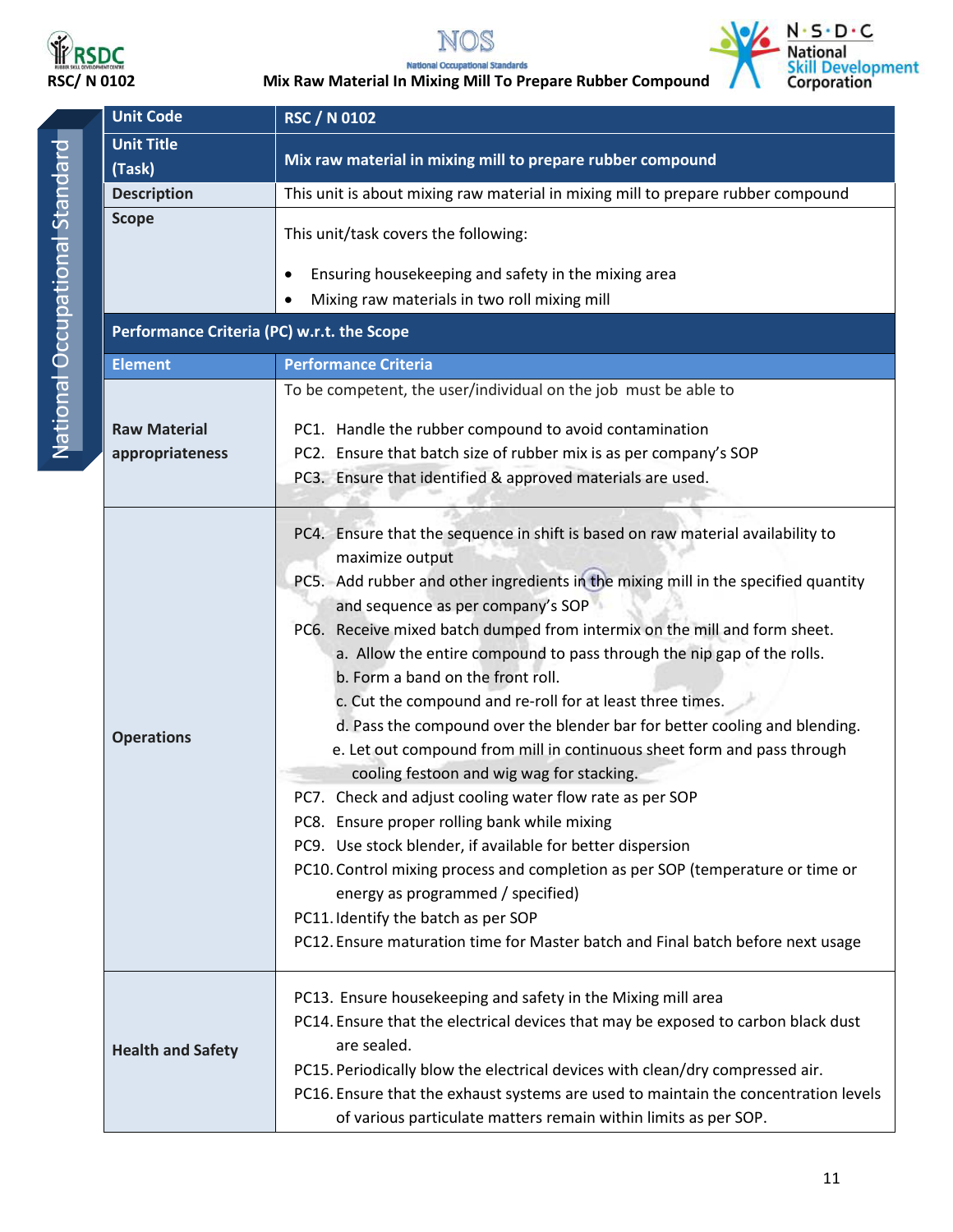







|                                        | PC17. Adhere to all safety norms (like wearing protective gloves, shoes, safety           |
|----------------------------------------|-------------------------------------------------------------------------------------------|
|                                        | glasses etc)                                                                              |
|                                        | PC18. Comply with health, safety, environment guidelines, regulations etc in              |
|                                        | accordance with international/national standards or organizational SOP.                   |
|                                        |                                                                                           |
| <b>Knowledge and Understanding (K)</b> |                                                                                           |
|                                        | The user/individual on the job needs to know and understand:                              |
|                                        | KA1. Manufacturing process, including master batch and final batch process                |
|                                        | KA2. Different types of batches that are run in plant                                     |
|                                        | KA3. The specific materials, including quantities, to be used                             |
|                                        | KA4. Properties of compounds                                                              |
|                                        | KA5. Material disposal procedure, importance of appropriate disposal of material          |
|                                        | and implications of not following the material disposal procedure                         |
|                                        | KA6. Quality and damage checks to be done and importance of the same                      |
|                                        | KA7. Implications of poorly prepared material, power failure etc                          |
| A. Organizational                      | KA8. Importance of identifying non-conforming products and storage of the same            |
| <b>Context</b>                         | KA9. Risk and impact of not following defined procedures/work instructions                |
| (Knowledge of the                      | KA10. Escalation matrix for reporting identified issues                                   |
| company /                              | KA11. Types of documentation in organization and importance of the same                   |
| organization and                       | KA12. Records to be maintained and implications of non-maintenance of the same            |
| its processes)                         | KA13. Importance of housekeeping & good shop floor practices (eg 3S/5S)                   |
|                                        | KA14. Health, Safety and Environment guidelines, legislation and regulations as           |
|                                        | applicable                                                                                |
|                                        | KA15. Personal protection (Which protective equipment to be used when and how)            |
|                                        | KA16. Impact of poor practices on health, safety and environment                          |
|                                        | KA17. Potential hazards and actions to minimize the same                                  |
|                                        | KA18. Escalation matrix and escalation procedure for reporting hazards                    |
|                                        | KA19. Importance of FIFO                                                                  |
|                                        | KA20. The usage of different fire extinguisher                                            |
|                                        | KA21. Impact of various practices on cost, quality, productivity, delivery and safety     |
|                                        | KA22. Handover/Takeover the equipment/ work area as per company's SOP                     |
|                                        | The user/individual on the job needs to know and understand:                              |
|                                        |                                                                                           |
|                                        | KB1. Different types of mixing mill (e.g. cracker mill, , warm up mill, feed-mill, etc) & |
| <b>Technical</b><br><b>B.</b>          | its operation and function of different components of mills including                     |
| <b>Knowledge</b>                       | operation of console in case of PLC control,                                              |
|                                        | KB2. Possible causes of common mixing problems & their remedies                           |
|                                        | KB3. Cleanliness and safety requirements for operating a milling machine                  |
|                                        | KB4. Handling of different types of materials                                             |
|                                        | KB5. Tolerance levels for various parameters (time, temperature, pressure, nip gap        |
|                                        | and weight)                                                                               |
|                                        | KB6. Troubleshooting- Knowledge of abnormalities and what response to make in             |
|                                        | case of abnormalities in equipment performance                                            |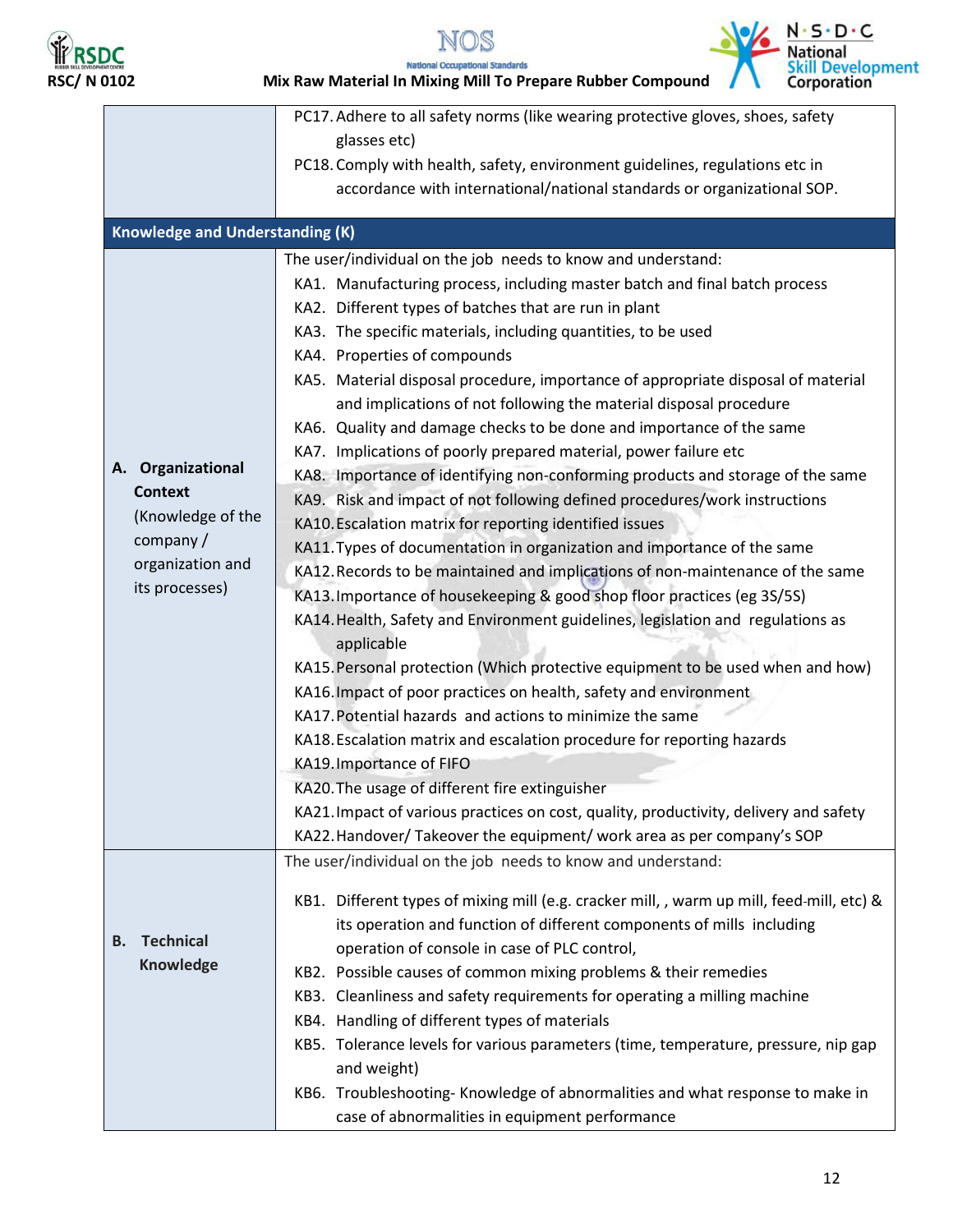



## **RSDC**<br>RSC/ N 0102 Mix Raw Material In Mixing Mill To Prepare Rubber Compound<br>Mix Raw Material In Mixing Mill To Prepare Rubber Compound



|                           | KB7. Implications of overheating during mixing and adopting measures like                                                    |
|---------------------------|------------------------------------------------------------------------------------------------------------------------------|
|                           | increasing water flow, adjusting nip gap, increasing number of cuts.                                                         |
|                           | KB8. Health hazards of process and compounding ingredients                                                                   |
|                           | KB9. Awareness of different material forms to avoid dusting (E.g. Usage of polymer                                           |
|                           | bound or treated rubber chemicals, refined Aromatic process oil)                                                             |
|                           | KB10. Usage of mixing accessories/ tools like mixing knife, pyrometer and their                                              |
|                           | maintenance procedures including stock blender, if available                                                                 |
|                           | KB11. Proper compound mixing & ingredient dispersion                                                                         |
|                           | KB12. Effect of improper processing on properties of rubber compound & product                                               |
|                           | KB13. The process and importance of quality check, including visual inspection                                               |
|                           | KB14. Types of defects leading to rejections, indicators, reasons and possible<br>solutions.                                 |
|                           | KB15. Potential problems like mill bagging, sticking to rolls, compound shifting to                                          |
|                           | fast roll in the mixing operation                                                                                            |
|                           | KB16. Implications of delays in production process owing to issues in synchronization                                        |
|                           | with upstream/ downstream equipments                                                                                         |
|                           | <b>KB17. Units of measurement</b>                                                                                            |
|                           | KB18. Response to emergencies e.g. Power failures, fire and system failures and                                              |
|                           | manual intervention to avoid disaster                                                                                        |
|                           | KB19. Appropriate batch size with respect to appropriate machinery                                                           |
|                           | KB20. Simple mathematics for specific gravity and batch weight calculation                                                   |
|                           |                                                                                                                              |
| Skills (S)                |                                                                                                                              |
|                           | <b>Writing Skills</b>                                                                                                        |
|                           | The user/individual on the job needs to know and understand how to:                                                          |
|                           | SA1. Construct simple sentences and express ideas clearly through written                                                    |
|                           | communication                                                                                                                |
|                           | SA2. Fill up appropriate technical forms, process charts, activity logs in required                                          |
|                           | format of the company                                                                                                        |
|                           | SA3. Write simple letters, mails, etc                                                                                        |
|                           | SA4. Perform functional mathematical operations, including apply basic                                                       |
| <b>Core Skills/</b><br>А. | mathematical principles, such as numbers and space, and techniques such as                                                   |
| <b>Generic Skills</b>     | estimation and approximation, for practical purposes                                                                         |
|                           | <b>Reading and Understanding Skills</b>                                                                                      |
|                           | The user/individual on the job needs to know and understand how to:                                                          |
|                           | SA5. Read and understand manuals, health and safety instructions, memos, reports,                                            |
|                           | job cards etc                                                                                                                |
|                           | SA6. Read images, graphs, diagrams                                                                                           |
|                           |                                                                                                                              |
|                           |                                                                                                                              |
|                           | SA7. Understand the various coding systems as per company norms<br><b>Oral Communication (Listening and Speaking skills)</b> |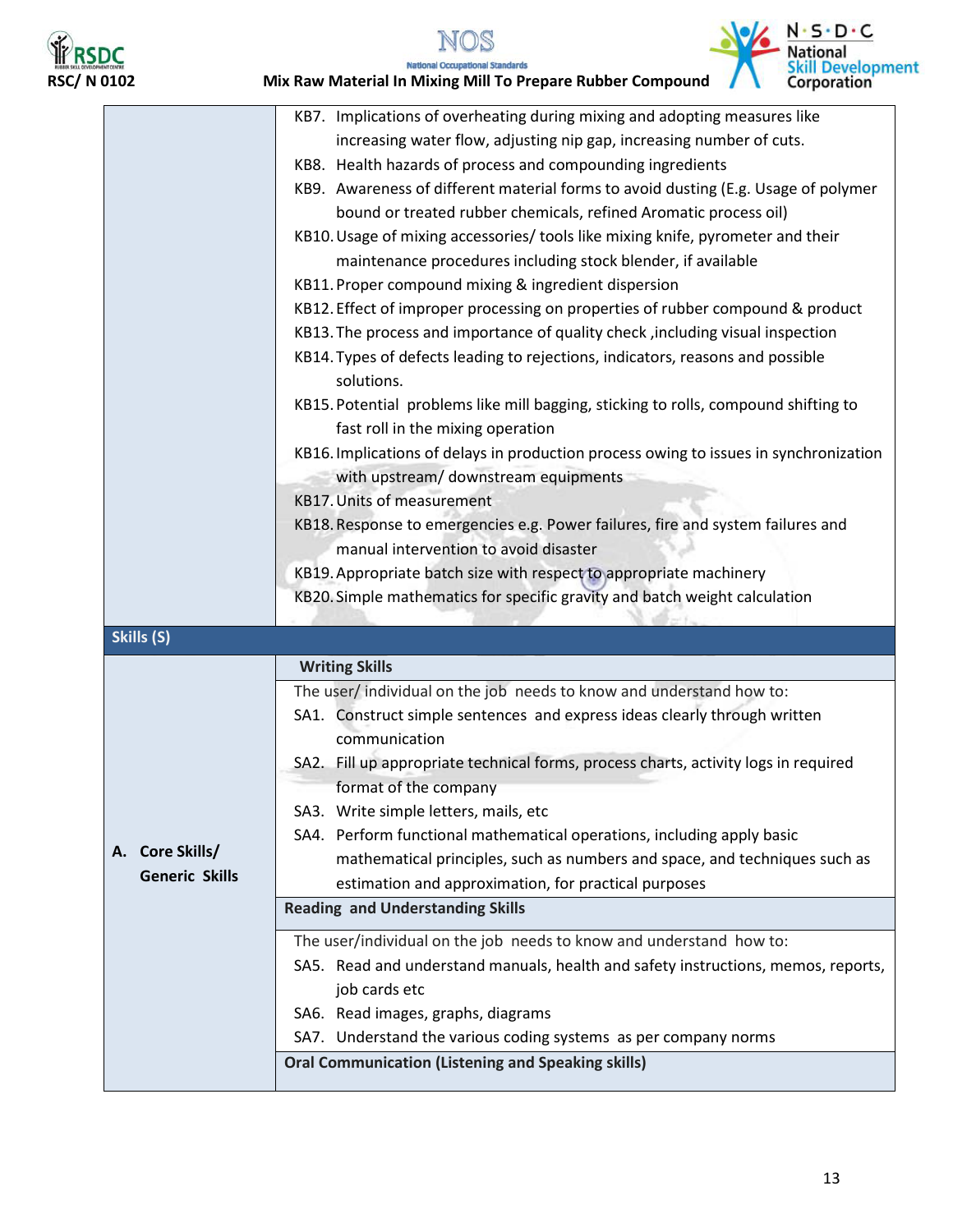

 $\mathbb{R}$ 

## **RSDC**<br>RSC/ N 0102 Mix Raw Material In Mixing Mill To Prepare Rubber Compound



|                               | The user/individual on the job needs to know and understand how to:                    |  |  |
|-------------------------------|----------------------------------------------------------------------------------------|--|--|
|                               | SA8. Express statements, opinions or information clearly so that others can hear       |  |  |
|                               | and understand                                                                         |  |  |
|                               | SA9. Respond appropriately to any queries                                              |  |  |
|                               | SA10. Communicate with supervisor                                                      |  |  |
|                               | SA11. Communicate with upstream and downstream teams                                   |  |  |
|                               | SA12. Work in a team and other behavioral skills required to support the small group   |  |  |
|                               | activities (Quality Circle, Cross Functional Team, Suggestion Scheme)                  |  |  |
|                               | <b>Integrity</b>                                                                       |  |  |
|                               | The user/individual on the job needs to know and understand how to:                    |  |  |
|                               | SA13. Practice honesty with respect to company property and time                       |  |  |
|                               | SA14. Communicate with people in a form and manner and using language that is          |  |  |
|                               | open and respectful                                                                    |  |  |
|                               | SA15. Resolve any difficulties in relationships with colleagues, or get help from an   |  |  |
|                               | appropriate person, in a way that preserves goodwill and trust                         |  |  |
|                               | <b>Motivation</b>                                                                      |  |  |
|                               | The user/individual on the job needs to know and understand how to:                    |  |  |
|                               | SA16. Take responsibility for completing one's own work assignment                     |  |  |
|                               | SA17. Take initiative to enhance/learn skills in ones's area of work                   |  |  |
|                               | SA18. The capacity to learn from experience in a range of settings and scenarios and   |  |  |
|                               | the capacity to reflect on and analyse one's learning.                                 |  |  |
|                               | SA19. Is open to new ways of doing things                                              |  |  |
|                               | SA20. The capacity to envisage and articulate personal goals; to develop strategies    |  |  |
|                               | and take action to achieve them.                                                       |  |  |
|                               | <b>Reliability</b>                                                                     |  |  |
|                               | The user/individual on the job needs to know and understand how to:                    |  |  |
|                               | SA21. Avoid absenteeism                                                                |  |  |
|                               | SA22. Act objectively, rather than impulsively or emotionally when faced with          |  |  |
|                               | difficult/stressful or emotional situations                                            |  |  |
|                               | SA23. Work in disciplined factory environment                                          |  |  |
|                               | SA24. Be punctual                                                                      |  |  |
|                               | <b>Material and Equipment Handling</b>                                                 |  |  |
|                               | The user/individual on the job needs to know and understand how to:                    |  |  |
|                               | SB1. Handle mixing mill                                                                |  |  |
|                               | SB2. Handle rubber compound                                                            |  |  |
| <b>B.</b> Professional Skills | SB3. Handle chemicals                                                                  |  |  |
|                               | SB4. Handling of various types of material handling equipment like forklifts, trolleys |  |  |
|                               | SB5. The capacity to apply technology, combining the physical and sensory skills       |  |  |
|                               | needed to operate equipment with the understanding of scientific and                   |  |  |
|                               | technological principles needed to explore and adapt systems.                          |  |  |
|                               |                                                                                        |  |  |
|                               | <b>Analytical Thinking</b>                                                             |  |  |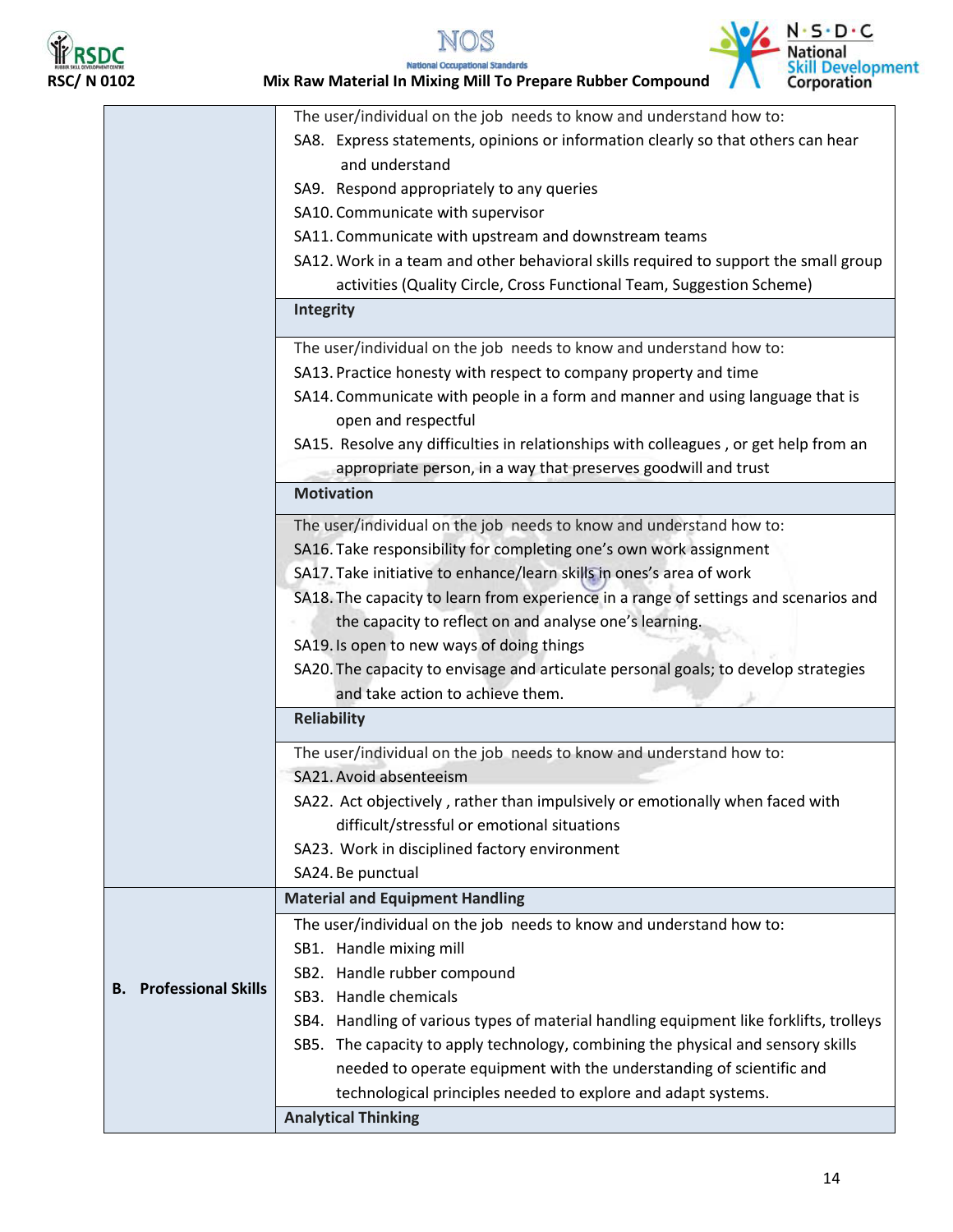





**RSDC**<br>RSC/ N 0102 Mix Raw Material In Mixing Mill To Prepare Rubber Compound<br>RSC/ N 0102 Mix Raw Material In Mixing Mill To Prepare Rubber Compound

| The user/individual on the job needs to know and understand how to:            |
|--------------------------------------------------------------------------------|
| SB6. Diagnose common problems in the machine based on visual inspection, sound |
| , temperature etc                                                              |
| SB7. Suggest improvements (if any) in process based on experience              |

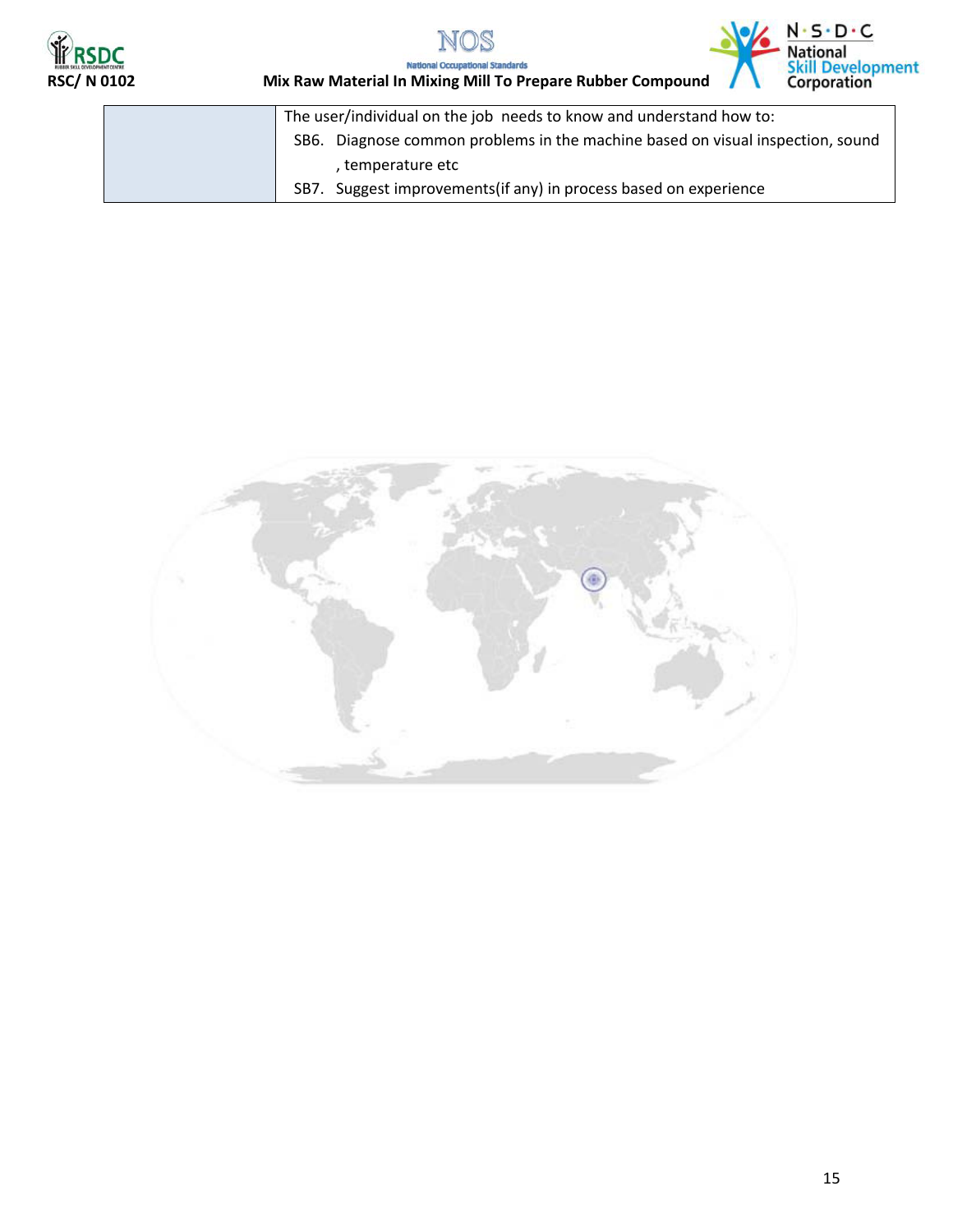





**RSDC**<br>RSC/ N 0102 Mix Raw Material In Mixing Mill To Prepare Rubber Compound<br>Mix Raw Material In Mixing Mill To Prepare Rubber Compound

#### **NOS Version Control**

| NOS Code                               | <b>RSC / N 0102</b>         |                       |          |
|----------------------------------------|-----------------------------|-----------------------|----------|
| Credits(NVEQF/NVQF/NSQF)<br>[OPTIONAL] |                             | <b>Version number</b> | 1        |
| <b>Industry</b>                        | <b>Rubber Manufacturing</b> | <b>Drafted on</b>     | 20/03/13 |
| <b>Industry Sub-sector</b>             | <b>Tyre and Non-tyre</b>    | Last reviewed on      | 05/05/13 |
|                                        |                             | Next review date      | 05/05/14 |



[Back to QP](#page-1-0)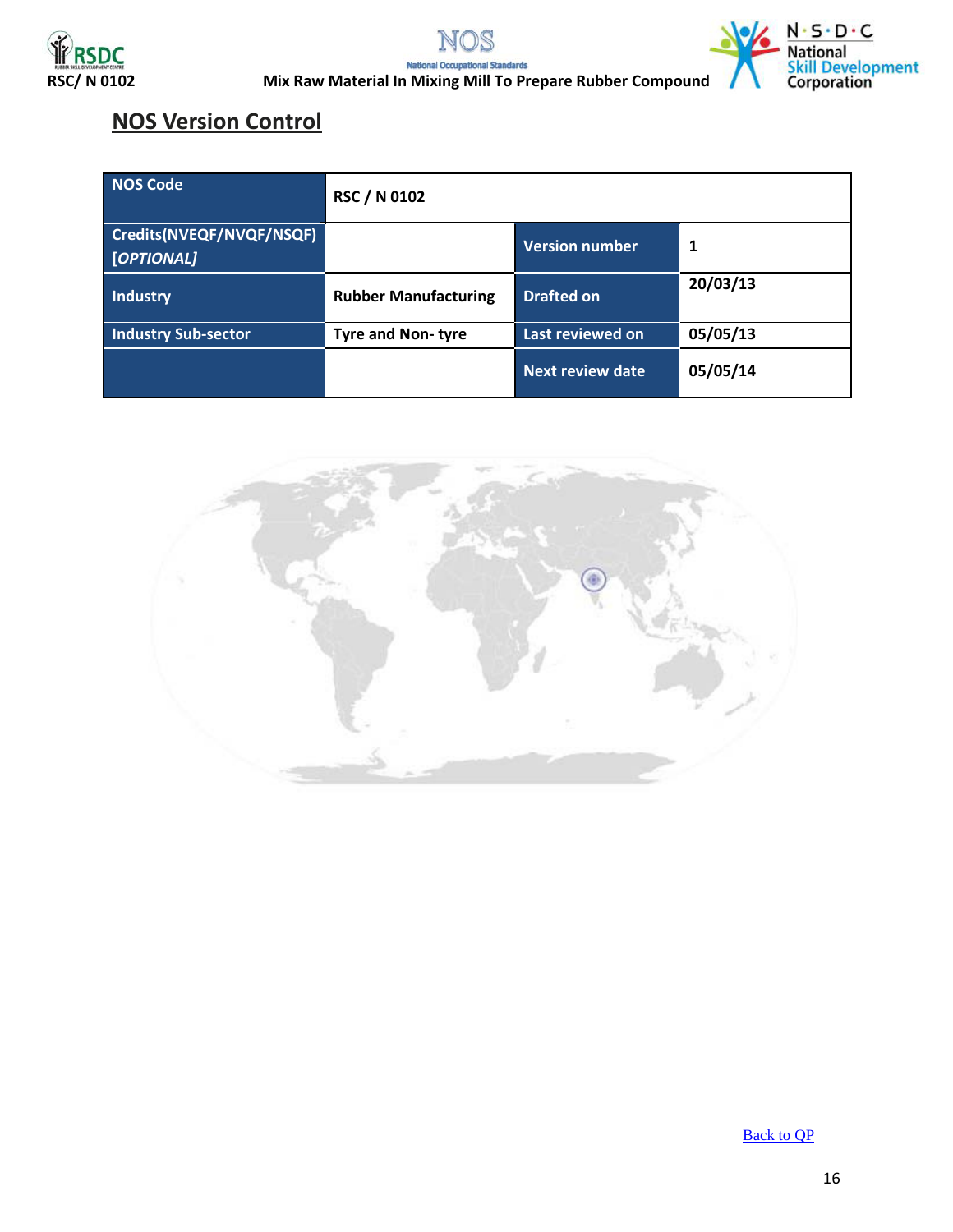<span id="page-16-0"></span>

---------------------------------------------------------------------------------------------------------------------------------------



# **National Occupational Standard**



---------------------------------------------------------------------------------------------------------------------------------------

#### **Overview**

**This unit is about undertaking activities post mixing of raw materials in the mill**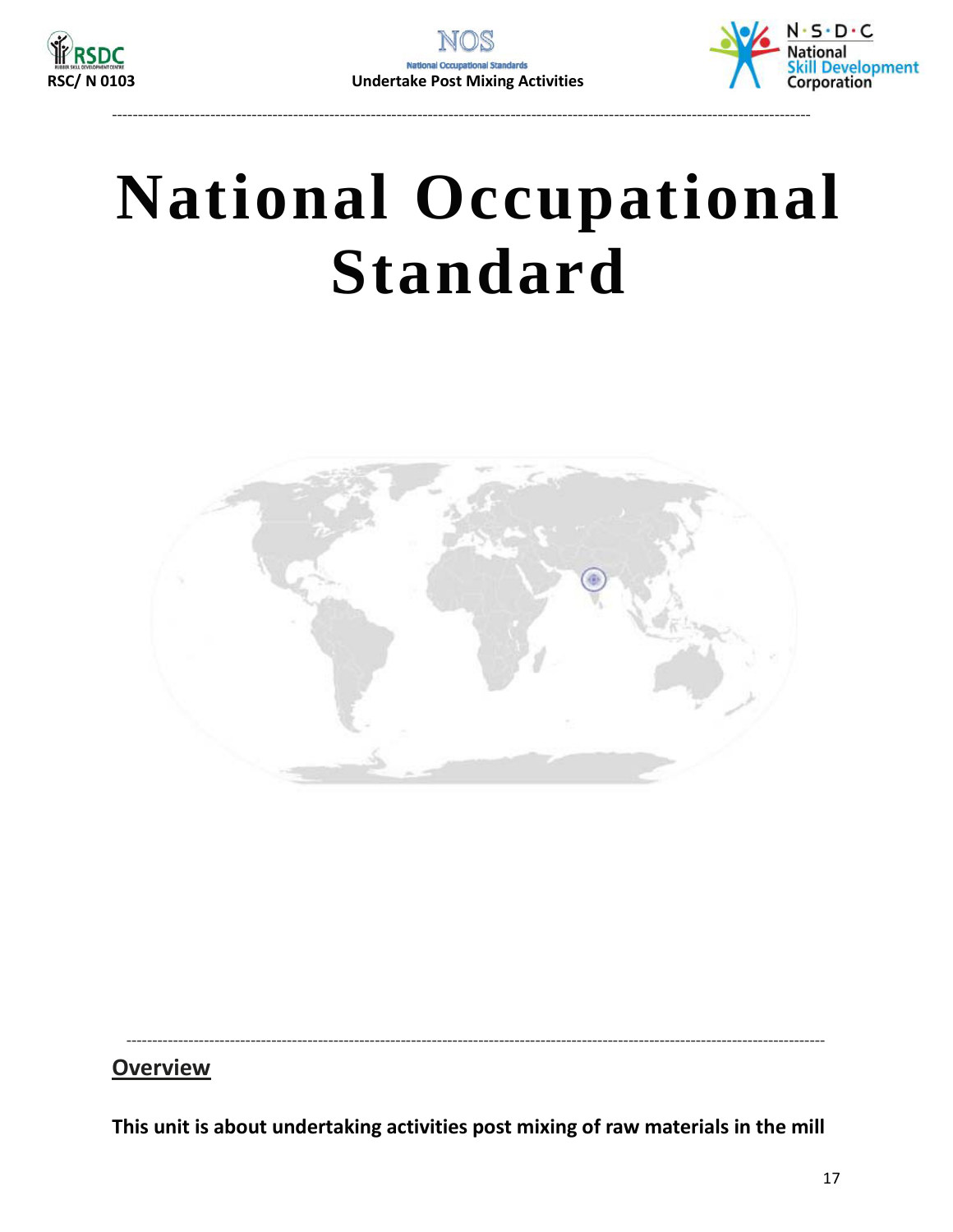

#### S **RSDC**<br>RSC/ N 0103 Undertake Post Mixing Activities



|                                | <b>Unit Code</b>                           | <b>RSC / N 0103</b>                                                                                                                                                                                                                                                                                                                                                                                                                                                                                                                                                                         |  |  |
|--------------------------------|--------------------------------------------|---------------------------------------------------------------------------------------------------------------------------------------------------------------------------------------------------------------------------------------------------------------------------------------------------------------------------------------------------------------------------------------------------------------------------------------------------------------------------------------------------------------------------------------------------------------------------------------------|--|--|
|                                | <b>Unit Title</b><br>(Task)                | <b>Undertake post mixing activities</b>                                                                                                                                                                                                                                                                                                                                                                                                                                                                                                                                                     |  |  |
|                                | <b>Description</b>                         | This unit is about undertaking post mixing operations                                                                                                                                                                                                                                                                                                                                                                                                                                                                                                                                       |  |  |
| National Occupational Standard | <b>Scope</b>                               | This unit/task covers the following:<br>Ensuring housekeeping and safety in the mixing area<br>Sheet off compound<br>Form appropriate batches of the compound<br>Mark the batch for proper identification in further processing<br>Send sample to lab for testing and transfer remaining material to designated<br>area                                                                                                                                                                                                                                                                     |  |  |
|                                | Performance Criteria (PC) w.r.t. the Scope |                                                                                                                                                                                                                                                                                                                                                                                                                                                                                                                                                                                             |  |  |
|                                | <b>Element</b>                             | <b>Performance Criteria</b>                                                                                                                                                                                                                                                                                                                                                                                                                                                                                                                                                                 |  |  |
|                                | <b>Operations</b>                          | To be competent, the user/individual on the job must be able to<br>PC1. Sheet off the compound followed by cooling<br>PC2. Ensure that no compound has been left inside in roller guides, stock blender<br>and mill tray<br>PC3. Handover the equipment to the next operator in clean and good condition                                                                                                                                                                                                                                                                                    |  |  |
|                                | <b>Material disposal</b>                   | PC4. Dispose waste material in safe manner as per company's SOP                                                                                                                                                                                                                                                                                                                                                                                                                                                                                                                             |  |  |
|                                | <b>Batch Marking</b>                       | PC5. Ensure identification and traceability by batch marking/coding for the right<br>product as per instructions laid down by the company (in terms of batch<br>number, weight, colour, date stamp etc)                                                                                                                                                                                                                                                                                                                                                                                     |  |  |
|                                | <b>Sampling</b>                            | PC6. Send sample of specified compound/ batch in specified form to lab for testing<br>PC7. Send the remaining material to the designated storage area                                                                                                                                                                                                                                                                                                                                                                                                                                       |  |  |
|                                | <b>Health &amp; Safety</b>                 | PC8. Ensure that the electrical devices that may be exposed to carbon black dust<br>are sealed.<br>PC9. Periodically blow the electrical devices with clean/dry compressed air.<br>PC10. Ensure that the exhaust systems are used to maintain the concentration levels<br>of various particulate matters remain within limits.<br>PC11. Adhere to all safety norms (like wearing protective gloves, shoes, safety<br>glasses etc)<br>PC12. Comply with health, safety, environment guidelines, regulations etc in<br>accordance with international/national standards or organizational SOP |  |  |

18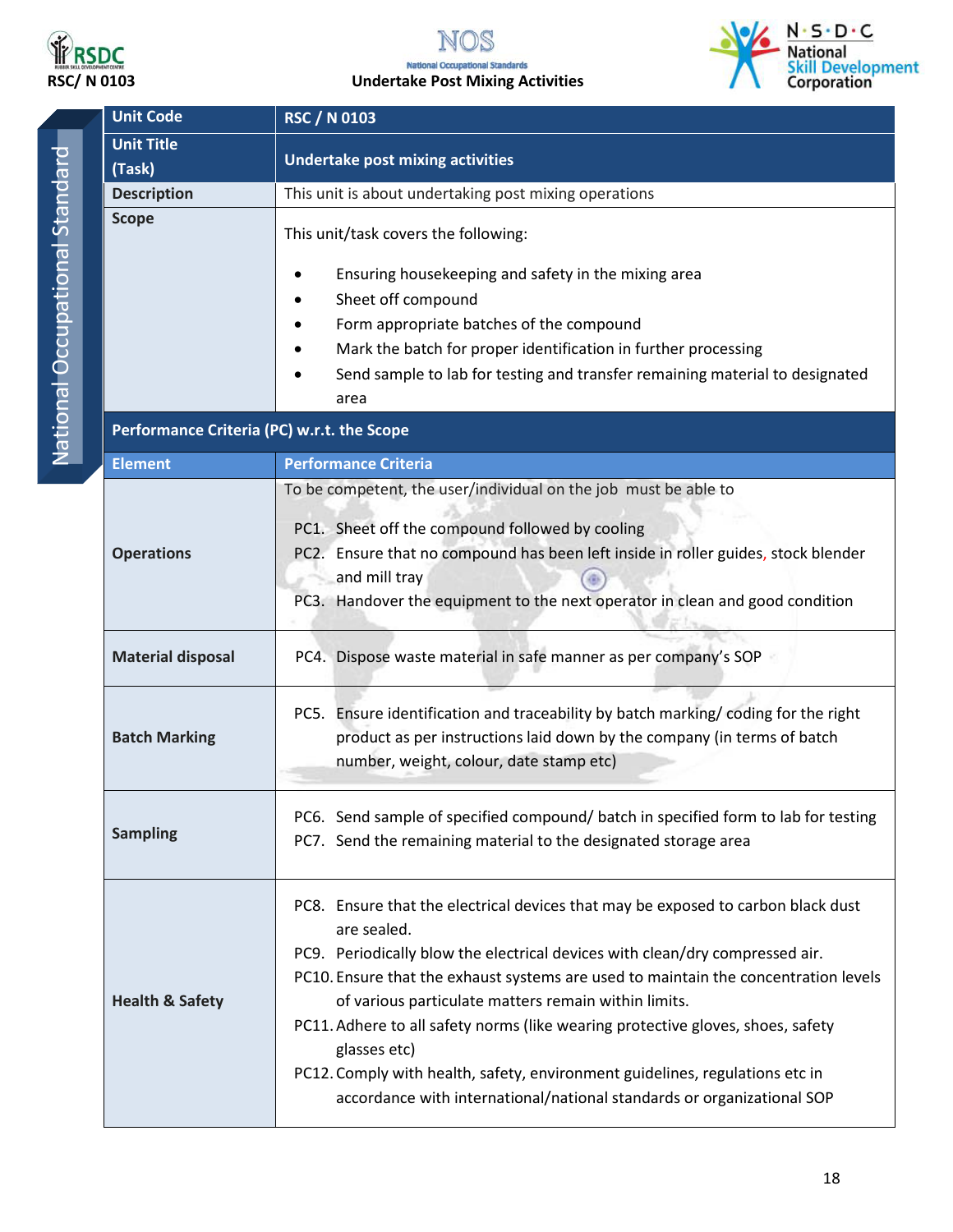

## **RSDC**<br>RSC/ N 0103 **RSC/ N 0103** Undertake Post Mixing Activities



| <b>Knowledge and Understanding (K)</b>                                                                     |                                                                                                                                                                                                                                                                                                                                                                                                                                                                                                                                                                                                                                                                                                                                                                                                                                                                                                                                                                                                                                                              |  |  |  |
|------------------------------------------------------------------------------------------------------------|--------------------------------------------------------------------------------------------------------------------------------------------------------------------------------------------------------------------------------------------------------------------------------------------------------------------------------------------------------------------------------------------------------------------------------------------------------------------------------------------------------------------------------------------------------------------------------------------------------------------------------------------------------------------------------------------------------------------------------------------------------------------------------------------------------------------------------------------------------------------------------------------------------------------------------------------------------------------------------------------------------------------------------------------------------------|--|--|--|
| A. Organizational<br><b>Context</b><br>(Knowledge of the<br>company/<br>organization and<br>its processes) | The user/individual on the job needs to know and understand:<br>KA1. Implications of poorly prepared material, power failure etc<br>KA2. Material disposal procedure, importance of appropriate disposal of material<br>and implications of not following the material disposal procedure<br>KA3. Significance of batch marking<br>KA4. Importance of identifying non-conforming product and storage of the same<br>KA5. Risk and impact of not following defined procedures/work instructions<br>KA6. Escalation matrix and procedure for reporting identified problems<br>KA7. Types of documentation in organization and importance of the same<br>KA8. Records to be maintained and implications of non-maintenance of the same<br>KA9. Importance of housekeeping & good shop floor practices (eg 3S/5S)<br>KA10. Health, Safety and Environment guidelines, legislation and regulations as<br>applicable<br>KA11. Personal protection( Which protective equipment to be used when and how)<br>KA12. Potential hazards and actions to minimize the same |  |  |  |
|                                                                                                            | KA13. Impact of poor practices on health, safety and environment<br>KA14. Escalation matrix and procedure for reporting hazards<br>KA15. Importance of FIFO<br>KA16. The usage of different fire extinguisher<br>KA17. Impact of various practices on cost, quality, productivity, delivery and safety<br>KA18. Handover/ Takeover the equipment/ work area as per company's SOP                                                                                                                                                                                                                                                                                                                                                                                                                                                                                                                                                                                                                                                                             |  |  |  |
| <b>B.</b> Technical<br>Knowledge                                                                           | The user/individual on the job needs to know and understand:<br>KB1. Batch marking techniques<br>KB2. Implications of incorrect batch marking<br>KB3. Implications of inappropriate waste disposal<br>KB4. Types of defects leading to rejections, indicators, reasons and possible<br>solutions.<br>KB5. Units of measurement<br>KB6. Coding systems for identification and traceability<br>KB7. Response to emergencies e.g. Power failures, fire and system failures<br>KB8. Use of weighing scales<br>KB9. Storage life of the compound, knowledge of ambient temperature and effect<br>on compound                                                                                                                                                                                                                                                                                                                                                                                                                                                      |  |  |  |
| Skills (S)                                                                                                 |                                                                                                                                                                                                                                                                                                                                                                                                                                                                                                                                                                                                                                                                                                                                                                                                                                                                                                                                                                                                                                                              |  |  |  |
| <b>Core Skills/</b><br>А.<br><b>Generic Skills</b>                                                         | <b>Writing Skills</b><br>The user/individual on the job needs to know and understand how to:<br>SA1. Construct simple sentences and express ideas clearly through written<br>communication<br>SA2. Fill up appropriate technical forms, process charts, activity logs in required<br>format of the company                                                                                                                                                                                                                                                                                                                                                                                                                                                                                                                                                                                                                                                                                                                                                   |  |  |  |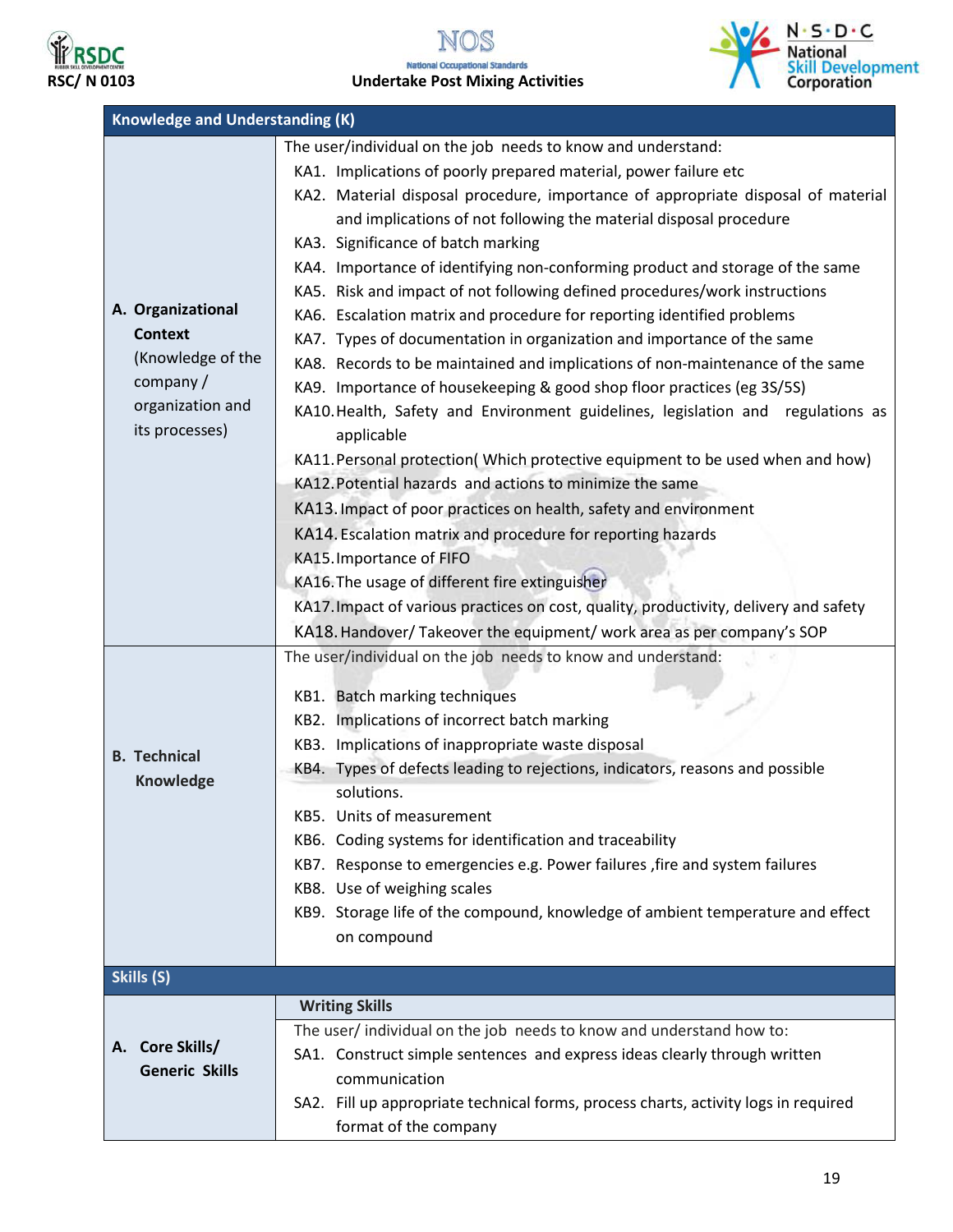



| SA3. Write simple letters, mails, etc                                                |
|--------------------------------------------------------------------------------------|
| SA4. Perform functional mathematical operations, including apply basic               |
| mathematical principles, such as numbers and space, and techniques such as           |
| estimation and approximation, for practical purposes                                 |
| <b>Reading and Understanding Skills</b>                                              |
| The user/individual on the job needs to know and understand how to:                  |
| SA5. Read and understand manuals, health and safety instructions, memos, reports,    |
| job cards etc                                                                        |
| SA6. Read images, graphs, diagrams                                                   |
| SA7. Understand the various coding systems as per company norms                      |
| <b>Oral Communication (Listening and Speaking skills)</b>                            |
| The user/individual on the job needs to know and understand how to:                  |
| SA8. Express statements, opinions or information clearly so that others can hear     |
| and understand                                                                       |
| SA9. Respond appropriately to any queries                                            |
| SA10. Communicate with supervisor                                                    |
| SA11. Communicate with upstream and downstream teams                                 |
| SA12. Work in a team and other behavioral skills required to support the small group |
| activities (Quality Circle, Cross Functional Team, Suggestion Scheme)                |
| Integrity                                                                            |
| The user/individual on the job needs to know and understand how to:                  |
| SA13. Practice honesty with respect to company property and time                     |
| SA14. Communicate with people in a form and manner and using language that is        |
| open and respectful                                                                  |
| SA15. Resolve any difficulties in relationships with colleagues, or get help from an |
| appropriate person, in a way that preserves goodwill and trust                       |
| <b>Motivation</b>                                                                    |
| The user/individual on the job needs to know and understand how to:                  |
| SA16. Take responsibility for completing one's own work assignment                   |
| SA17. Take initiative to enhance/learn skills in ones's area of work                 |
| SA18. The capacity to learn from experience in a range of settings and scenarios and |
| the capacity to reflect on and analyse one's learning.                               |
| SA19. Is open to new ways of doing things                                            |
| SA20. The capacity to envisage and articulate personal goals; to develop strategies  |
| and take action to achieve them.                                                     |
| <b>Reliability</b>                                                                   |
| The user/individual on the job needs to know and understand how to:                  |
| SA21. Avoid absenteeism                                                              |
| SA22. Act objectively, rather than impulsively or emotionally when faced with        |
| difficult/stressful or emotional situations                                          |
| SA23. Work in disciplined factory environment                                        |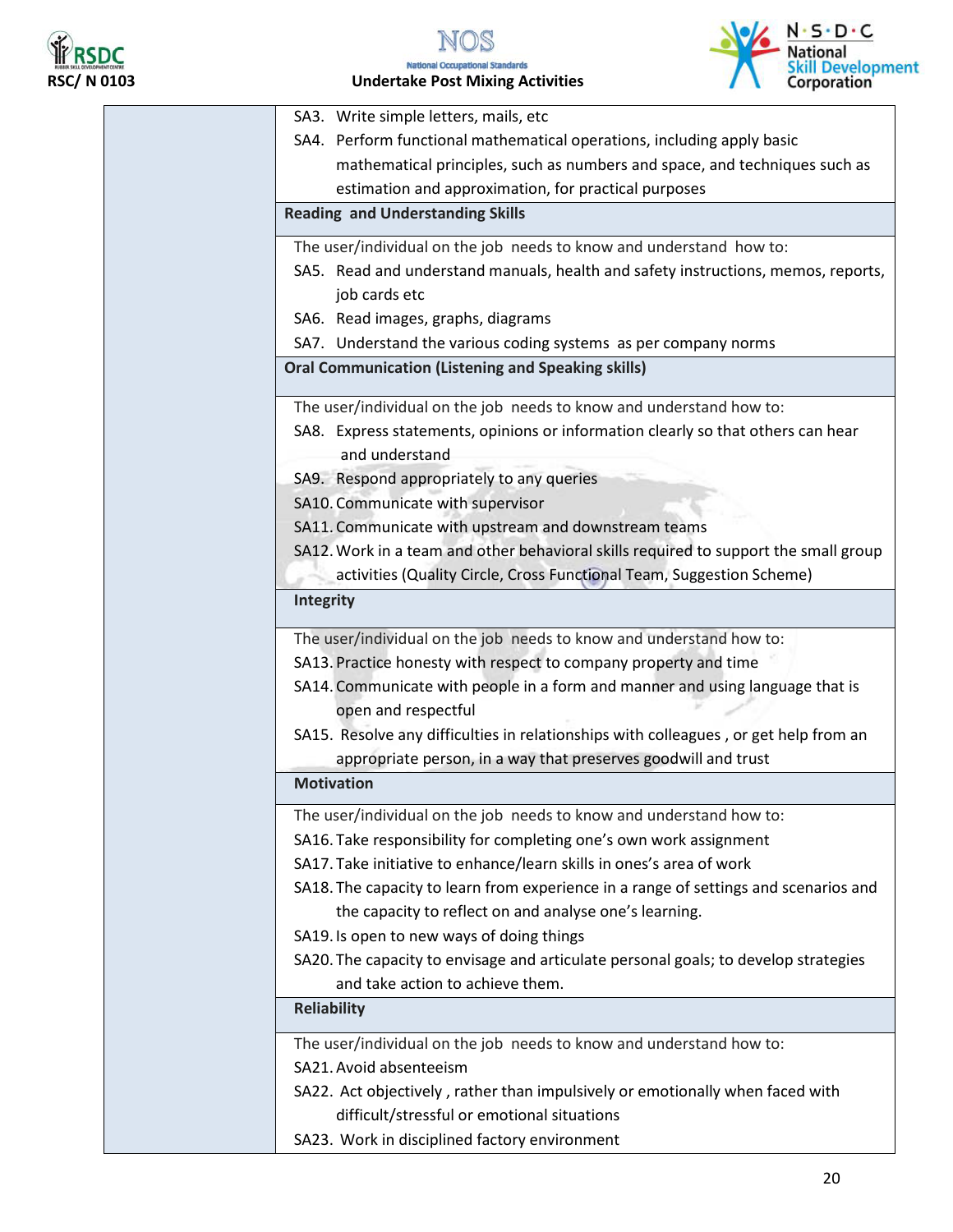





|                                  | SA24. Be punctual                                                                      |  |
|----------------------------------|----------------------------------------------------------------------------------------|--|
|                                  | <b>Material and Equipment Handling</b>                                                 |  |
|                                  | The user/individual on the job needs to know and understand how to:                    |  |
|                                  | SB1. Handle internal mixing mill                                                       |  |
|                                  | SB2. Handle rubber compound                                                            |  |
|                                  | SB3. Handle chemicals                                                                  |  |
|                                  | SB4. Handling of various types of material handling equipment like forklifts, trolleys |  |
| <b>Professional Skills</b><br>В. | SB5. The capacity to apply technology, combining the physical and sensory skills       |  |
|                                  | needed to operate equipment with the understanding of scientific and                   |  |
|                                  | technological principles needed to explore and adapt systems.                          |  |
|                                  | <b>Analytical Thinking</b>                                                             |  |
|                                  | The user/individual on the job needs to know and understand how to:                    |  |
|                                  | SB6. Diagnose common problems in the machine based on visual inspection, sound         |  |
|                                  | , temperature etc                                                                      |  |
|                                  | SB7. Suggest improvements (if any) in process based on experience                      |  |

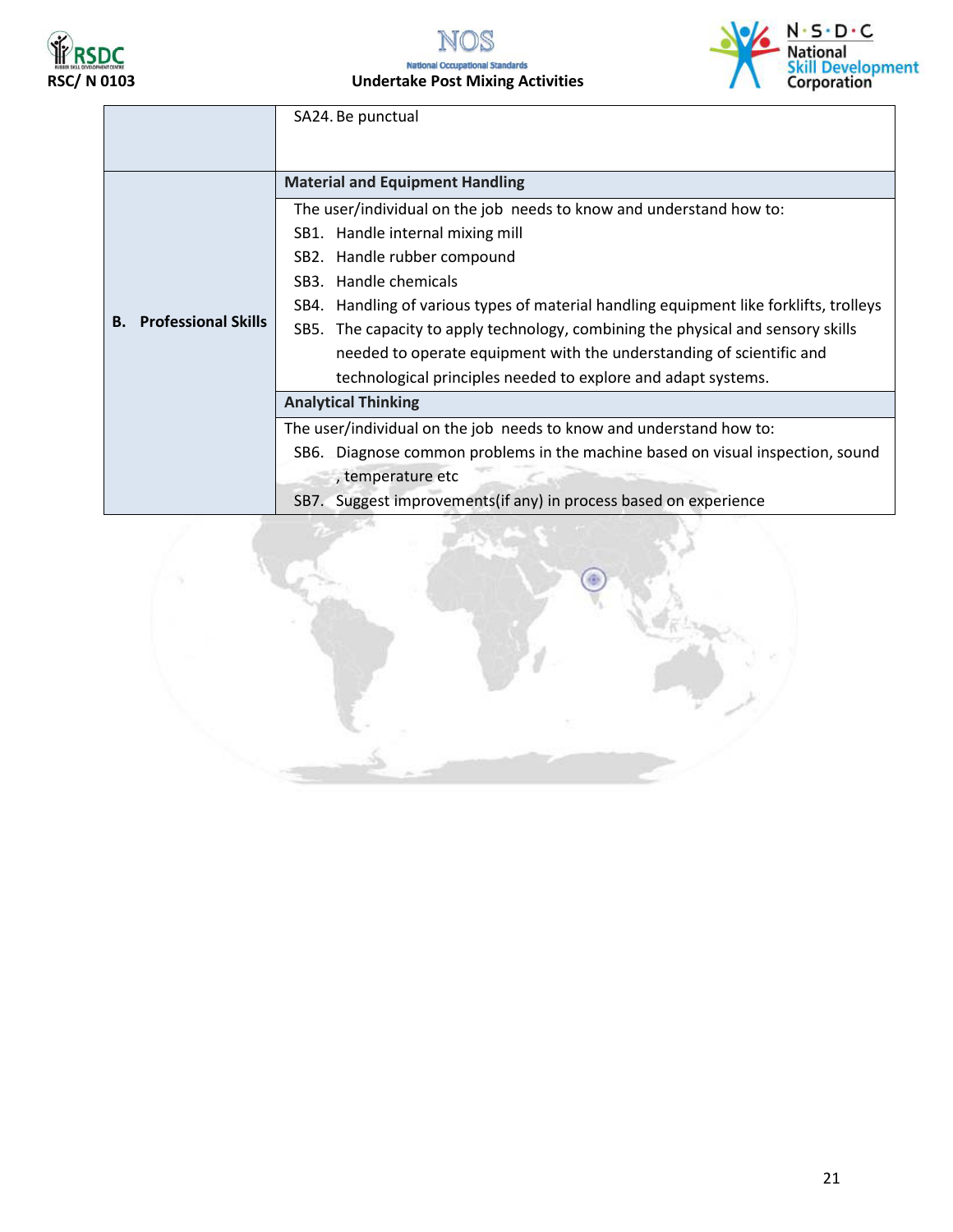



#### **NOS Version Control**

| <b>NOS Code</b>                        | <b>RSC / N 0103</b>         |                         |          |
|----------------------------------------|-----------------------------|-------------------------|----------|
| Credits(NVEQF/NVQF/NSQF)<br>[OPTIONAL] |                             | <b>Version number</b>   | 1        |
| <b>Industry</b>                        | <b>Rubber Manufacturing</b> | <b>Drafted on</b>       | 20/03/13 |
| <b>Industry Sub-sector</b>             | <b>Tyre and Non-tyre</b>    | Last reviewed on        | 05/05/13 |
|                                        |                             | <b>Next review date</b> | 05/05/14 |



[Back to QP](#page-1-0)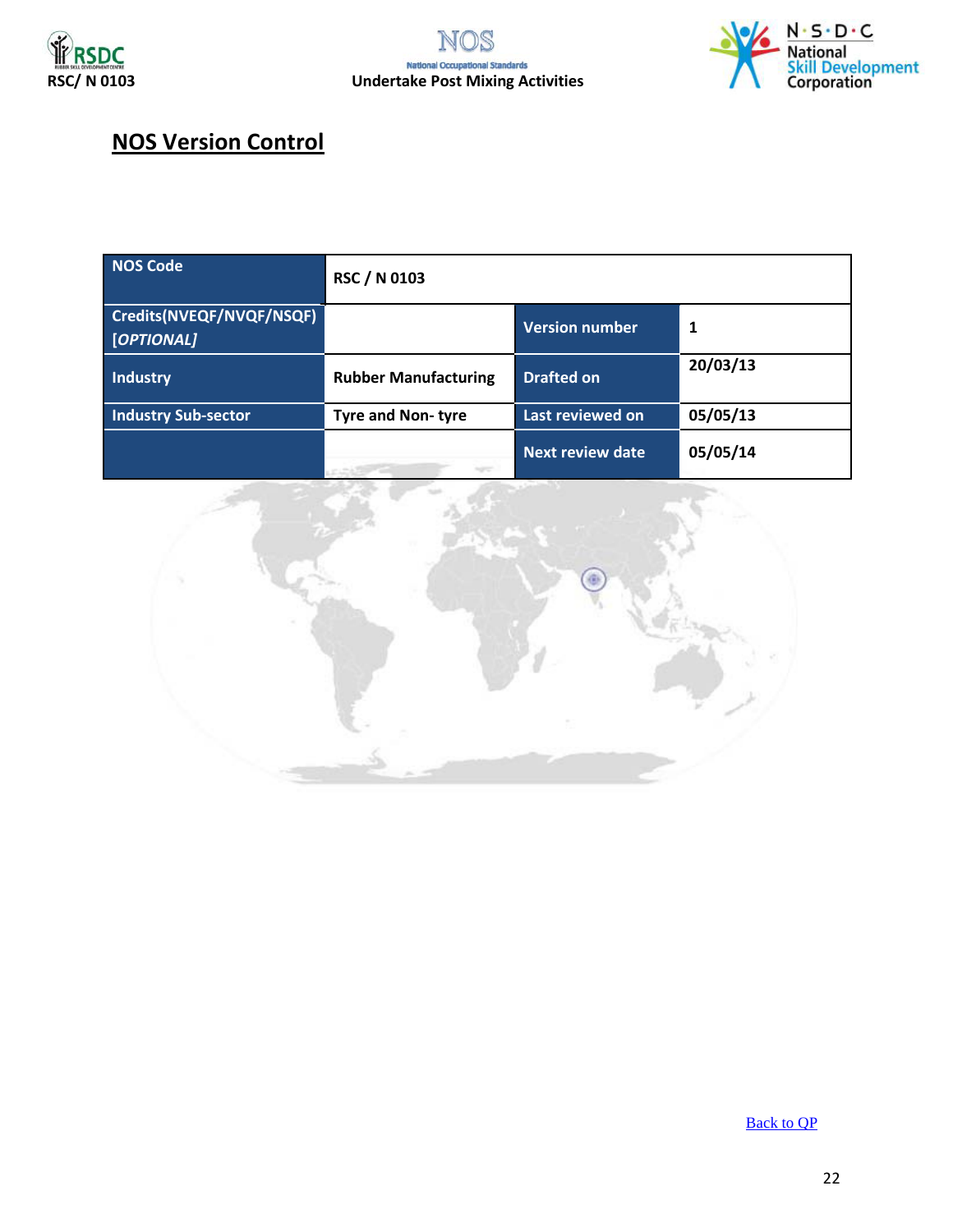



# <span id="page-22-0"></span>**National Occupational Standard**



**Overview** 

This unit is about carrying out housekeeping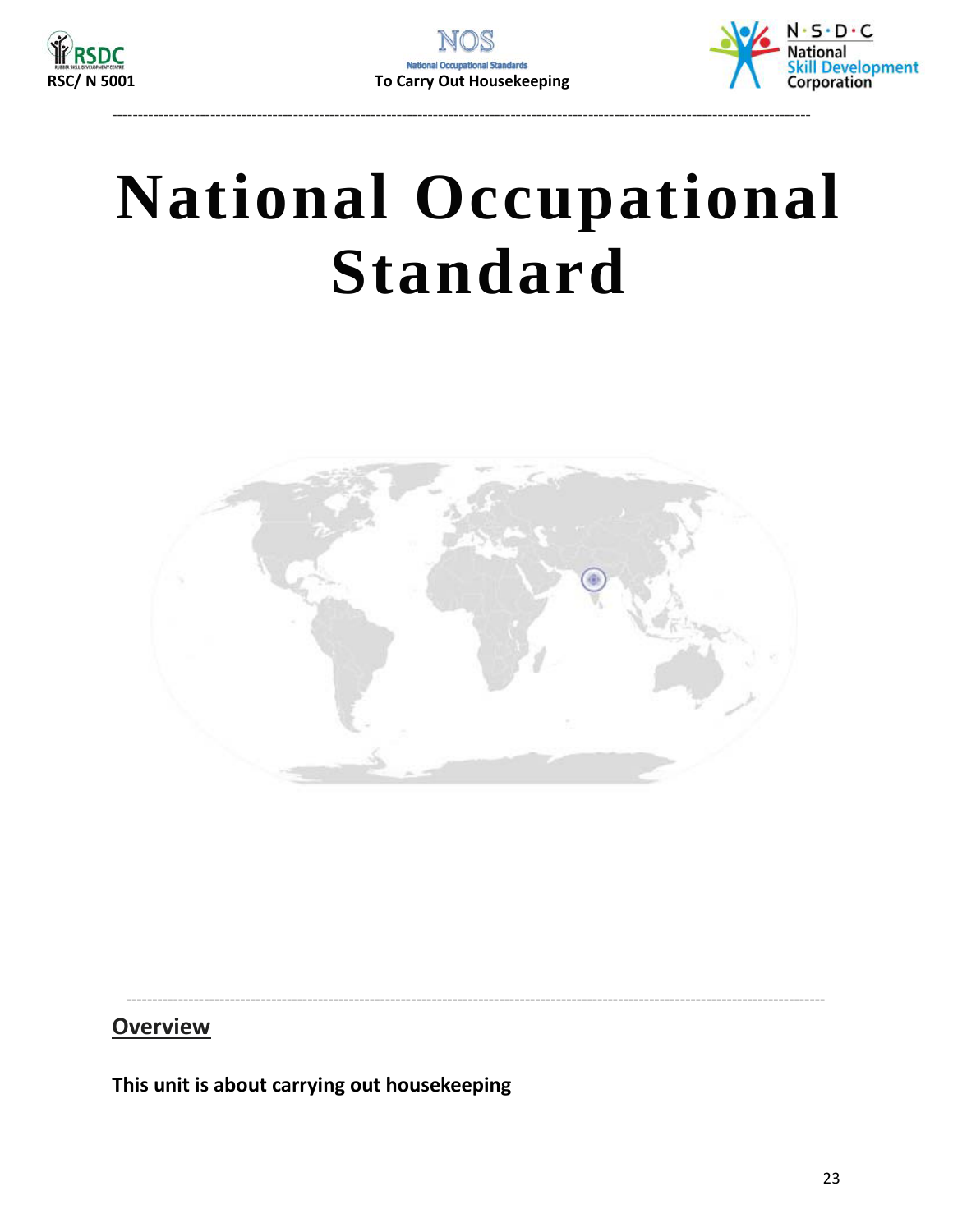

### NOS **RSDC**<br>RSC/ N 5001 To Carry Out Housekeeping



| <b>Unit Code</b>                           | <b>RSC / N 5001</b>                                                                                                                                                                                                                                                                                                                                                                                                                                                                                                                                                                                                                                                                                                                                                                                                                                                                        |  |
|--------------------------------------------|--------------------------------------------------------------------------------------------------------------------------------------------------------------------------------------------------------------------------------------------------------------------------------------------------------------------------------------------------------------------------------------------------------------------------------------------------------------------------------------------------------------------------------------------------------------------------------------------------------------------------------------------------------------------------------------------------------------------------------------------------------------------------------------------------------------------------------------------------------------------------------------------|--|
| <b>Unit Title</b>                          |                                                                                                                                                                                                                                                                                                                                                                                                                                                                                                                                                                                                                                                                                                                                                                                                                                                                                            |  |
| (Task)                                     | To carry out housekeeping                                                                                                                                                                                                                                                                                                                                                                                                                                                                                                                                                                                                                                                                                                                                                                                                                                                                  |  |
| <b>Description</b>                         | This unit is about carrying out housekeeping activities                                                                                                                                                                                                                                                                                                                                                                                                                                                                                                                                                                                                                                                                                                                                                                                                                                    |  |
| <b>Scope</b>                               | This unit/task covers the following:                                                                                                                                                                                                                                                                                                                                                                                                                                                                                                                                                                                                                                                                                                                                                                                                                                                       |  |
|                                            | Preparing for housekeeping activities                                                                                                                                                                                                                                                                                                                                                                                                                                                                                                                                                                                                                                                                                                                                                                                                                                                      |  |
|                                            | Carry out housekeeping activities                                                                                                                                                                                                                                                                                                                                                                                                                                                                                                                                                                                                                                                                                                                                                                                                                                                          |  |
|                                            | Post housekeeping activities                                                                                                                                                                                                                                                                                                                                                                                                                                                                                                                                                                                                                                                                                                                                                                                                                                                               |  |
|                                            |                                                                                                                                                                                                                                                                                                                                                                                                                                                                                                                                                                                                                                                                                                                                                                                                                                                                                            |  |
| Performance Criteria (PC) w.r.t. the Scope |                                                                                                                                                                                                                                                                                                                                                                                                                                                                                                                                                                                                                                                                                                                                                                                                                                                                                            |  |
| <b>Element</b>                             | <b>Performance Criteria</b>                                                                                                                                                                                                                                                                                                                                                                                                                                                                                                                                                                                                                                                                                                                                                                                                                                                                |  |
|                                            | To be competent, the user/individual on the job must be able to:                                                                                                                                                                                                                                                                                                                                                                                                                                                                                                                                                                                                                                                                                                                                                                                                                           |  |
| Pre housekeeping<br>activities             | PC1. Inspect the area while taking into account various surfaces<br>PC2. Identify the material requirements for cleaning the areas inspected, by<br>considering risk, time, efficiency and type of stain<br>PC3. Ensure that the cleaning equipment is in proper working condition<br>PC4. Select the suitable alternatives for cleaning the areas in case the appropriate<br>equipment and materials are not available and inform the appropriate person<br>PC5. Plan the sequence for cleaning the area to avoid re-soiling clean areas and<br>surfaces<br>PC6. Inform the affected people about the cleaning activity<br>PC7. Display the appropriate signage for the work being conducted<br>PC8. Ensure that there is adequate ventilation for the work being carried out<br>PC9. Wear the personal protective equipment required for the cleaning method and<br>materials being used |  |
| <b>Operations</b>                          | PC10. Use the correct cleaning method for the work area, type of soiling and surface<br>PC11. Carry out cleaning activity without disturbing others<br>PC12. Deal with accidental damage, if any, caused while carrying out the work<br>PC13. Report to the appropriate person any difficulties in carrying out your work<br>PC14. Identify and report to the appropriate person any additional cleaning required<br>that is outside one's responsibility or skill                                                                                                                                                                                                                                                                                                                                                                                                                         |  |
| <b>Post housekeeping</b><br>activities     | PC15. Ensure that there is no oily substance on the floor to avoid slippage<br>PC16. Ensure that no scrap material is lying around<br>PC17. Maintain and store housekeeping equipment and supplies<br>PC18. Follow workplace procedures to deal with any accidental damage caused<br>during the cleaning process                                                                                                                                                                                                                                                                                                                                                                                                                                                                                                                                                                           |  |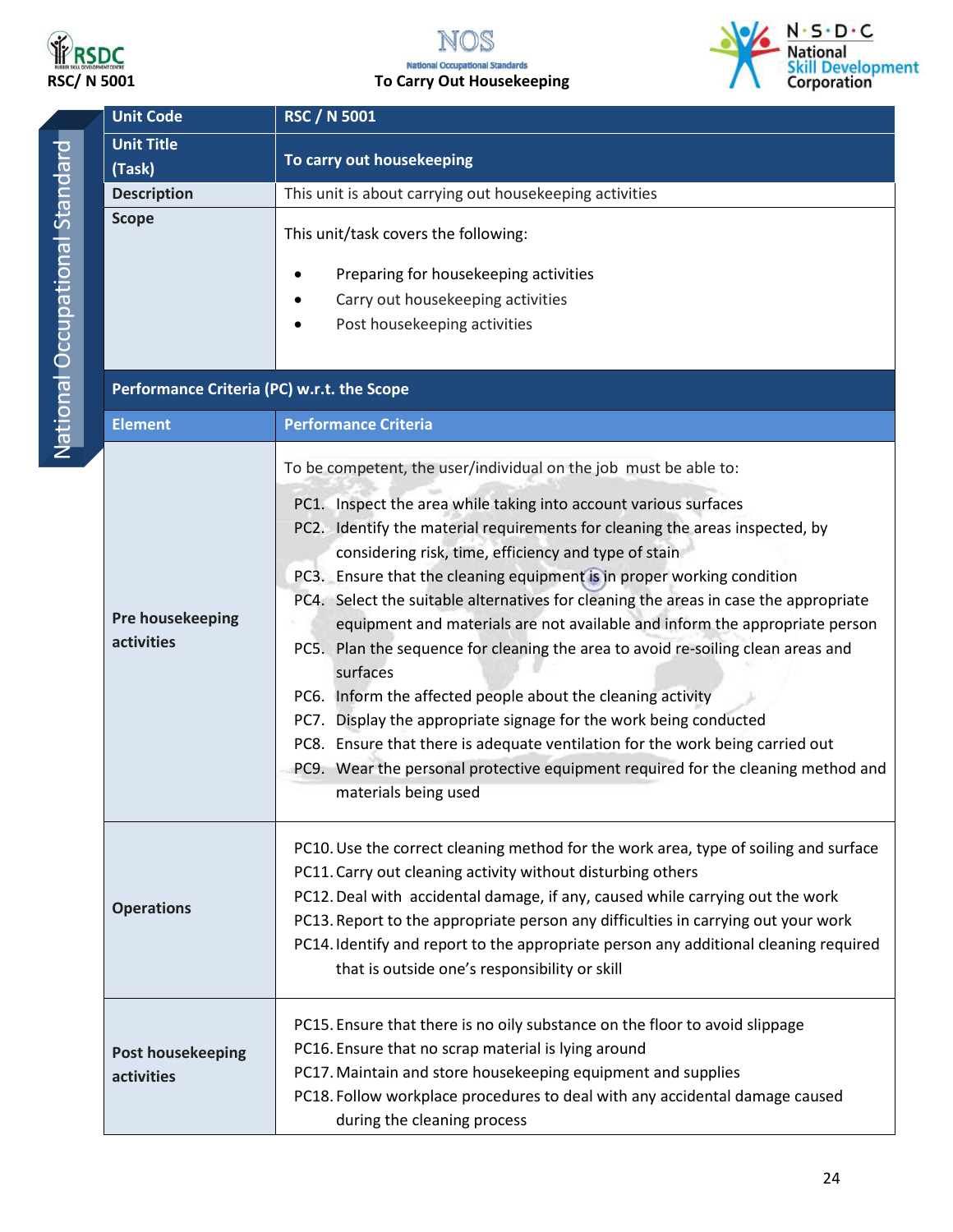





|                                          | PC19. Ensure that, on completion of the work, the area is left clean and dry and<br>meets requirements<br>PC20. Return the equipment, materials and personal protective equipment that were<br>used to the right places making sure they are clean, safe and securely stored<br>PC21. Dispose the waste garnered from the activity in an appropriate manner<br>PC22. Dispose of used and un-used solutions according to manufacturer's<br>instructions, and clean the equipment thoroughly<br>PC23. Maintain schedules and records for housekeeping duty                                                                                                                                                                                                                                                                                                                                                                                                                                                                                                                                                                                                                                                                                                                                                                                                                                                                                                                                                                                   |
|------------------------------------------|--------------------------------------------------------------------------------------------------------------------------------------------------------------------------------------------------------------------------------------------------------------------------------------------------------------------------------------------------------------------------------------------------------------------------------------------------------------------------------------------------------------------------------------------------------------------------------------------------------------------------------------------------------------------------------------------------------------------------------------------------------------------------------------------------------------------------------------------------------------------------------------------------------------------------------------------------------------------------------------------------------------------------------------------------------------------------------------------------------------------------------------------------------------------------------------------------------------------------------------------------------------------------------------------------------------------------------------------------------------------------------------------------------------------------------------------------------------------------------------------------------------------------------------------|
| General                                  | PC24. Replenish any necessary supplies or consumables                                                                                                                                                                                                                                                                                                                                                                                                                                                                                                                                                                                                                                                                                                                                                                                                                                                                                                                                                                                                                                                                                                                                                                                                                                                                                                                                                                                                                                                                                      |
| <b>Knowledge and Understanding (K)</b>   |                                                                                                                                                                                                                                                                                                                                                                                                                                                                                                                                                                                                                                                                                                                                                                                                                                                                                                                                                                                                                                                                                                                                                                                                                                                                                                                                                                                                                                                                                                                                            |
| <b>B.</b> Technical<br>Knowledge         | The user/individual on the job needs to know and understand:<br>KB1. The levels of hygiene required by workplace and why it is important to<br>maintain them during your work<br>KB2. How to inspect a work area to decide what cleaning it needs<br>KB3. Methods and materials that used for cleaning variety of surfaces<br>KB4. The types of cleansing agents that are not to be mixed together<br>KB5. The correct method for cleaning equipment and/or machinery used during<br>your work<br>KB6. The importance of personal protective equipment<br>KB7. Appropriate personal protective equipment for the work area, cleaning<br>equipment, tools, materials and chemicals used<br>KB8. The correct sequence for cleaning the work area<br>KB9. The time taken by the treatment to work<br>KB10. The importance of following manufacturer's instructions on cleaning agents<br>KB11. The most appropriate place to carry out test cleans and why this should be<br>done before applying treatments<br>KB12. The importance of applying treatments evenly and the effect of not doing this<br>KB13. Process of cleaning the surfaces without causing injury or damage<br>KB14. The method to check the treated surface and equipment on completion of<br>cleaning<br>KB15. Procedures for reporting any unidentified soiling<br>KB16. Procedures for disposing off waste<br>KB17. Procedures for disposing off or storing personal protective equipment<br>KB18. Escalation procedures for soils or stains that could not be removed |
| Skills (S)                               |                                                                                                                                                                                                                                                                                                                                                                                                                                                                                                                                                                                                                                                                                                                                                                                                                                                                                                                                                                                                                                                                                                                                                                                                                                                                                                                                                                                                                                                                                                                                            |
| A. Core Skills/<br><b>Generic Skills</b> | <b>Writing Skills</b><br>The user/ individual on the job needs to know and understand how to:<br>SA1. Construct simple sentences and express ideas clearly through written<br>communication                                                                                                                                                                                                                                                                                                                                                                                                                                                                                                                                                                                                                                                                                                                                                                                                                                                                                                                                                                                                                                                                                                                                                                                                                                                                                                                                                |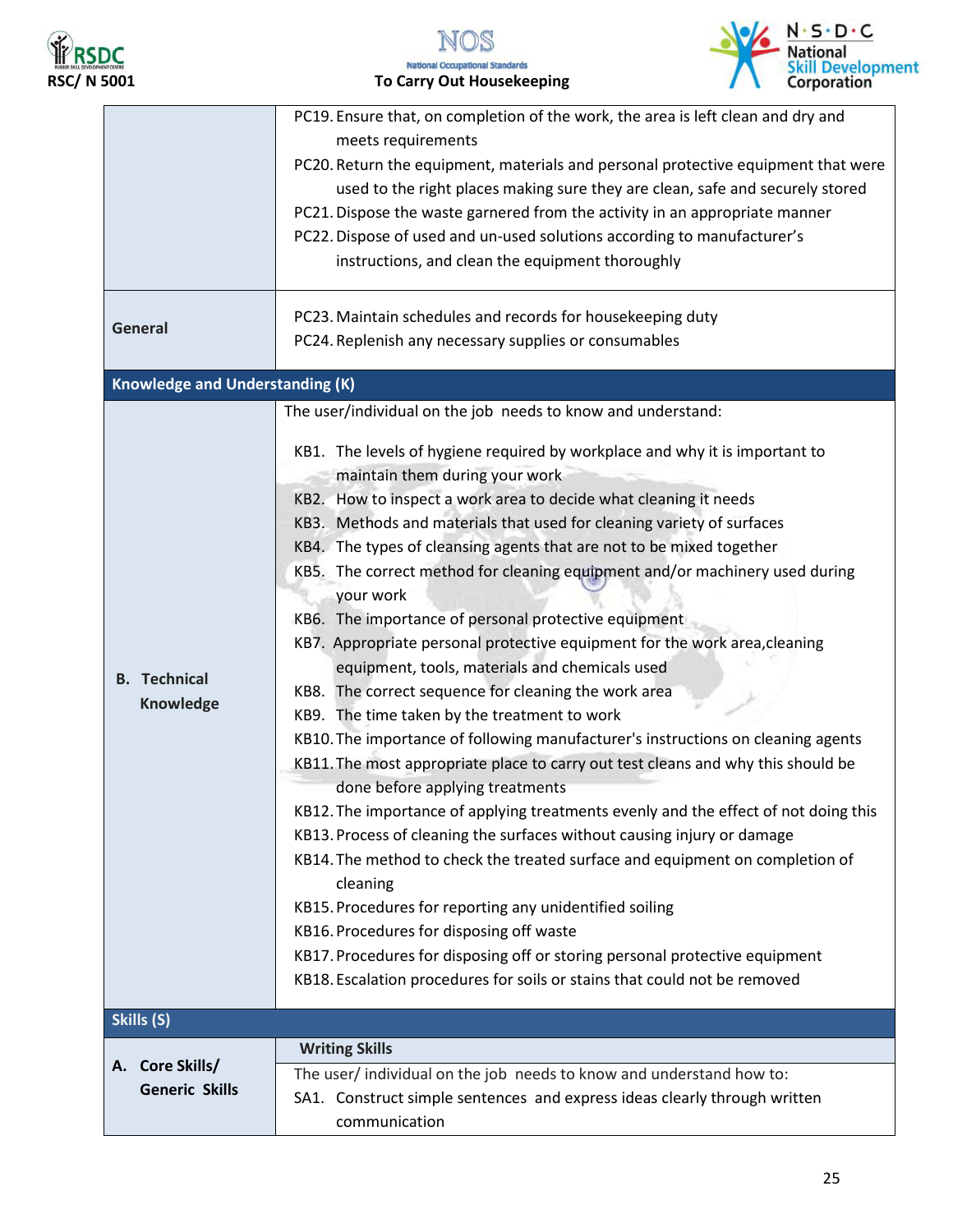

N S



| SA2. Fill up appropriate technical forms, process charts, activity logs in required  |
|--------------------------------------------------------------------------------------|
| format of the company                                                                |
| SA3. Write simple letters, mails, etc                                                |
| SA4. Perform functional mathematical operations, including apply basic               |
| mathematical principles, such as numbers and space, and techniques such as           |
| estimation and approximation, for practical purposes                                 |
| <b>Reading and Understanding Skills</b>                                              |
| The user/individual on the job needs to know and understand how to:                  |
| SA5. Read and understand manuals, health and safety instructions, memos, reports,    |
| job cards etc                                                                        |
| SA6. Read images, graphs, diagrams                                                   |
| SA7. Understand the various coding systems as per company norms                      |
| <b>Oral Communication (Listening and Speaking skills)</b>                            |
| The user/individual on the job needs to know and understand how to:                  |
| SA8. Express statements, opinions or information clearly so that others can hear     |
| and understand                                                                       |
| SA9. Respond appropriately to any queries                                            |
| SA10. Communicate with supervisor                                                    |
| SA11. Communicate with upstream and downstream teams                                 |
| SA12. Work in a team and other behavioral skills required to support the small group |
| activities (Quality Circle, Cross Functional Team, Suggestion Scheme)                |
| <b>Integrity</b>                                                                     |
| The user/individual on the job needs to know and understand how to:                  |
| SA13. Practice honesty with respect to company property and time                     |
| SA14. Communicate with people in a form and manner and using language that is        |
| open and respectful                                                                  |
| SA15. Resolve any difficulties in relationships with colleagues, or get help from an |
| appropriate person, in a way that preserves goodwill and trust                       |
| <b>Motivation</b>                                                                    |
| The user/individual on the job needs to know and understand how to:                  |
| SA16. Take responsibility for completing one's own work assignment                   |
| SA17. Take initiative to enhance/learn skills in ones's area of work                 |
| SA18. The capacity to learn from experience in a range of settings and scenarios and |
| the capacity to reflect on and analyse one's learning.                               |
| SA19. Is open to new ways of doing things                                            |
| SA20. The capacity to envisage and articulate personal goals; to develop strategies  |
| and take action to achieve them.                                                     |
| <b>Reliability</b>                                                                   |
| The user/individual on the job needs to know and understand how to:                  |
| SA21. Avoid absenteeism                                                              |
| SA22. Act objectively, rather than impulsively or emotionally when faced with        |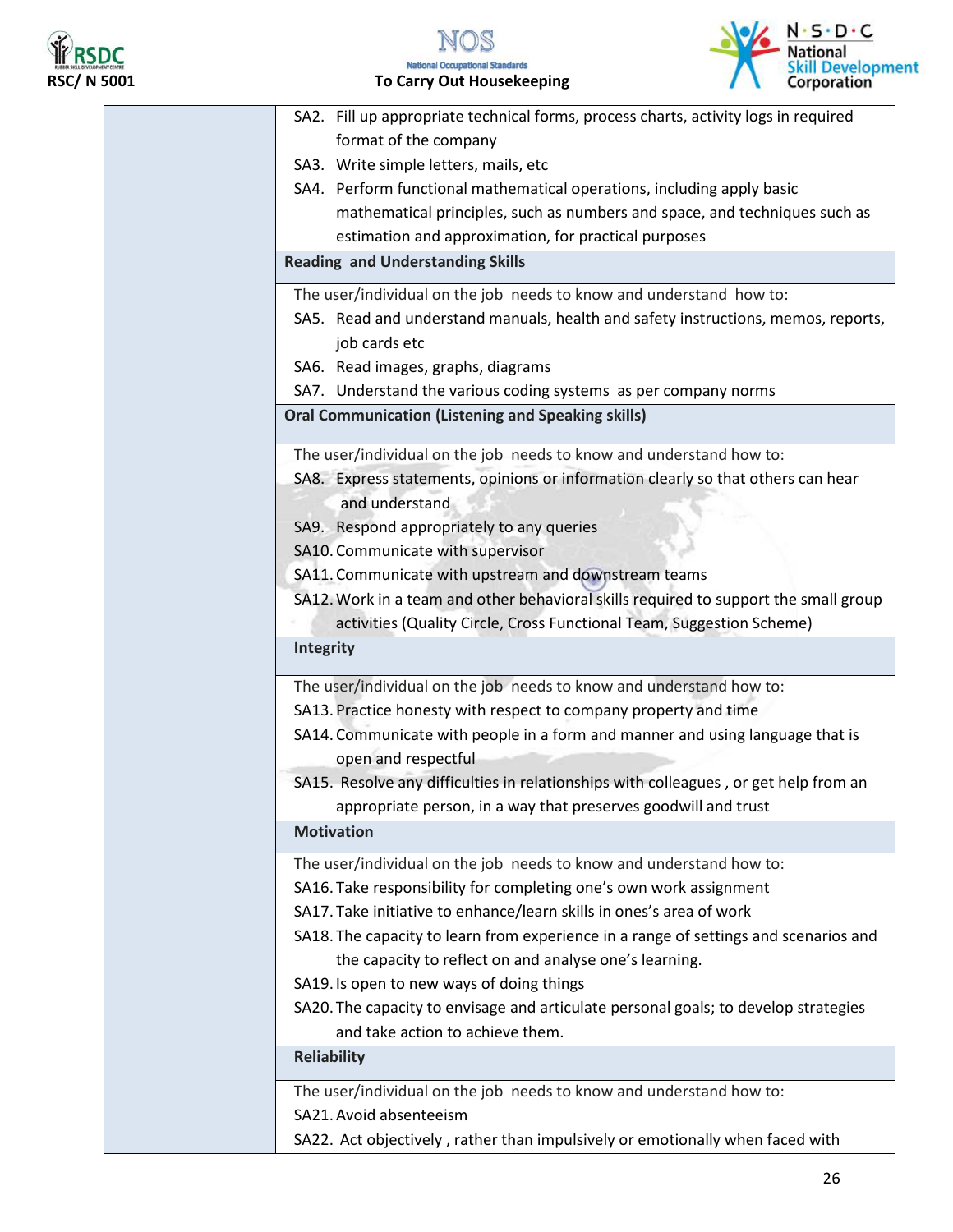





| difficult/stressful or emotional situations   |
|-----------------------------------------------|
| SA23. Work in disciplined factory environment |
| SA24. Be punctual                             |

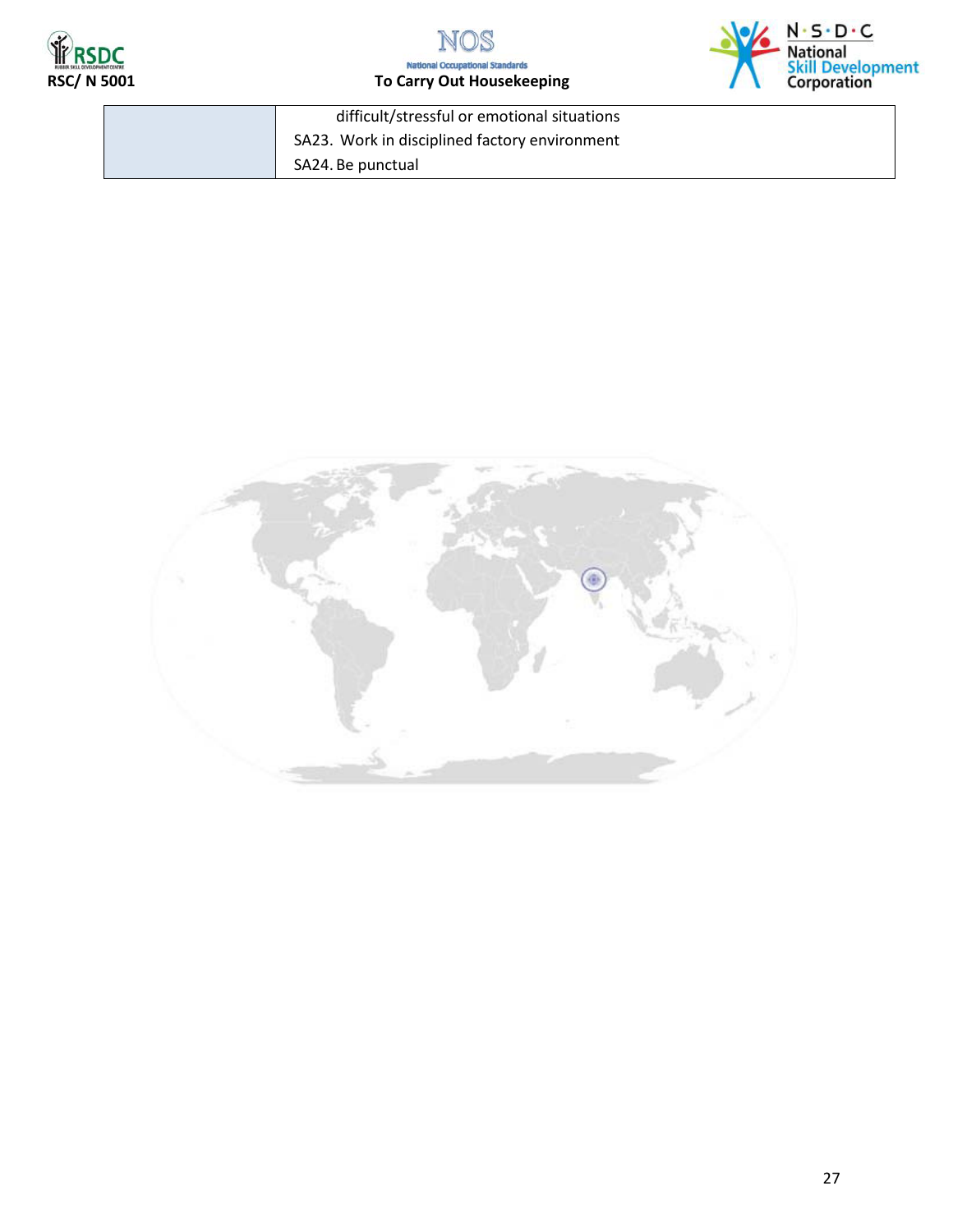





#### **NOS Version Control**

| <b>NOS Code</b>                        | <b>RSC / N 5001</b>         |                         |          |
|----------------------------------------|-----------------------------|-------------------------|----------|
| Credits(NVEQF/NVQF/NSQF)<br>[OPTIONAL] |                             | <b>Version number</b>   | 1        |
| <b>Industry</b>                        | <b>Rubber Manufacturing</b> | <b>Drafted on</b>       | 20/03/13 |
| <b>Industry Sub-sector</b>             | <b>Tyre and Non-tyre</b>    | Last reviewed on        | 05/05/13 |
|                                        |                             | <b>Next review date</b> | 05/05/14 |



[Back to QP](#page-1-0)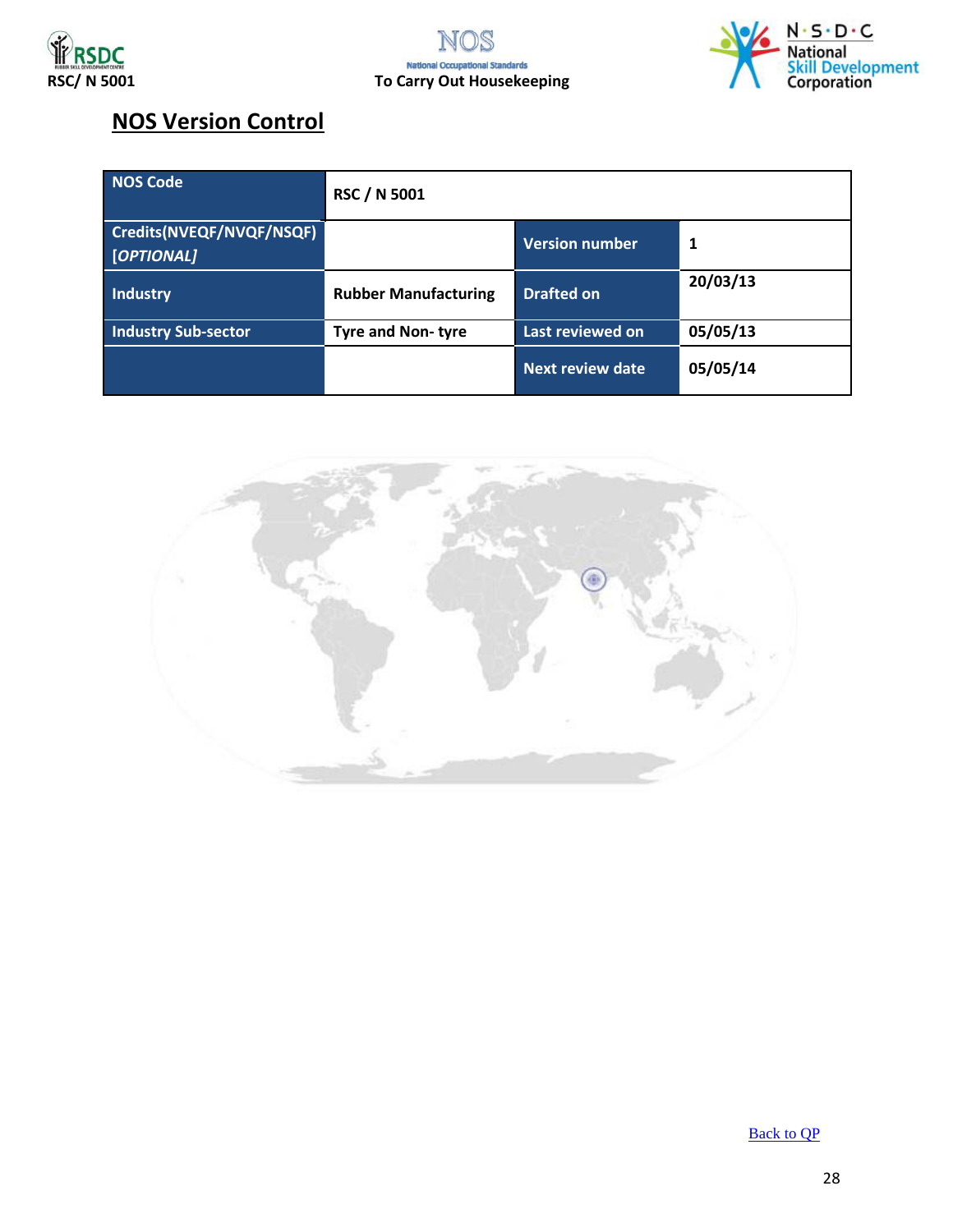

---------------------------------------------------------------------------------------------------------------------------------------



# <span id="page-28-0"></span>**National Occupational Standard**



---------------------------------------------------------------------------------------------------------------------------------------

**Overview** 

**This unit is about reporting and documentation**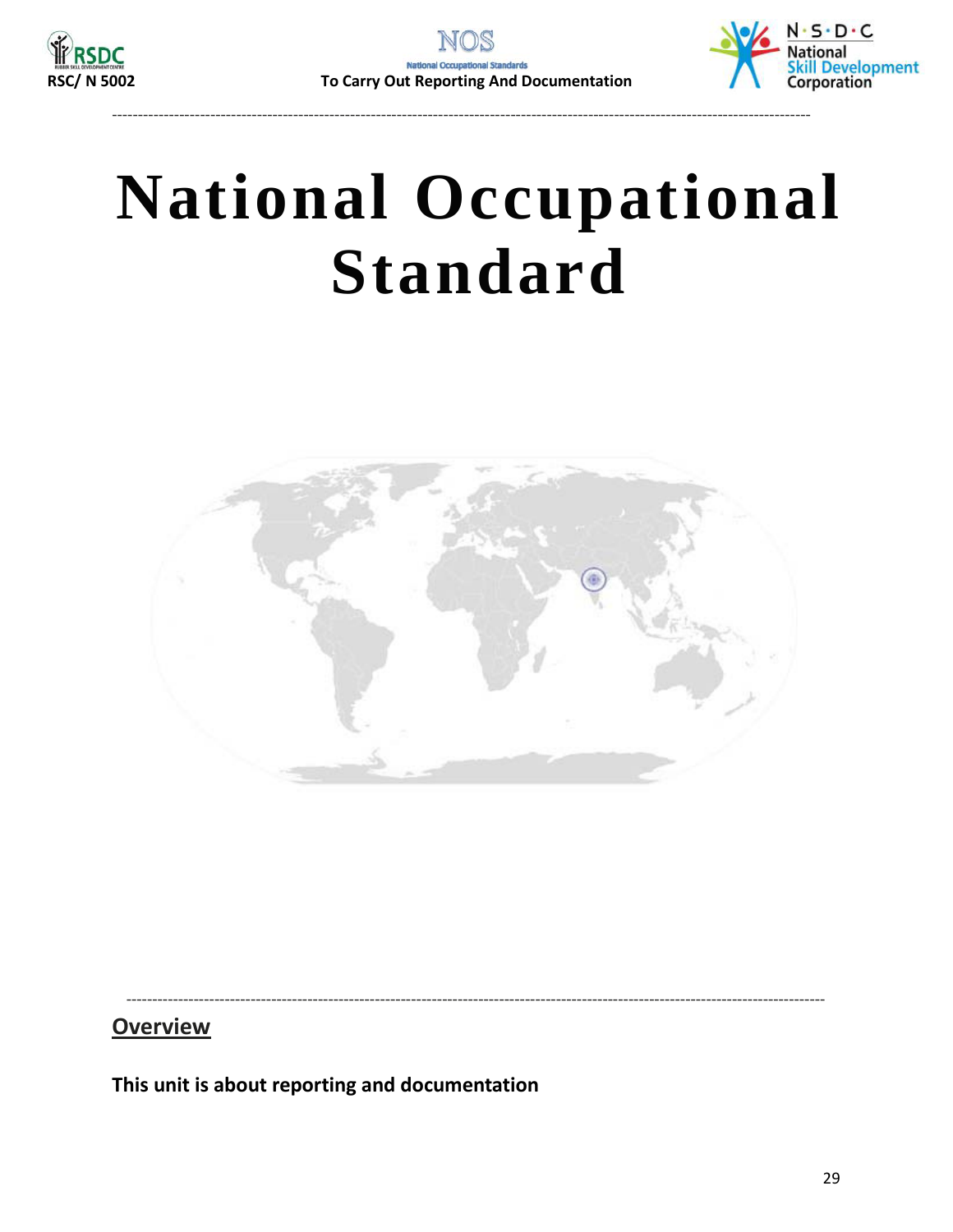



**RSDC**<br>RSC/ N 5002 To Carry Out Reporting And Documentation



| <b>Unit Code</b>                           | <b>RSC / N 5002</b>                                                                      |  |
|--------------------------------------------|------------------------------------------------------------------------------------------|--|
| <b>Unit Title</b>                          |                                                                                          |  |
| (Task)                                     | To carry out reporting and documentation                                                 |  |
| <b>Description</b>                         | This unit is about carrying out reporting and documentation                              |  |
| <b>Scope</b>                               | This unit/task covers the following:                                                     |  |
|                                            | Reporting of data/problem/incidents etc                                                  |  |
|                                            | Documentation                                                                            |  |
|                                            | <b>Information Security</b>                                                              |  |
| Performance Criteria (PC) w.r.t. the Scope |                                                                                          |  |
| <b>Element</b>                             | <b>Performance Criteria</b>                                                              |  |
|                                            | To be competent, the user/individual on the job must be able to:                         |  |
| <b>Reporting</b>                           | PC1. Report data/problems/incidents as applicable in a timely manner                     |  |
|                                            | PC2. Report to the appropriate authority as laid down by the company                     |  |
|                                            | PC3. Follow reporting procedures as prescribed by the company                            |  |
|                                            | PC4. Identify documentation to be completed relating to one's role                       |  |
|                                            | PC5. Record details accurately an appropriate format                                     |  |
| <b>Recording and</b>                       | PC6. Complete all documentation within stipulated time according to company<br>procedure |  |
| <b>Documentation</b>                       | PC7. Ensure that the final document meets with the requirements of the persons           |  |
|                                            | who requested it or make any amendments accordingly                                      |  |
|                                            | PC8. Make sure documents are available to all appropriate authorities to inspect         |  |
|                                            | PC9. Respond to requests for information in an appropriate manner whilst following       |  |
| <b>Information Security</b>                | organizational procedures                                                                |  |
|                                            | PC10. Inform the appropriate authority of requests for information received              |  |
| <b>Knowledge and Understanding (K)</b>     |                                                                                          |  |
|                                            | The user/individual on the job needs to know and understand:                             |  |
|                                            | KB1. Different methods of recording information                                          |  |
|                                            | KB2. Various documents that need to be maintained                                        |  |
|                                            | KB3. Company procedure for filling/maintaining up the documents                          |  |
| <b>Technical</b><br>В.                     | KB4. Procedures for reporting to the appropriate authority                               |  |
| <b>Knowledge</b>                           | KB5. Procedures for recording damage, breakages etc                                      |  |
|                                            | KB6. Reporting incidents where standard operating procedures are not followed            |  |
|                                            | KB7. The importance of complete and accurate documentation                               |  |
|                                            | KB8. How to maintain complete documentation accurately and within agreed<br>timescales   |  |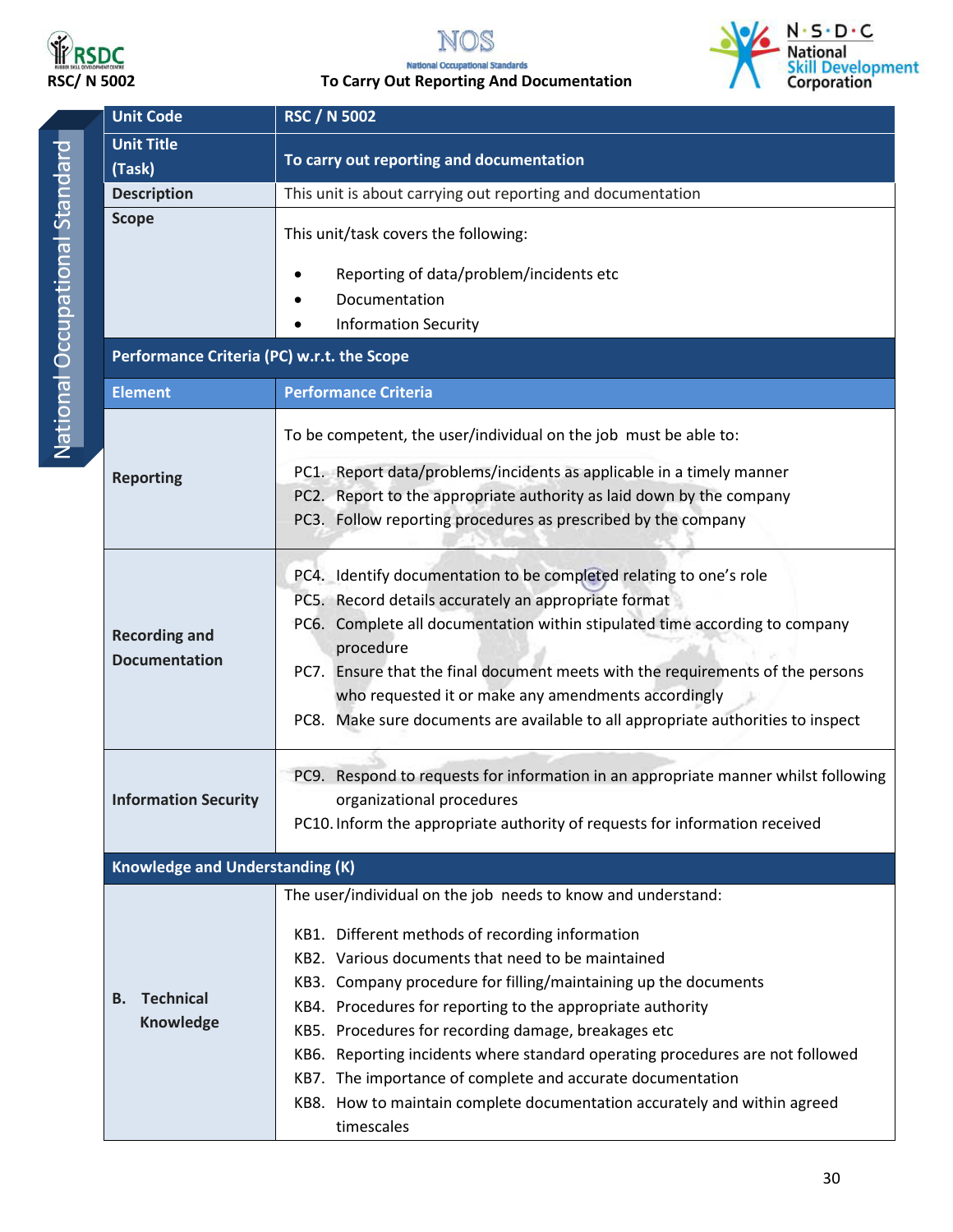





**RSDC**<br>RSC/ N 5002 To Carry Out Reporting And Documentation

|                       | KB9. The importance of ensuring that the documents are correct                                  |
|-----------------------|-------------------------------------------------------------------------------------------------|
|                       | KB10. The actions to be taken if the documents are not correct                                  |
|                       | KB11. The importance of maintaining the security and confidentiality of recorded<br>information |
|                       | KB12. Procedures to maintain confidentiality of information                                     |
|                       | KB13. The appropriate method for responding to requests for information                         |
|                       | KB14. The reporting procedures to followed before disclosing information to any                 |
|                       | outside party                                                                                   |
|                       |                                                                                                 |
| Skills (S)            |                                                                                                 |
|                       | <b>Writing Skills</b>                                                                           |
|                       | The user/individual on the job needs to know and understand how to:                             |
|                       | SA1. Construct simple sentences and express ideas clearly through written                       |
|                       | communication                                                                                   |
|                       | SA2. Fill up appropriate technical forms, process charts, activity logs in required             |
|                       | format of the company                                                                           |
|                       | SA3. Write simple letters, mails, etc                                                           |
|                       | SA4. Perform functional mathematical operations, including apply basic                          |
|                       | mathematical principles, such as numbers and space, and techniques such as                      |
|                       | estimation and approximation, for practical purposes                                            |
|                       | <b>Reading and Understanding Skills</b>                                                         |
|                       |                                                                                                 |
|                       | The user/individual on the job needs to know and understand how to:                             |
|                       | SA5. Read and understand manuals, health and safety instructions, memos, reports,               |
|                       | job cards etc                                                                                   |
|                       | SA6. Read images, graphs, diagrams                                                              |
| A. Core Skills/       | SA7. Understand the various coding systems as per company norms                                 |
| <b>Generic Skills</b> | <b>Oral Communication (Listening and Speaking skills)</b>                                       |
|                       | The user/individual on the job needs to know and understand how to:                             |
|                       | SA8. Express statements, opinions or information clearly so that others can hear                |
|                       | and understand                                                                                  |
|                       | SA9. Respond appropriately to any queries                                                       |
|                       | SA10. Communicate with supervisor                                                               |
|                       | SA11. Communicate with upstream and downstream teams                                            |
|                       | SA12. Work in a team and other behavioral skills required to support the small group            |
|                       | activities (Quality Circle, Cross Functional Team, Suggestion Scheme)                           |
|                       | Integrity                                                                                       |
|                       |                                                                                                 |
|                       | The user/individual on the job needs to know and understand how to:                             |
|                       | SA13. Practice honesty with respect to company property and time                                |
|                       | SA14. Communicate with people in a form and manner and using language that is                   |
|                       | open and respectful                                                                             |
|                       | SA15. Resolve any difficulties in relationships with colleagues, or get help from an            |
|                       |                                                                                                 |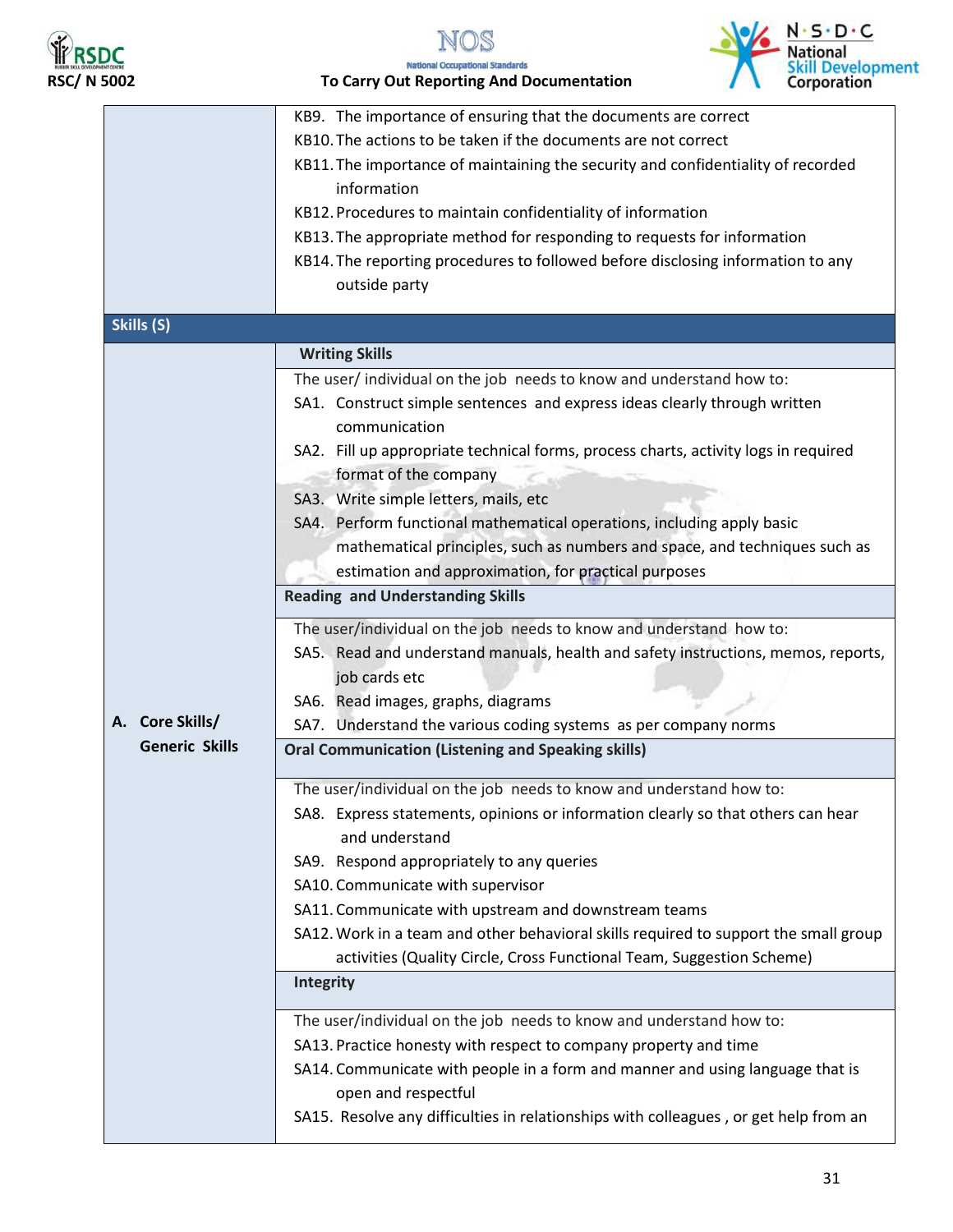



#### **RICOL REPORTS IN SCILL TO CARRY Out Reporting And Documentation**



appropriate person, in a way that preserves goodwill and trust

#### **Motivation**

The user/individual on the job needs to know and understand how to:

- SA16. Take responsibility for completing one's own work assignment
- SA17. Take initiative to enhance/learn skills in ones's area of work

SA18. The capacity to learn from experience in a range of settings and scenarios and the capacity to reflect on and analyse one's learning.

SA19. Is open to new ways of doing things

SA20. The capacity to envisage and articulate personal goals; to develop strategies and take action to achieve them.

#### **Reliability**

The user/individual on the job needs to know and understand how to: SA21.Avoid absenteeism

SA22. Act objectively , rather than impulsively or emotionally when faced with

difficult/stressful or emotional situations

SA23. Work in disciplined factory environment

SA24. Be punctual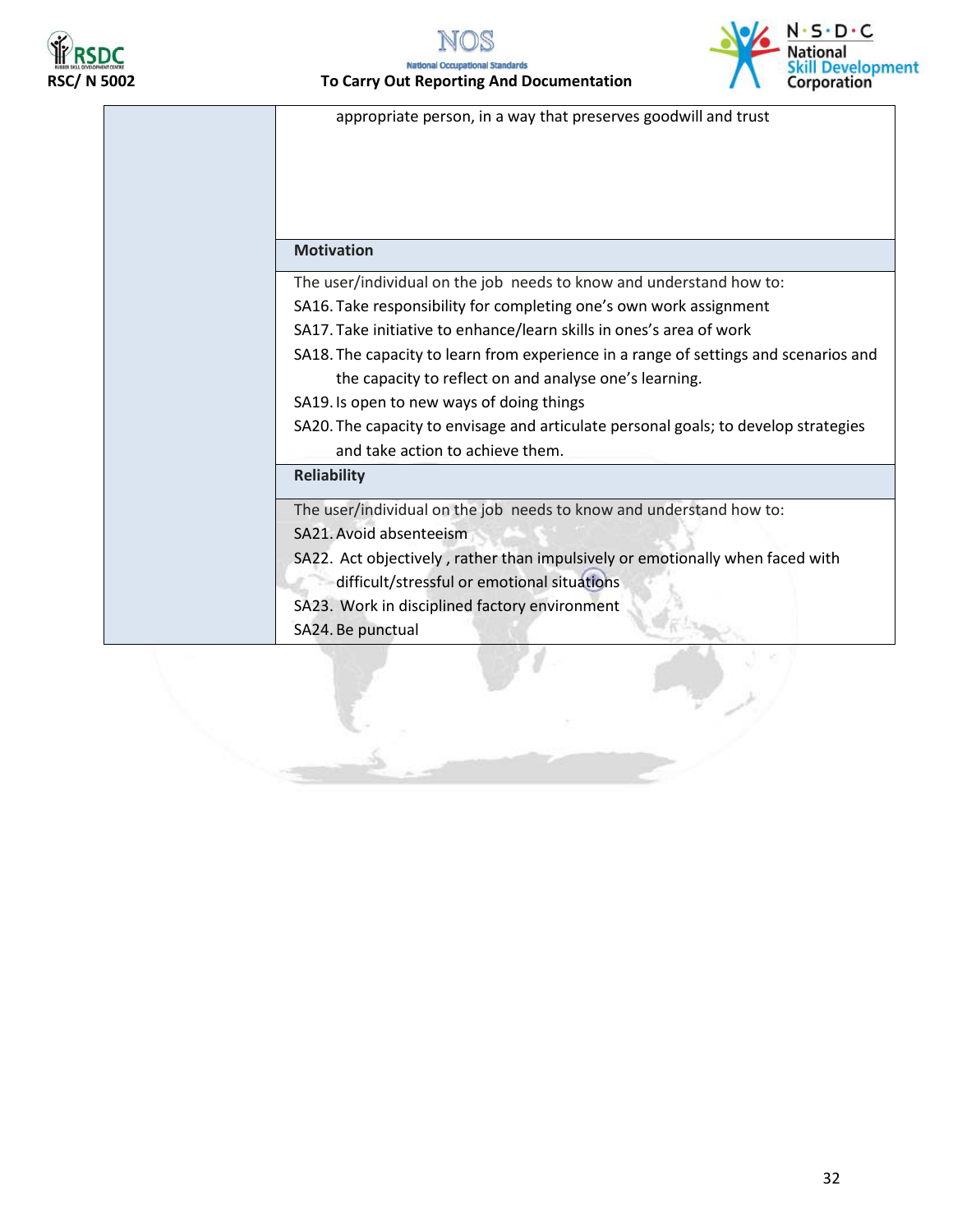





#### **NOS Version Control**

| NOS Code                               | <b>RSC / N 5002</b>         |                         |          |
|----------------------------------------|-----------------------------|-------------------------|----------|
| Credits(NVEQF/NVQF/NSQF)<br>[OPTIONAL] |                             | <b>Version number</b>   |          |
| <b>Industry</b>                        | <b>Rubber Manufacturing</b> | <b>Drafted on</b>       | 20/03/13 |
| <b>Industry Sub-sector</b>             | <b>Tyre and Non-tyre</b>    | Last reviewed on        | 05/05/13 |
|                                        |                             | <b>Next review date</b> | 05/05/14 |



[Back to QP](#page-1-0)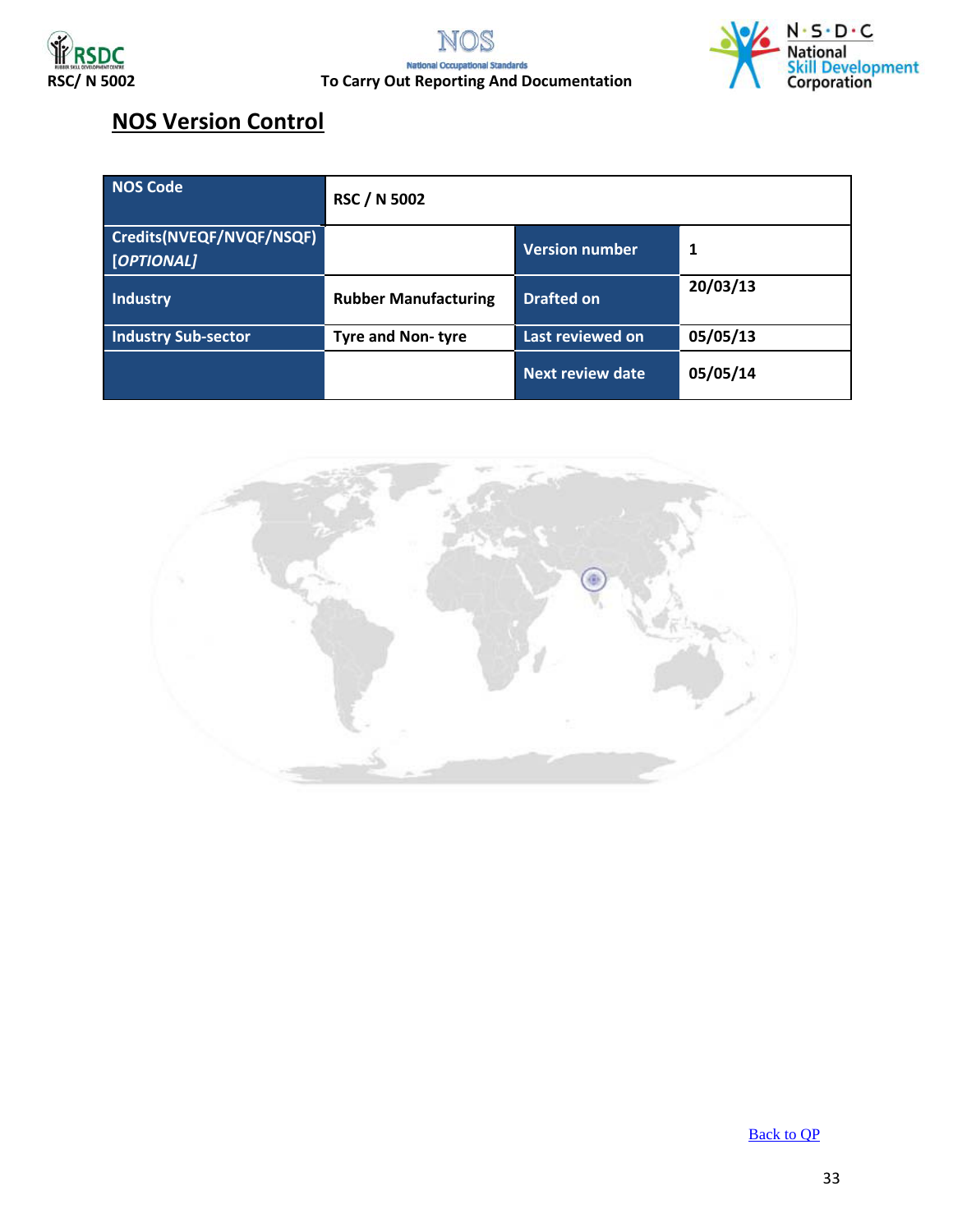



# <span id="page-33-0"></span>**National Occupational Standard**



**Overview** 

This unit is about carrying out quality checks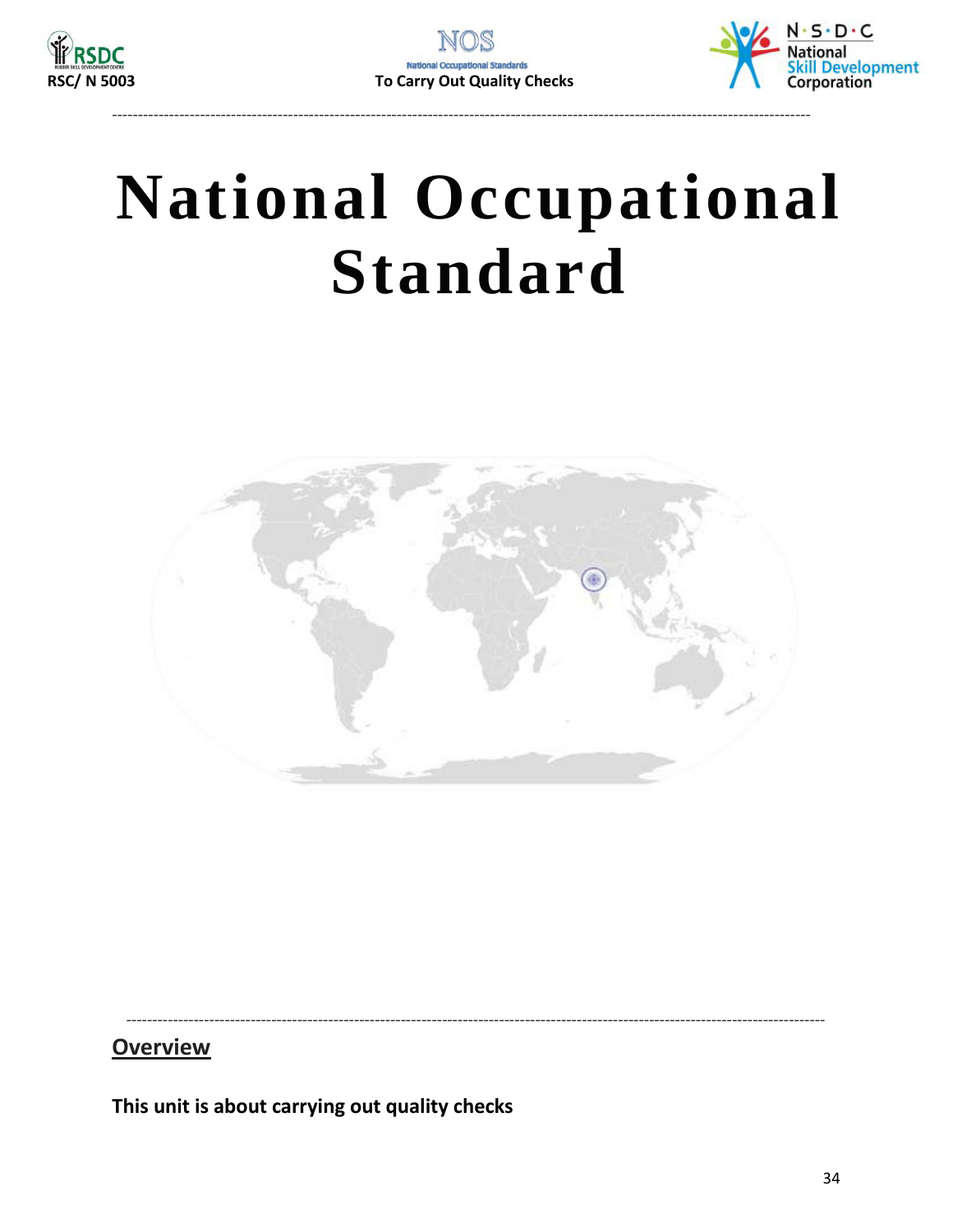

### NOS **RSDC**<br>RSC/ N 5003 **RSC/ N** 5003 **RSC/ N** 5003



| <b>Unit Code</b><br><b>RSC / N 5003</b> |                                                                                                                                                                                                                                                                                                                                                                                                                                                                                        |  |  |
|-----------------------------------------|----------------------------------------------------------------------------------------------------------------------------------------------------------------------------------------------------------------------------------------------------------------------------------------------------------------------------------------------------------------------------------------------------------------------------------------------------------------------------------------|--|--|
| <b>Unit Title</b>                       | To carry out quality checks                                                                                                                                                                                                                                                                                                                                                                                                                                                            |  |  |
| (Task)                                  |                                                                                                                                                                                                                                                                                                                                                                                                                                                                                        |  |  |
| <b>Description</b>                      | This unit is about carrying out quality control activities                                                                                                                                                                                                                                                                                                                                                                                                                             |  |  |
| <b>Scope</b>                            | This unit/task covers the following:                                                                                                                                                                                                                                                                                                                                                                                                                                                   |  |  |
|                                         | Carrying out quality checks to identify problems                                                                                                                                                                                                                                                                                                                                                                                                                                       |  |  |
|                                         | Take corrective actions                                                                                                                                                                                                                                                                                                                                                                                                                                                                |  |  |
|                                         | Reporting the results                                                                                                                                                                                                                                                                                                                                                                                                                                                                  |  |  |
|                                         | Performance Criteria (PC) w.r.t. the Scope                                                                                                                                                                                                                                                                                                                                                                                                                                             |  |  |
| <b>Element</b>                          | <b>Performance Criteria</b>                                                                                                                                                                                                                                                                                                                                                                                                                                                            |  |  |
|                                         | To be competent, the user/individual on the job must be able to:                                                                                                                                                                                                                                                                                                                                                                                                                       |  |  |
| Inspection                              | PC1. Ensure that total range of checks are regularly and consistently performed<br>PC2. Use appropriate measuring instruments, equipment, tools, accessories etc, as<br>required                                                                                                                                                                                                                                                                                                       |  |  |
| <b>Analysis</b>                         | PC3. Identify non-conformities to quality assurance standards<br>PC4. Identify potential causes of non-conformities to quality assurance standards<br>PC5. Identify impact on final product due to non-conformance to company<br>standards<br>PC6. Evaluating the need for action to ensure that problems do not recur<br>PC7. Suggest corrective action to address problem<br>PC8. Review effectiveness of corrective action                                                          |  |  |
| <b>Reporting</b>                        | PC9. Interpret the results of the quality check correctly<br>PC10. Take up results of the findings with QC in charge/appropriate authority.<br>PC11. Take up the results of the findings within stipulated time<br>PC12. Record of results of action taken<br>PC13. Record adjustments not covered by established procedures for future<br>reference<br>PC14. Review effectiveness of action taken<br>PC15. Follow reporting procedures where the cause of defect cannot be identified |  |  |
| <b>Knowledge and Understanding (K)</b>  |                                                                                                                                                                                                                                                                                                                                                                                                                                                                                        |  |  |
|                                         | The user/individual on the job needs to know and understand:                                                                                                                                                                                                                                                                                                                                                                                                                           |  |  |
| <b>Technical</b><br>В.<br>Knowledge     | KB1. The importance of quality control procedures<br>KB2. Relevance and importance of activities and how they contribute to the<br>achievement of the quality objectives,                                                                                                                                                                                                                                                                                                              |  |  |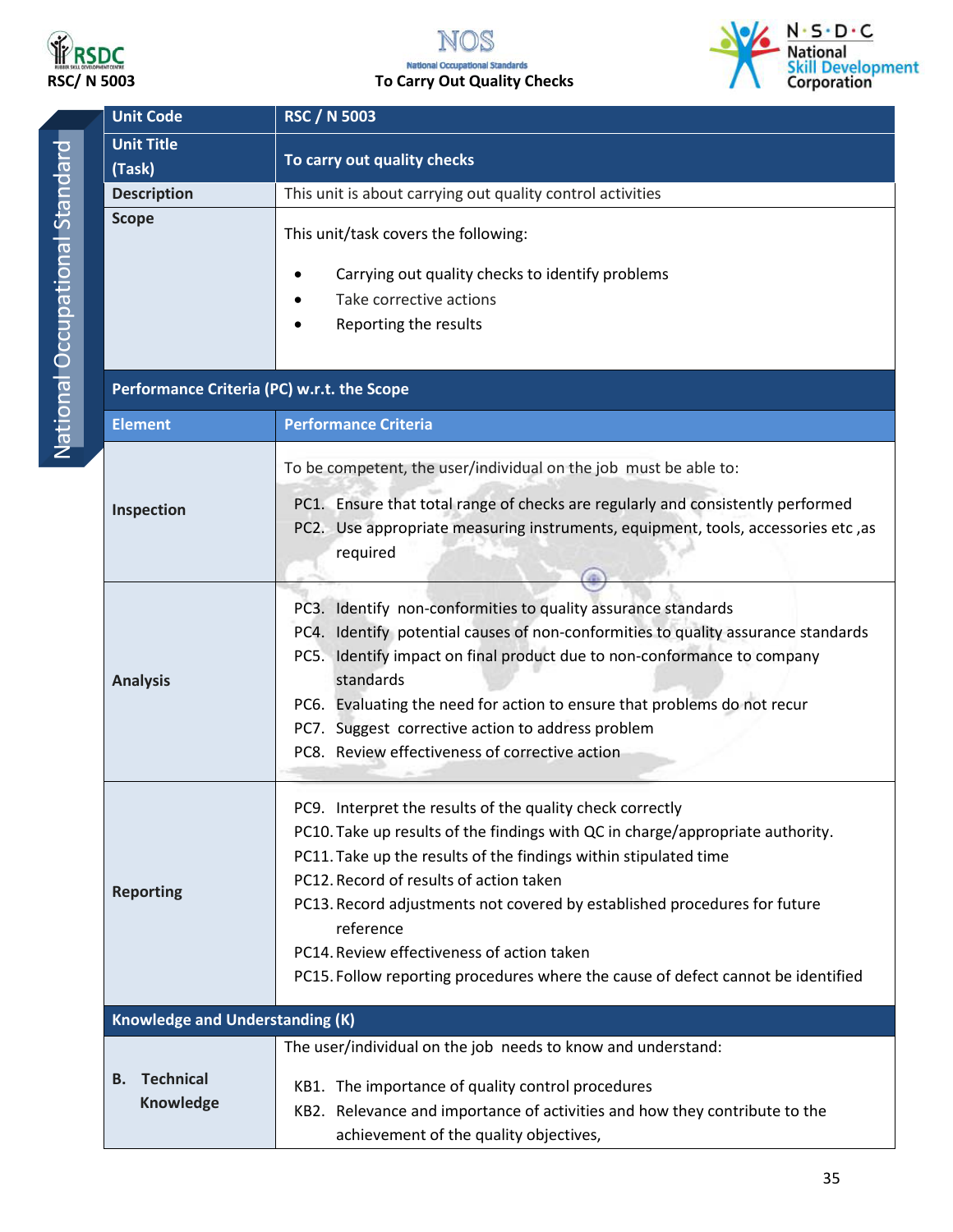



### Volt N.S.D.C National<br>Skill Development<br>Corporation

|                       | KB3. Proper procedure for selecting the material/product and performing quality      |
|-----------------------|--------------------------------------------------------------------------------------|
|                       | checks without affecting the material                                                |
|                       | KB4. Availability of work instructions, as necessary,                                |
|                       | KB5. Characteristics of the product/material                                         |
|                       | KB6. Use of suitable equipment                                                       |
|                       | KB7. Availability and use of monitoring and measuring devices,                       |
|                       | KB8. Requirements of records                                                         |
|                       | KB9. Importance of maintaining accurate up-to-date records                           |
|                       | KB10. The need to report within the stipulated time                                  |
|                       | KB11. Implications of inaccurate measuring and testing instruments and equipment     |
|                       | KB12. The cost of non-conformance to quality standards                               |
|                       | KB13. Implications (impact on internal/external customers) of defective products,    |
|                       | materials or components                                                              |
| Skills (S)            |                                                                                      |
|                       | <b>Writing Skills</b>                                                                |
|                       | The user/ individual on the job needs to know and understand how to:                 |
|                       | SA1. Construct simple sentences and express ideas clearly through written            |
|                       | communication                                                                        |
|                       | SA2. Fill up appropriate technical forms, process charts, activity logs in required  |
|                       | format of the company                                                                |
|                       | SA3. Write simple letters, mails, etc                                                |
|                       | SA4. Perform functional mathematical operations, including apply basic               |
|                       | mathematical principles, such as numbers and space, and techniques such as           |
|                       | estimation and approximation, for practical purposes                                 |
|                       | <b>Reading and Understanding Skills</b>                                              |
|                       | The user/individual on the job needs to know and understand how to:                  |
| A. Core Skills/       | SA5. Read and understand manuals, health and safety instructions, memos, reports,    |
| <b>Generic Skills</b> | job cards etc                                                                        |
|                       | SA6. Read images, graphs, diagrams                                                   |
|                       | SA7. Understand the various coding systems as per company norms                      |
|                       | <b>Oral Communication (Listening and Speaking skills)</b>                            |
|                       | The user/individual on the job needs to know and understand how to:                  |
|                       | SA8. Express statements, opinions or information clearly so that others can hear     |
|                       | and understand                                                                       |
|                       | SA9. Respond appropriately to any queries                                            |
|                       | SA10. Communicate with supervisor                                                    |
|                       | SA11. Communicate with upstream and downstream teams                                 |
|                       | SA12. Work in a team and other behavioral skills required to support the small group |
|                       | activities (Quality Circle, Cross Functional Team, Suggestion Scheme)                |
|                       | Integrity                                                                            |
|                       |                                                                                      |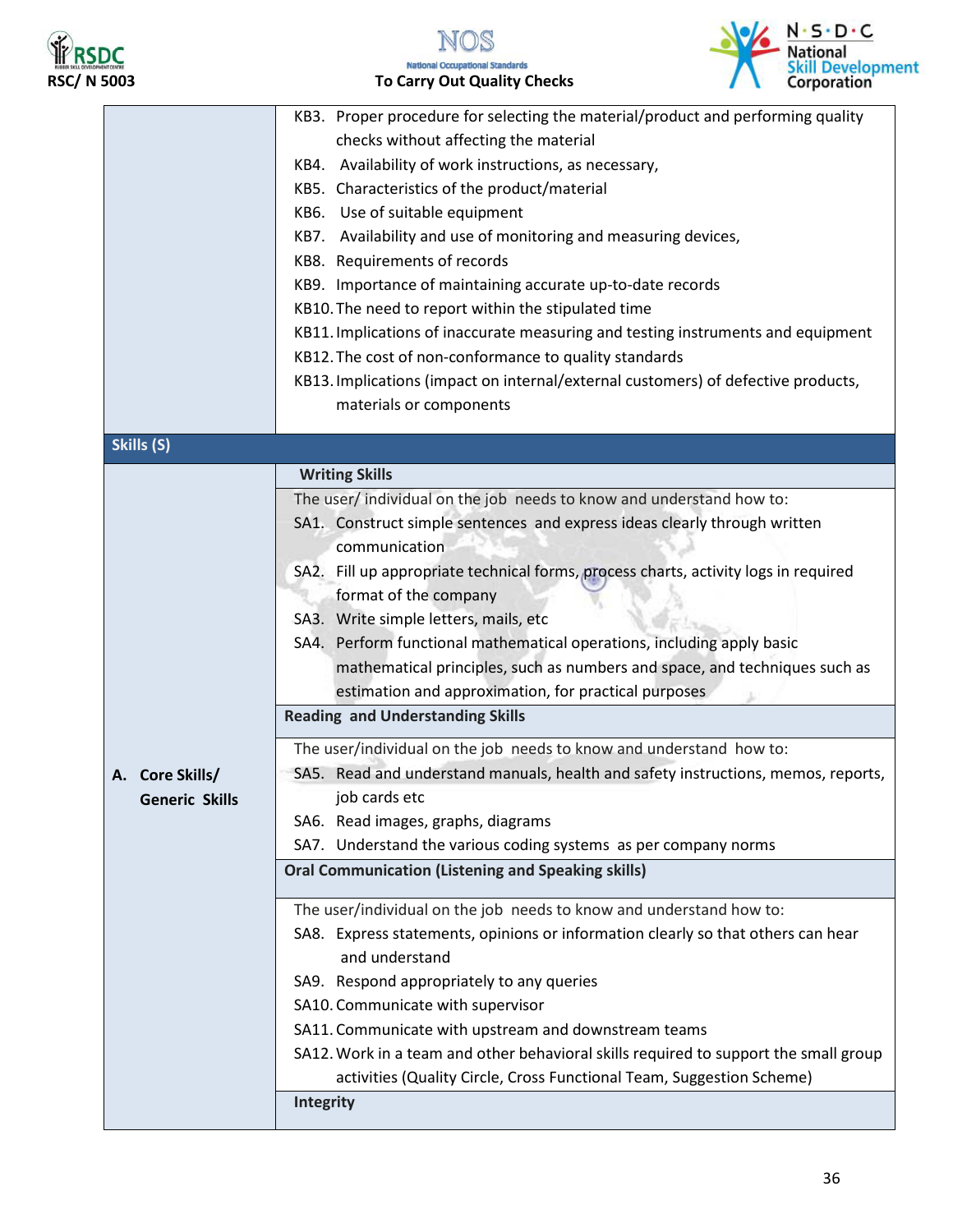





| The user/individual on the job needs to know and understand how to:                  |
|--------------------------------------------------------------------------------------|
| SA13. Practice honesty with respect to company property and time                     |
| SA14. Communicate with people in a form and manner and using language that is        |
| open and respectful                                                                  |
| SA15. Resolve any difficulties in relationships with colleagues, or get help from an |
| appropriate person, in a way that preserves goodwill and trust                       |
| <b>Motivation</b>                                                                    |
| The user/individual on the job needs to know and understand how to:                  |
| SA16. Take responsibility for completing one's own work assignment                   |
| SA17. Take initiative to enhance/learn skills in ones's area of work                 |
| SA18. The capacity to learn from experience in a range of settings and scenarios and |
| the capacity to reflect on and analyse one's learning.                               |
| SA19. Is open to new ways of doing things                                            |
| SA20. The capacity to envisage and articulate personal goals; to develop strategies  |
| and take action to achieve them.                                                     |
| <b>Reliability</b>                                                                   |
| The user/individual on the job needs to know and understand how to:                  |
| SA21. Avoid absenteeism                                                              |
| SA22. Act objectively, rather than impulsively or emotionally when faced with        |
| difficult/stressful or emotional situations                                          |
| SA23. Work in disciplined factory environment                                        |
| SA24. Be punctual                                                                    |
|                                                                                      |
|                                                                                      |
|                                                                                      |
|                                                                                      |
|                                                                                      |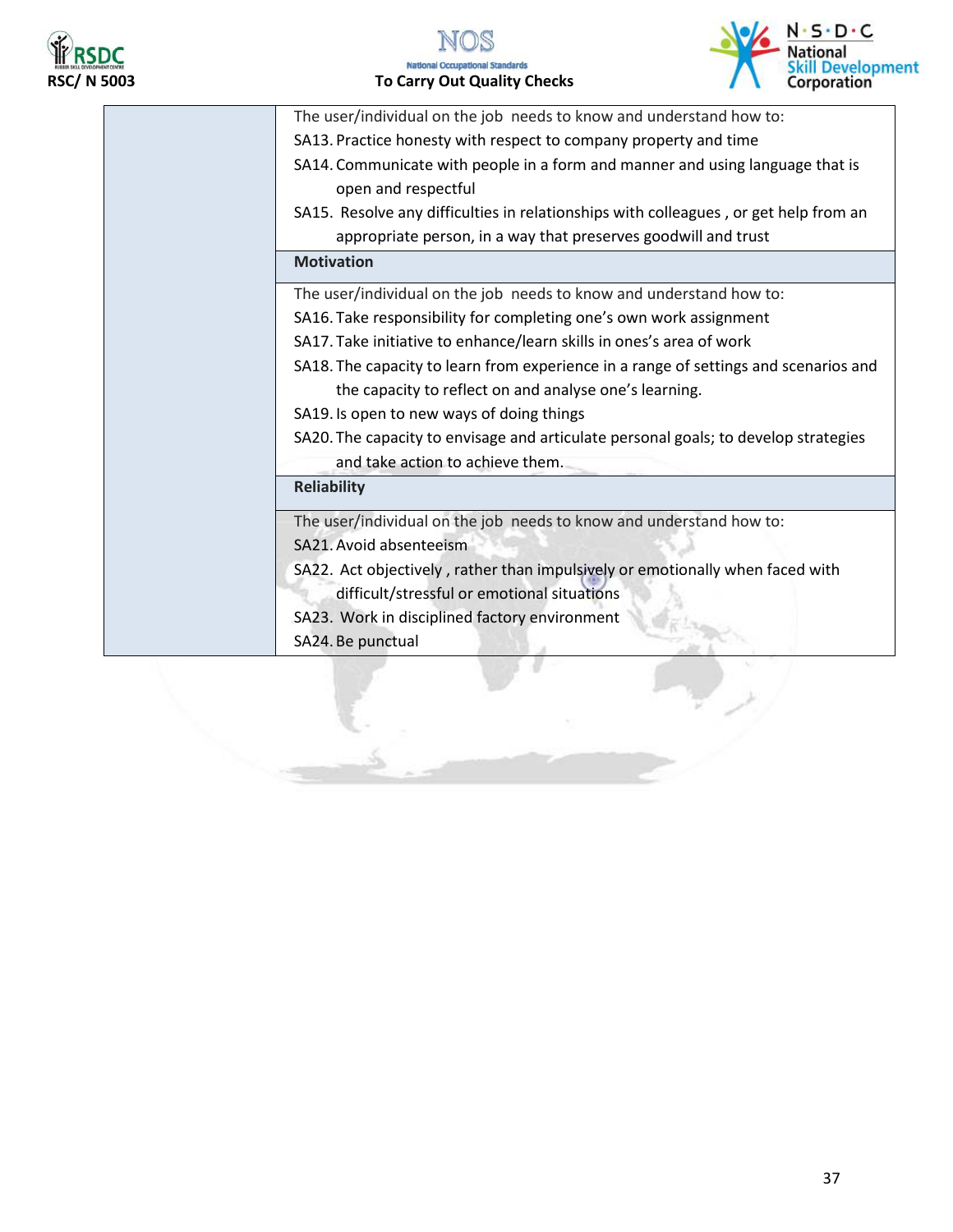





#### **NOS Version Control**

| <b>NOS Code</b>                        | <b>RSC / N 5003</b>         |                       |          |
|----------------------------------------|-----------------------------|-----------------------|----------|
| Credits(NVEQF/NVQF/NSQF)<br>[OPTIONAL] |                             | <b>Version number</b> | 1        |
| Industry                               | <b>Rubber Manufacturing</b> | <b>Drafted on</b>     | 20/03/13 |
| <b>Industry Sub-sector</b>             | <b>Tyre and Non-tyre</b>    | Last reviewed on      | 05/05/13 |
|                                        |                             | Next review date      | 05/05/14 |



Back [to QP](#page-1-0)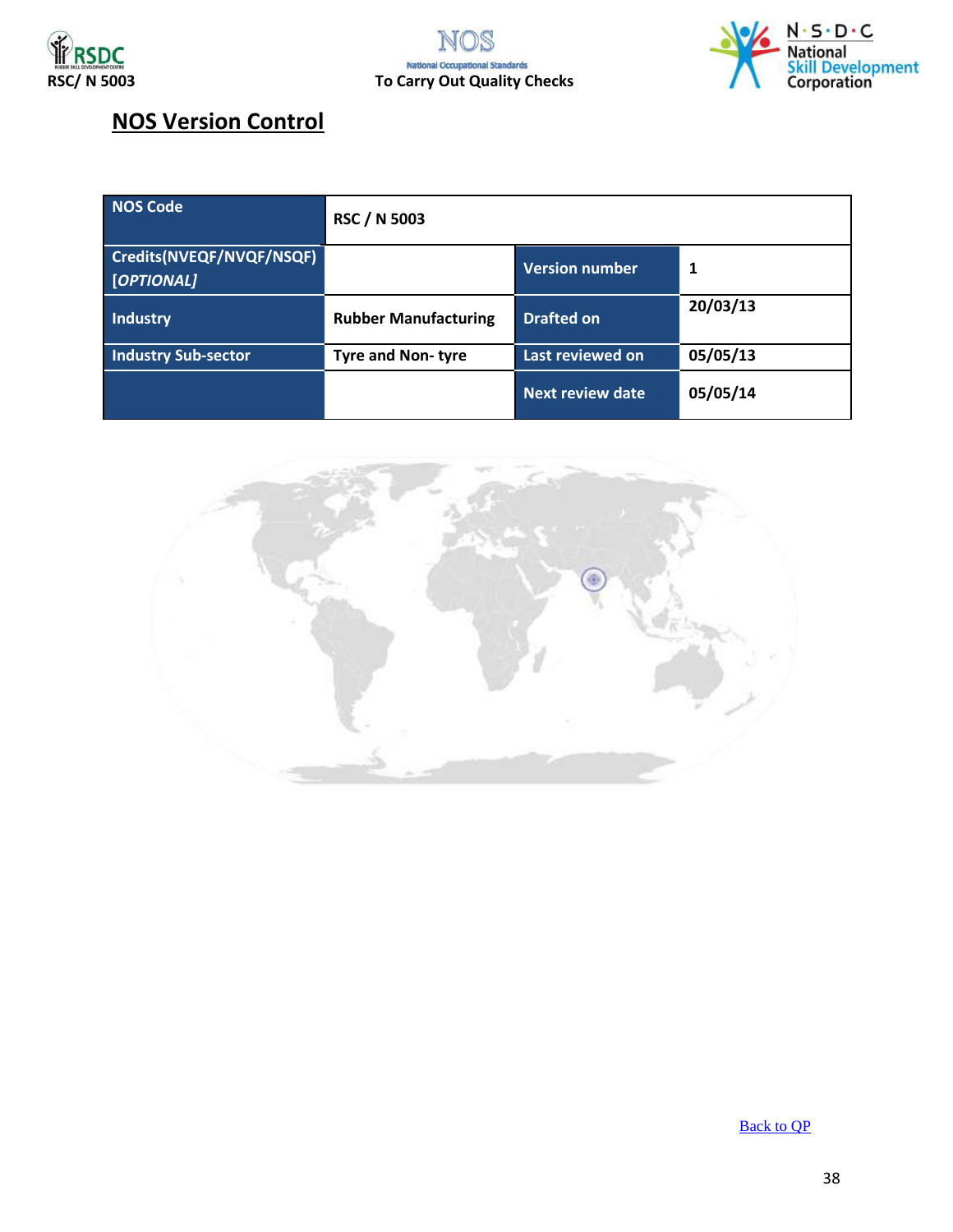



# <span id="page-38-0"></span>**National Occupational Standard**

---------------------------------------------------------------------------------------------------------------------------------------



---------------------------------------------------------------------------------------------------------------------------------------

**Overview** 

**This unit is about problem identification and escalation**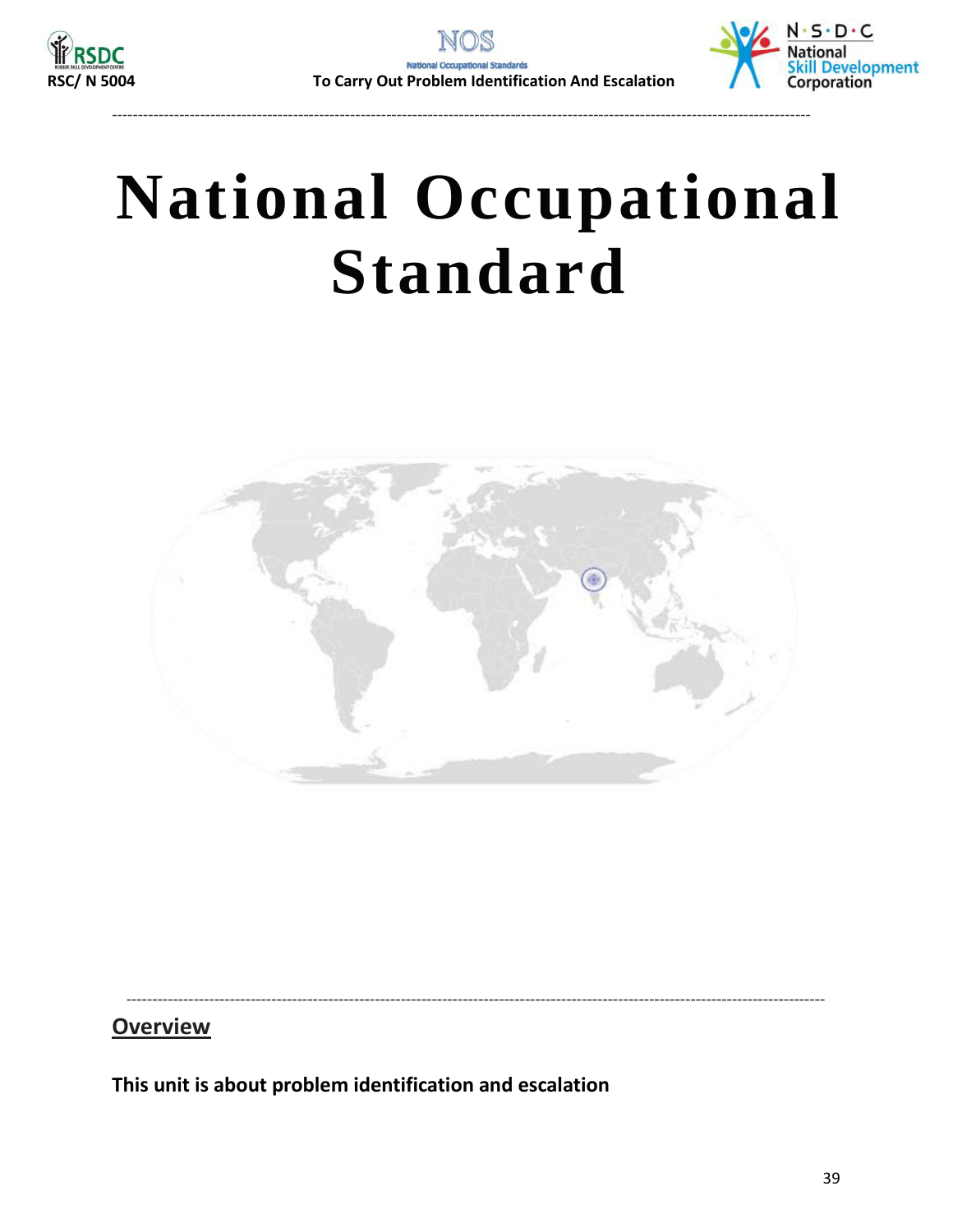



## **RSDC**<br>RSC/ N 5004 To Carry Out Problem Identification And Escalation<br>To Carry Out Problem Identification And Escalation



| <b>Unit Code</b>                           | <b>RSC / N 5004</b>                                                                                                                                                                                                                                                                                                                                                                                                                                                                                                                                                                                                                                                                                                                                                                                                     |  |  |
|--------------------------------------------|-------------------------------------------------------------------------------------------------------------------------------------------------------------------------------------------------------------------------------------------------------------------------------------------------------------------------------------------------------------------------------------------------------------------------------------------------------------------------------------------------------------------------------------------------------------------------------------------------------------------------------------------------------------------------------------------------------------------------------------------------------------------------------------------------------------------------|--|--|
| <b>Unit Title</b>                          |                                                                                                                                                                                                                                                                                                                                                                                                                                                                                                                                                                                                                                                                                                                                                                                                                         |  |  |
| (Task)                                     | To carry out problem identification and escalation                                                                                                                                                                                                                                                                                                                                                                                                                                                                                                                                                                                                                                                                                                                                                                      |  |  |
| <b>Description</b>                         | This unit is about problem identification and escalation                                                                                                                                                                                                                                                                                                                                                                                                                                                                                                                                                                                                                                                                                                                                                                |  |  |
| <b>Scope</b>                               | This unit/task covers the following:                                                                                                                                                                                                                                                                                                                                                                                                                                                                                                                                                                                                                                                                                                                                                                                    |  |  |
|                                            | Identify problems across:                                                                                                                                                                                                                                                                                                                                                                                                                                                                                                                                                                                                                                                                                                                                                                                               |  |  |
|                                            | Raw materials                                                                                                                                                                                                                                                                                                                                                                                                                                                                                                                                                                                                                                                                                                                                                                                                           |  |  |
|                                            | Compounds                                                                                                                                                                                                                                                                                                                                                                                                                                                                                                                                                                                                                                                                                                                                                                                                               |  |  |
|                                            | Product<br>$\overline{\phantom{a}}$                                                                                                                                                                                                                                                                                                                                                                                                                                                                                                                                                                                                                                                                                                                                                                                     |  |  |
|                                            | Equipment                                                                                                                                                                                                                                                                                                                                                                                                                                                                                                                                                                                                                                                                                                                                                                                                               |  |  |
|                                            | Others                                                                                                                                                                                                                                                                                                                                                                                                                                                                                                                                                                                                                                                                                                                                                                                                                  |  |  |
|                                            | Identify solutions to problems                                                                                                                                                                                                                                                                                                                                                                                                                                                                                                                                                                                                                                                                                                                                                                                          |  |  |
|                                            | Take corrective action                                                                                                                                                                                                                                                                                                                                                                                                                                                                                                                                                                                                                                                                                                                                                                                                  |  |  |
|                                            | Escalation of unresolved identified problems                                                                                                                                                                                                                                                                                                                                                                                                                                                                                                                                                                                                                                                                                                                                                                            |  |  |
|                                            |                                                                                                                                                                                                                                                                                                                                                                                                                                                                                                                                                                                                                                                                                                                                                                                                                         |  |  |
| Performance Criteria (PC) w.r.t. the Scope |                                                                                                                                                                                                                                                                                                                                                                                                                                                                                                                                                                                                                                                                                                                                                                                                                         |  |  |
| <b>Element</b>                             | <b>Performance Criteria</b>                                                                                                                                                                                                                                                                                                                                                                                                                                                                                                                                                                                                                                                                                                                                                                                             |  |  |
| Problem<br><b>Identification</b>           | To be competent, the user/individual on the job must be able to:<br>PC1. Identify defects/indicators of problems<br>PC2. Identify any wrong practices that may lead to problems<br>PC3. Identify practices that may impact the final product quality<br>PC4. Identify if the problem has occurred before<br>PC5. Identify other operations that might be impacted by the problem<br>PC6. Ensure that no delays are caused as a result of failure to escalate problems                                                                                                                                                                                                                                                                                                                                                   |  |  |
| <b>Necessary Action</b>                    | PC7. Take appropriate materials and sample, conduct tests and evaluate results to<br>establish reasons to confirm suspected reasons for non-conformance (where<br>required)<br>PC8. Consider possible reasons for identification of problems<br>PC9. Consider applicable corrections and formulate corrective action<br>PC10. Formulate action in a timely manner<br>PC11. Communicate problem/remedial action to appropriate parties<br>PC12. Take corrective action in a timely manner<br>PC13. Take corrective action for problems identified according to the company<br>procedures<br>PC14. Report/document problem and corrective action in an appropriate manner<br>PC15. Monitor corrective action<br>PC16. Evaluate implementation of corrective action taken to determine if the<br>problem has been resolved |  |  |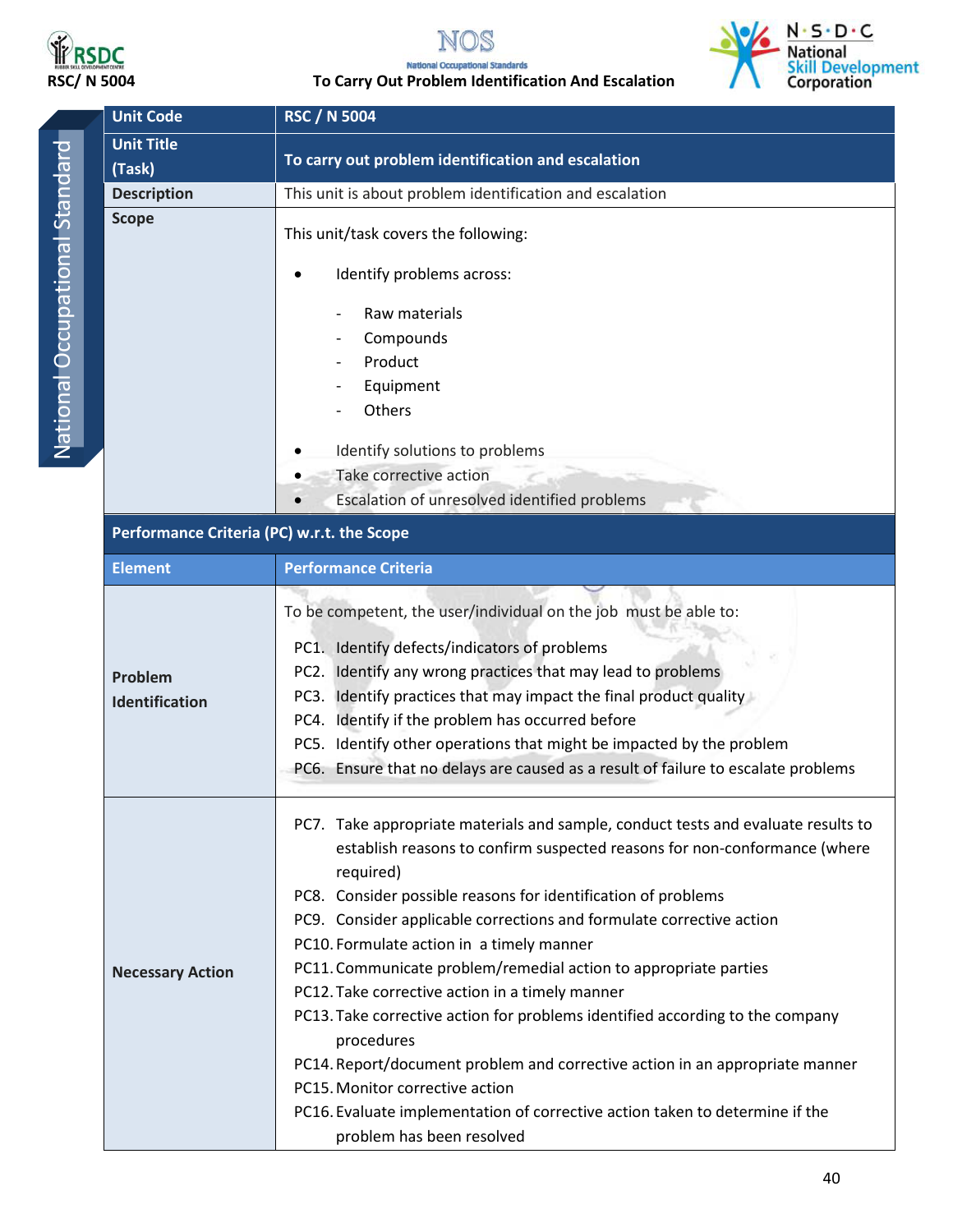



**RSDC**<br>RSC/ N 5004 **RSC/ N 5004** To Carry Out Problem Identification And Escalation

|                                        | PC17. Ensure that corrective action selected is viable and practical                   |  |  |
|----------------------------------------|----------------------------------------------------------------------------------------|--|--|
|                                        | PC18. Ensure that correct solution is identified to an identified problem              |  |  |
|                                        | PC19. Take corrective action for problems identified according to the company          |  |  |
|                                        | procedures                                                                             |  |  |
|                                        | PC20. Ensure that no delays are caused as a result of failure to take necessary action |  |  |
|                                        |                                                                                        |  |  |
|                                        | PC21. Escalate problem as per laid down escalation matrix                              |  |  |
| <b>Problem Escalation</b>              | PC22. Escalate the problem within stipulated time                                      |  |  |
|                                        | PC23. Escalate the problem in an appropriate manner                                    |  |  |
|                                        | PC24. Ensure that no delays are caused as a result of failure to escalate problems     |  |  |
| <b>Knowledge and Understanding (K)</b> |                                                                                        |  |  |
|                                        | The user/individual on the job needs to know and understand:                           |  |  |
|                                        | KB1. Indicators of problems                                                            |  |  |
|                                        | KB2. The working of the equipment and accessories( if applicable)                      |  |  |
|                                        |                                                                                        |  |  |
|                                        | KB3. The impact of operations on the user and equipment( if applicable)                |  |  |
|                                        | KB4. The impact of operations on the final product (if applicable)                     |  |  |
|                                        | KB5. The effect of not rectifying the problems identified                              |  |  |
|                                        | KB6. The reason for the occurrence of previous problems                                |  |  |
| <b>Technical</b><br><b>B.</b>          | KB7. Measures and steps that have been taken to address the previous problems          |  |  |
| Knowledge                              | KB8. Possible solutions for various problems                                           |  |  |
|                                        | KB9. The correct method for carrying out corrective actions outlined for each          |  |  |
|                                        | problem                                                                                |  |  |
|                                        | KB10. The impact of not carrying out the corrective actions                            |  |  |
|                                        | KB11. The documentation procedure for recording such problems, as per company          |  |  |
|                                        | norms                                                                                  |  |  |
|                                        | KB12. The escalation matrix for reporting problems                                     |  |  |
|                                        | KB13. Escalation matrix for reporting unresolved problems                              |  |  |
|                                        | KB14. The time frame within which in which each problem needs to be escalated          |  |  |
|                                        | KB15. Manner in which each problem needs to be escalated                               |  |  |
|                                        |                                                                                        |  |  |
| Skills (S)                             |                                                                                        |  |  |
|                                        | <b>Writing Skills</b>                                                                  |  |  |
|                                        | The user/ individual on the job needs to know and understand how to:                   |  |  |
|                                        | SA1. Construct simple sentences and express ideas clearly through written              |  |  |
|                                        | communication                                                                          |  |  |
| A. Core Skills/                        | SA2. Fill up appropriate technical forms, process charts, activity logs in required    |  |  |
| <b>Generic Skills</b>                  | format of the company                                                                  |  |  |
|                                        | SA3. Write simple letters, mails, etc                                                  |  |  |
|                                        | SA4. Perform functional mathematical operations, including apply basic                 |  |  |
|                                        | mathematical principles, such as numbers and space, and techniques such as             |  |  |
|                                        | estimation and approximation, for practical purposes                                   |  |  |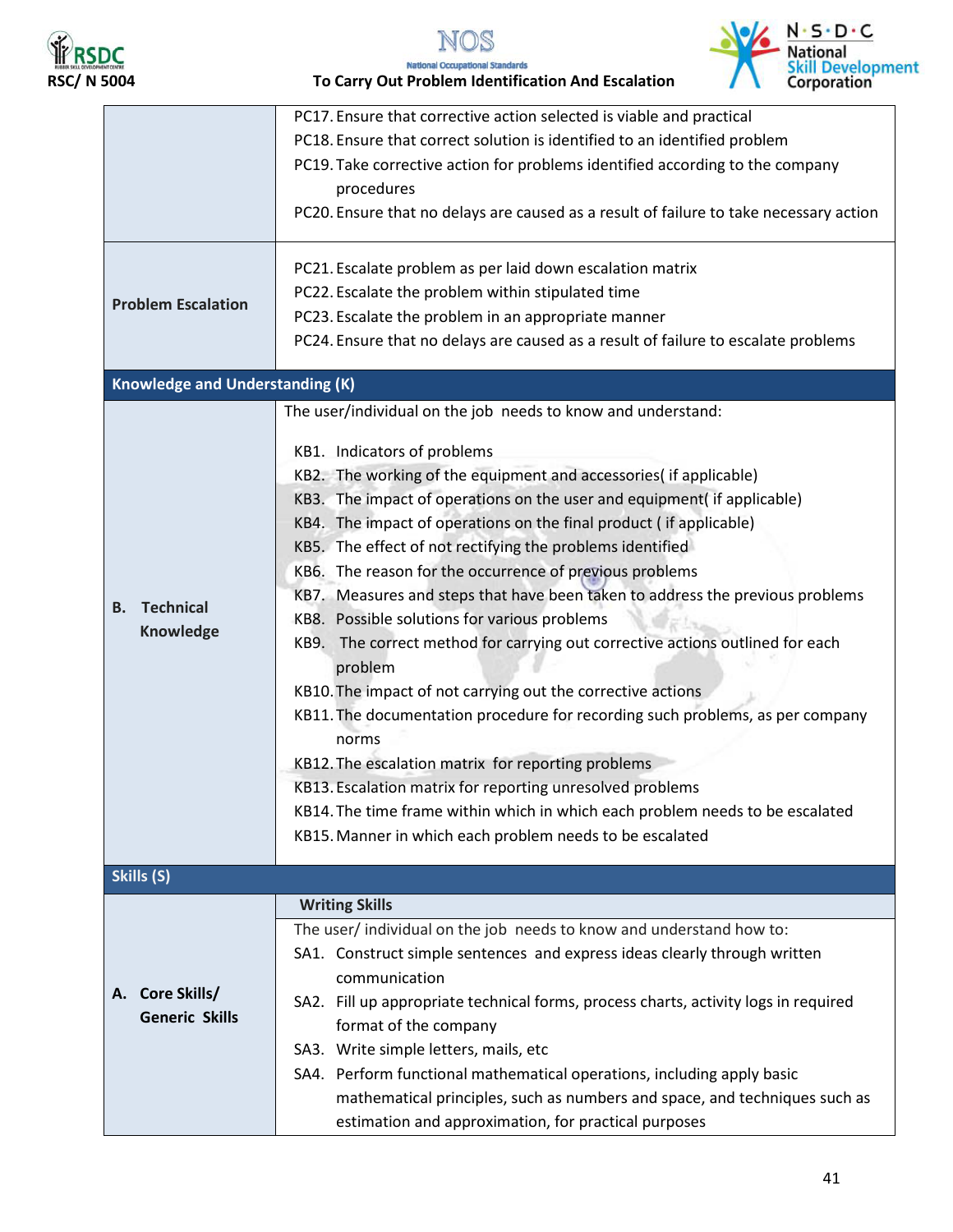

### **RIF ROLL**<br>RSC/ N 5004 **RSC/ N 5004** To Carry Out Problem Identification And Escalation



| <b>Reading and Understanding Skills</b>                                                              |
|------------------------------------------------------------------------------------------------------|
| The user/individual on the job needs to know and understand how to:                                  |
| SA5. Read and understand manuals, health and safety instructions, memos, reports,                    |
| job cards etc                                                                                        |
| SA6. Read images, graphs, diagrams                                                                   |
| SA7. Understand the various coding systems as per company norms                                      |
| <b>Oral Communication (Listening and Speaking skills)</b>                                            |
| The user/individual on the job needs to know and understand how to:                                  |
| SA8. Express statements, opinions or information clearly so that others can hear                     |
| and understand                                                                                       |
| SA9. Respond appropriately to any queries                                                            |
| SA10. Communicate with supervisor                                                                    |
| SA11. Communicate with upstream and downstream teams                                                 |
| SA12. Work in a team and other behavioral skills required to support the small group                 |
| activities (Quality Circle, Cross Functional Team, Suggestion Scheme)                                |
| Integrity                                                                                            |
| The user/individual on the job needs to know and understand how to:                                  |
| SA13. Practice honesty with respect to company property and time                                     |
| SA14. Communicate with people in a form and manner and using language that is<br>open and respectful |
| SA15. Resolve any difficulties in relationships with colleagues, or get help from an                 |
| appropriate person, in a way that preserves goodwill and trust                                       |
| <b>Motivation</b>                                                                                    |
| The user/individual on the job needs to know and understand how to:                                  |
| SA16. Take responsibility for completing one's own work assignment                                   |
| SA17. Take initiative to enhance/learn skills in ones's area of work                                 |
| SA18. The capacity to learn from experience in a range of settings and scenarios and                 |
| the capacity to reflect on and analyse one's learning.                                               |
| SA19. Is open to new ways of doing things                                                            |
| SA20. The capacity to envisage and articulate personal goals; to develop strategies                  |
| and take action to achieve them.                                                                     |
| <b>Reliability</b>                                                                                   |
| The user/individual on the job needs to know and understand how to:                                  |
| SA21. Avoid absenteeism                                                                              |
| SA22. Act objectively, rather than impulsively or emotionally when faced with                        |
| difficult/stressful or emotional situations                                                          |
| SA23. Work in disciplined factory environment                                                        |
| SA24. Be punctual                                                                                    |